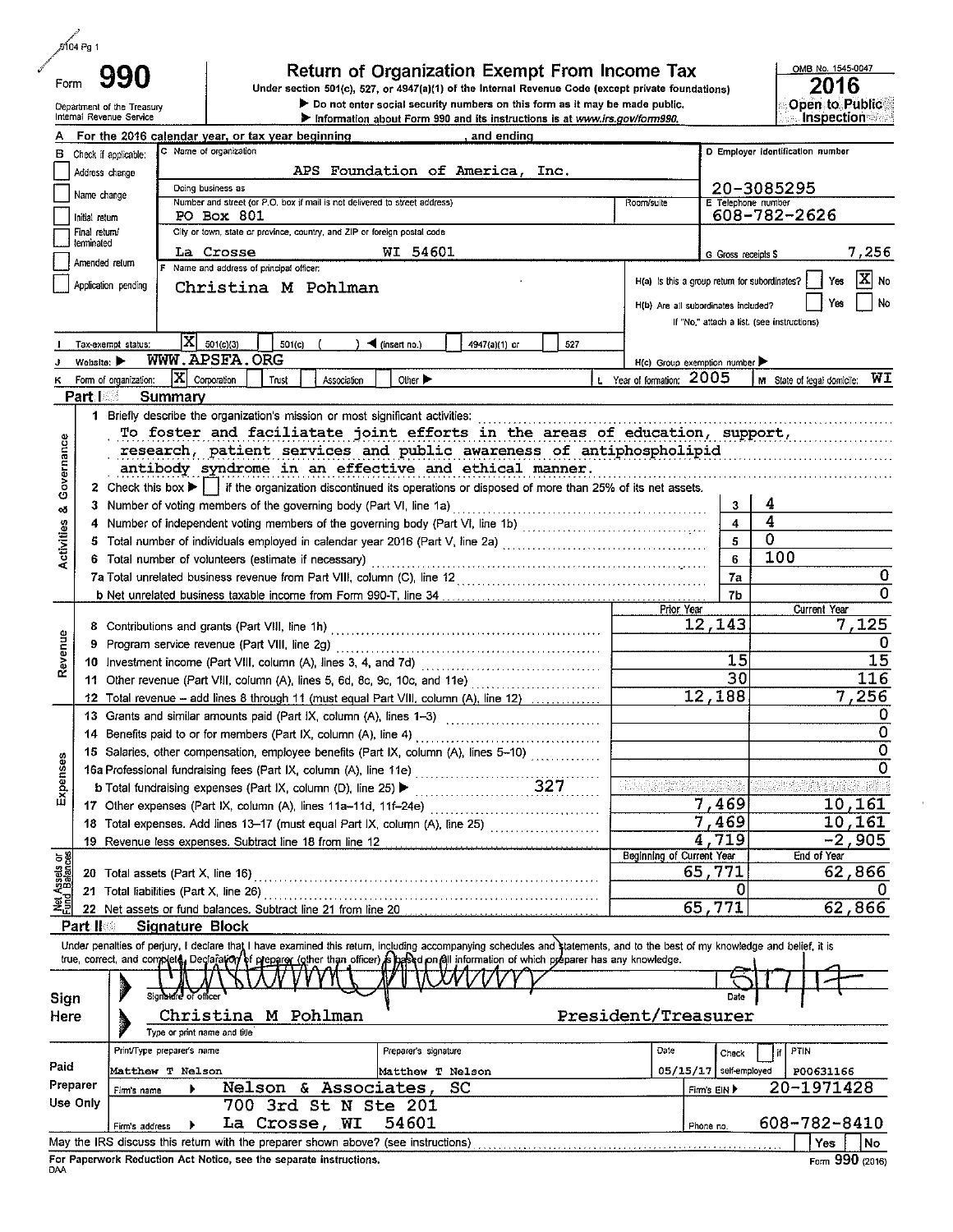| Form | 9                                                      |
|------|--------------------------------------------------------|
|      | Department of the Treasury<br>Internal Revenue Service |

# **Return of Organization Exempt From Income Tax**  $\frac{\text{OMB No. 1545-00}}{2016}$

u **Information about Form 990 and its instructions is at** *www.irs.gov/form990.* Internal Revenue Service **u** Do not enter social security numbers on this form as it may be made public. **Under section 501(c), 527, or 4947(a)(1) of the Internal Revenue Code (except private foundations)** OMB No. 1545-0047

|                       | LV I V |  |
|-----------------------|--------|--|
| <b>Open to Public</b> |        |  |
| <b>Inspection</b>     |        |  |

|                                |                      |                       | <b>Let information about Form 330 and its instructions is at <i>WWW.ITS.QUWTOHTT770</i></b>                                                                                                                                                                                                                              |                                               |                            |                                            |
|--------------------------------|----------------------|-----------------------|--------------------------------------------------------------------------------------------------------------------------------------------------------------------------------------------------------------------------------------------------------------------------------------------------------------------------|-----------------------------------------------|----------------------------|--------------------------------------------|
|                                |                      |                       | For the 2016 calendar year, or tax year beginning<br>, and ending                                                                                                                                                                                                                                                        |                                               |                            |                                            |
| в                              | Check if applicable: |                       | C Name of organization                                                                                                                                                                                                                                                                                                   | D Employer identification number              |                            |                                            |
|                                | Address change       |                       | APS Foundation of America, Inc.                                                                                                                                                                                                                                                                                          |                                               |                            |                                            |
|                                |                      |                       | Doing business as                                                                                                                                                                                                                                                                                                        |                                               | 20-3085295                 |                                            |
|                                | Name change          |                       | Number and street (or P.O. box if mail is not delivered to street address)                                                                                                                                                                                                                                               | Room/suite                                    | E Telephone number         |                                            |
|                                | Initial return       |                       | PO Box 801                                                                                                                                                                                                                                                                                                               |                                               |                            | 608-782-2626                               |
|                                | Final return/        |                       | City or town, state or province, country, and ZIP or foreign postal code                                                                                                                                                                                                                                                 |                                               |                            |                                            |
|                                | terminated           |                       | WI 54601<br>La Crosse                                                                                                                                                                                                                                                                                                    |                                               | G Gross receipts \$        | 7,256                                      |
|                                | Amended return       |                       | F Name and address of principal officer:                                                                                                                                                                                                                                                                                 |                                               |                            |                                            |
|                                | Application pending  |                       | Christina M Pohlman                                                                                                                                                                                                                                                                                                      | H(a) Is this a group return for subordinates? |                            | X<br>Yes<br>No                             |
|                                |                      |                       |                                                                                                                                                                                                                                                                                                                          | H(b) Are all subordinates included?           |                            | No<br>Yes                                  |
|                                |                      |                       |                                                                                                                                                                                                                                                                                                                          |                                               |                            | If "No," attach a list. (see instructions) |
|                                |                      |                       |                                                                                                                                                                                                                                                                                                                          |                                               |                            |                                            |
|                                | Tax-exempt status:   |                       | X <br>501(c)(3)<br>) $t$ (insert no.)<br>501(c)<br>4947(a)(1) or<br>527                                                                                                                                                                                                                                                  |                                               |                            |                                            |
|                                | Website: U           |                       | <b>WWW.APSFA.ORG</b>                                                                                                                                                                                                                                                                                                     | H(c) Group exemption number LI                |                            |                                            |
| ĸ                              |                      | Form of organization: | $ \mathbf{X} $ Corporation<br>Trust<br>Association<br>Other <b>u</b>                                                                                                                                                                                                                                                     | L Year of formation: 2005                     |                            | WI<br>M State of legal domicile:           |
|                                | Part I               |                       | <b>Summary</b>                                                                                                                                                                                                                                                                                                           |                                               |                            |                                            |
|                                |                      |                       | 1 Briefly describe the organization's mission or most significant activities:                                                                                                                                                                                                                                            |                                               |                            |                                            |
|                                |                      |                       | To foster and faciliatate joint efforts in the areas of education, support,                                                                                                                                                                                                                                              |                                               |                            |                                            |
|                                |                      |                       |                                                                                                                                                                                                                                                                                                                          |                                               |                            |                                            |
|                                |                      |                       | research, patient services and public awareness of antiphospholipid                                                                                                                                                                                                                                                      |                                               |                            |                                            |
| Governance                     |                      |                       | antibody syndrome in an effective and ethical manner.                                                                                                                                                                                                                                                                    |                                               |                            |                                            |
|                                |                      |                       | 2 Check this box $\mathbf{u}$   if the organization discontinued its operations or disposed of more than 25% of its net assets.                                                                                                                                                                                          |                                               |                            |                                            |
| ಯ                              | 3                    |                       | Number of voting members of the governing body (Part VI, line 1a)                                                                                                                                                                                                                                                        |                                               | 3                          | 4                                          |
|                                | 4                    |                       |                                                                                                                                                                                                                                                                                                                          |                                               | 4                          | 4                                          |
|                                | 5                    |                       | Total number of individuals employed in calendar year 2016 (Part V, line 2a) [[[[[[[[[[[[[[[[[[[[[[[[[[[[[[[[                                                                                                                                                                                                            |                                               | 5                          | $\Omega$                                   |
| <b>Activities</b>              | 6                    |                       | Total number of volunteers (estimate if necessary)                                                                                                                                                                                                                                                                       |                                               | 6                          | 100                                        |
|                                |                      |                       |                                                                                                                                                                                                                                                                                                                          |                                               |                            | 0                                          |
|                                |                      |                       |                                                                                                                                                                                                                                                                                                                          |                                               | 7a                         |                                            |
|                                |                      |                       |                                                                                                                                                                                                                                                                                                                          |                                               | 7b                         | 0                                          |
|                                |                      |                       |                                                                                                                                                                                                                                                                                                                          | Prior Year                                    |                            | Current Year                               |
|                                | 8                    |                       |                                                                                                                                                                                                                                                                                                                          |                                               | 12,143                     | 7,125                                      |
|                                | 9                    |                       |                                                                                                                                                                                                                                                                                                                          |                                               |                            | 0                                          |
| Revenue                        | 10                   |                       |                                                                                                                                                                                                                                                                                                                          |                                               | 15                         | 15                                         |
|                                | 11                   |                       | Other revenue (Part VIII, column (A), lines 5, 6d, 8c, 9c, 10c, and 11e)                                                                                                                                                                                                                                                 |                                               | 30                         | 116                                        |
|                                | 12                   |                       | Total revenue – add lines 8 through 11 (must equal Part VIII, column (A), line 12)                                                                                                                                                                                                                                       |                                               | 12,188                     | 7,256                                      |
|                                |                      |                       | 13 Grants and similar amounts paid (Part IX, column (A), lines 1-3)                                                                                                                                                                                                                                                      |                                               |                            | 0                                          |
|                                |                      |                       |                                                                                                                                                                                                                                                                                                                          |                                               |                            | 0                                          |
|                                |                      |                       | 15 Salaries, other compensation, employee benefits (Part IX, column (A), lines 5-10)                                                                                                                                                                                                                                     |                                               |                            | $\mathbf 0$                                |
|                                |                      |                       |                                                                                                                                                                                                                                                                                                                          |                                               |                            | 0                                          |
| penses                         |                      |                       |                                                                                                                                                                                                                                                                                                                          |                                               |                            |                                            |
|                                |                      |                       | 327<br><b>b</b> Total fundraising expenses (Part IX, column (D), line 25) $\mathbf{u}$                                                                                                                                                                                                                                   |                                               |                            |                                            |
| ⋒                              |                      |                       |                                                                                                                                                                                                                                                                                                                          |                                               | 7,469                      | 10,161                                     |
|                                |                      |                       | 18 Total expenses. Add lines 13-17 (must equal Part IX, column (A), line 25) [[[[[[[[[[[[[[[[[[[[[[[[[[[[[[[[                                                                                                                                                                                                            |                                               | 7,469                      | 10,161                                     |
|                                |                      |                       | 19 Revenue less expenses. Subtract line 18 from line 12                                                                                                                                                                                                                                                                  |                                               | 4,719                      | $-2,905$                                   |
|                                |                      |                       |                                                                                                                                                                                                                                                                                                                          | Beginning of Current Year                     |                            | End of Year                                |
| Net Assets or<br>Fund Balances |                      |                       |                                                                                                                                                                                                                                                                                                                          |                                               | 65,771                     | 62,866                                     |
|                                | 21                   |                       | Total liabilities (Part X, line 26)                                                                                                                                                                                                                                                                                      |                                               | 0                          |                                            |
|                                |                      |                       |                                                                                                                                                                                                                                                                                                                          |                                               | 65,771                     | 62,866                                     |
|                                | Part II              |                       | <b>Signature Block</b>                                                                                                                                                                                                                                                                                                   |                                               |                            |                                            |
|                                |                      |                       |                                                                                                                                                                                                                                                                                                                          |                                               |                            |                                            |
|                                |                      |                       | Under penalties of perjury, I declare that I have examined this return, including accompanying schedules and statements, and to the best of my knowledge and belief, it is<br>true, correct, and complete. Declaration of preparer (other than officer) is based on all information of which preparer has any knowledge. |                                               |                            |                                            |
|                                |                      |                       |                                                                                                                                                                                                                                                                                                                          |                                               |                            |                                            |
|                                |                      |                       |                                                                                                                                                                                                                                                                                                                          |                                               |                            |                                            |
| Sign                           |                      |                       | Signature of officer                                                                                                                                                                                                                                                                                                     |                                               | Date                       |                                            |
| Here                           |                      |                       | Christina M Pohlman                                                                                                                                                                                                                                                                                                      | President/Treasurer                           |                            |                                            |
|                                |                      |                       | Type or print name and title                                                                                                                                                                                                                                                                                             |                                               |                            |                                            |
|                                |                      |                       | Print/Type preparer's name<br>Preparer's signature                                                                                                                                                                                                                                                                       | Date                                          | Check                      | PTIN                                       |
| Paid                           |                      |                       |                                                                                                                                                                                                                                                                                                                          |                                               |                            |                                            |
|                                | Preparer             |                       | Matthew T Nelson<br>Matthew T Nelson                                                                                                                                                                                                                                                                                     |                                               | $05/15/17$   self-employed | P00631166                                  |
|                                |                      | Firm's name           | Nelson & Associates,<br>SC                                                                                                                                                                                                                                                                                               |                                               | Firm's $EIN$ }             | 20-1971428                                 |
|                                | Use Only             |                       | 700 3rd St N Ste 201                                                                                                                                                                                                                                                                                                     |                                               |                            |                                            |
|                                |                      | Firm's address        | 54601<br>La Crosse, WI                                                                                                                                                                                                                                                                                                   |                                               | Phone no.                  | 608-782-8410                               |
|                                |                      |                       |                                                                                                                                                                                                                                                                                                                          |                                               |                            | Yes<br>No                                  |

| Sign<br><b>Here</b> | Signature of officer<br>Christina M<br>Pohlman<br>Type or print name and title                 | President/Treasurer  |          | Date              |              |  |  |  |
|---------------------|------------------------------------------------------------------------------------------------|----------------------|----------|-------------------|--------------|--|--|--|
|                     | Print/Type preparer's name                                                                     | Preparer's signature | Date     | Check             | <b>PTIN</b>  |  |  |  |
| Paid                | Matthew T Nelson                                                                               | Matthew T Nelson     | 05/15/17 | self-employed     | P00631166    |  |  |  |
| Preparer            | Nelson & Associates, SC<br>Firm's name                                                         |                      |          | Firm's $EIN$ $\}$ | 20-1971428   |  |  |  |
| Use Only            | 700 3rd St N Ste 201                                                                           |                      |          |                   |              |  |  |  |
|                     | La Crosse, WI<br>Firm's address                                                                | 54601                |          | Phone no.         | 608-782-8410 |  |  |  |
|                     | No<br>May the IRS discuss this return with the preparer shown above? (see instructions)<br>Yes |                      |          |                   |              |  |  |  |
| <b>DAA</b>          | Form 990 (2016)<br>For Paperwork Reduction Act Notice, see the separate instructions.          |                      |          |                   |              |  |  |  |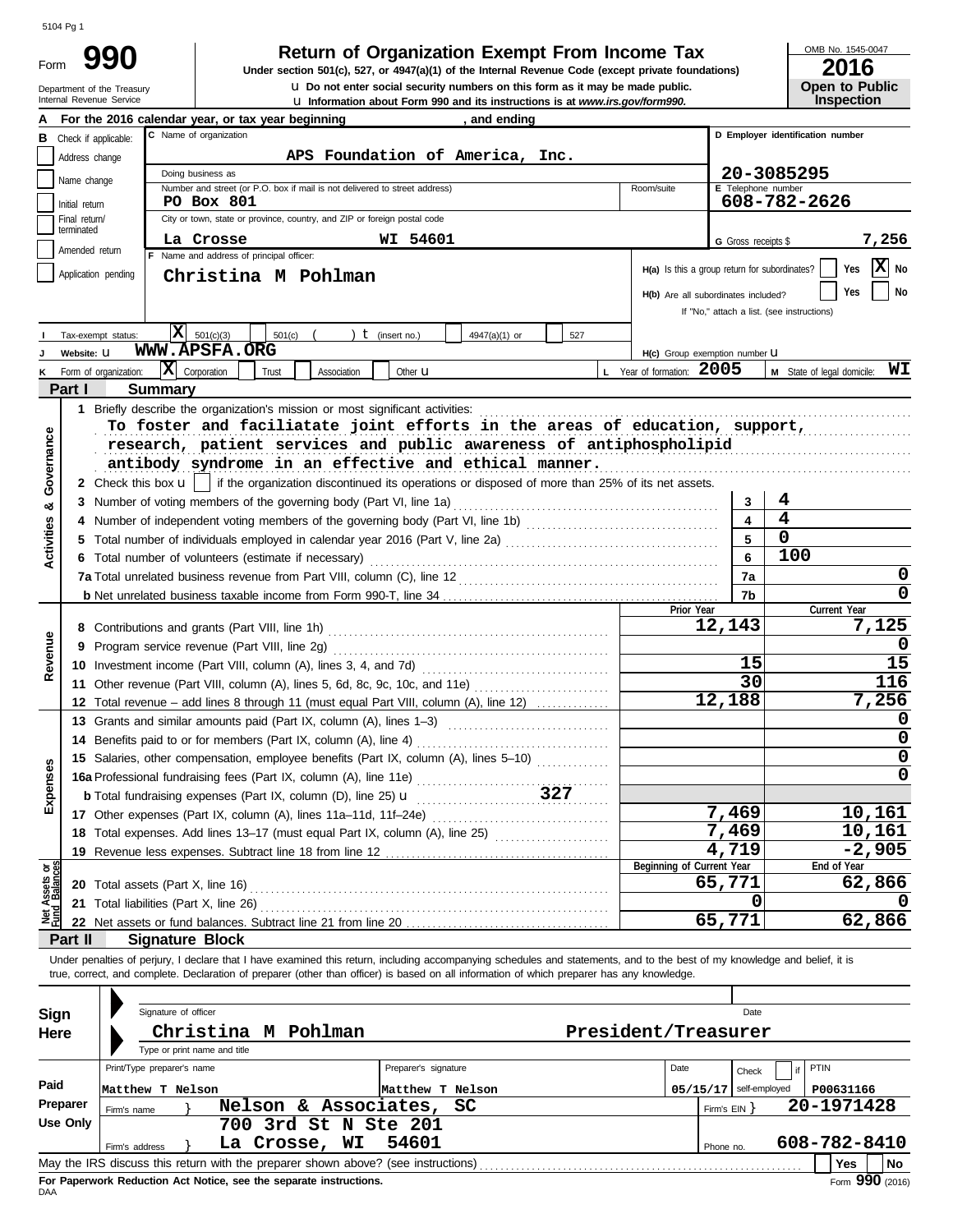|           |                           |                                                      | Form 990 (2016) APS Foundation of America, Inc.                                                                                                                                                                                                              | 20-3085295  | Page 2                                                                      |
|-----------|---------------------------|------------------------------------------------------|--------------------------------------------------------------------------------------------------------------------------------------------------------------------------------------------------------------------------------------------------------------|-------------|-----------------------------------------------------------------------------|
| Part III  |                           |                                                      | <b>Statement of Program Service Accomplishments</b>                                                                                                                                                                                                          |             |                                                                             |
|           |                           |                                                      |                                                                                                                                                                                                                                                              |             |                                                                             |
|           |                           | 1 Briefly describe the organization's mission:       | research, patient services and public awareness of antiphospholipid                                                                                                                                                                                          |             | To foster and faciliatate joint efforts in the areas of education, support, |
|           |                           |                                                      | antibody syndrome in an effective and ethical manner.                                                                                                                                                                                                        |             |                                                                             |
|           | prior Form 990 or 990-EZ? | If "Yes," describe these new services on Schedule O. | 2 Did the organization undertake any significant program services during the year which were not listed on the                                                                                                                                               |             | Yes $ X $ No                                                                |
| 3         | services?                 |                                                      | Did the organization cease conducting, or make significant changes in how it conducts, any program                                                                                                                                                           |             | Yes $ \mathbf{X} $ No                                                       |
| 4         |                           | If "Yes," describe these changes on Schedule O.      | Describe the organization's program service accomplishments for each of its three largest program services, as measured by<br>expenses. Section 501(c)(3) and 501(c)(4) organizations are required to report the amount of grants and allocations to others, |             |                                                                             |
|           |                           |                                                      | the total expenses, and revenue, if any, for each program service reported.                                                                                                                                                                                  |             |                                                                             |
| 4a (Code: |                           | $($ (Expenses \$                                     | $2,403$ including grants of \$<br>To provide information and education on antiphospholipid antibody syndrome                                                                                                                                                 |             | ) (Revenue \$                                                               |
|           |                           |                                                      |                                                                                                                                                                                                                                                              |             |                                                                             |
|           |                           |                                                      |                                                                                                                                                                                                                                                              |             |                                                                             |
|           |                           |                                                      |                                                                                                                                                                                                                                                              |             |                                                                             |
|           |                           |                                                      |                                                                                                                                                                                                                                                              |             |                                                                             |
|           |                           |                                                      |                                                                                                                                                                                                                                                              |             |                                                                             |
|           | 4b (Code:                 | ) (Expenses \$                                       | $5,500$ including grants of \$<br>To support research regarding antiphosholipid antibody syndrome                                                                                                                                                            |             | ) (Revenue $\quad$ , $\ldots$ , $\ldots$ , $\ldots$ )                       |
|           |                           |                                                      |                                                                                                                                                                                                                                                              |             |                                                                             |
|           |                           |                                                      |                                                                                                                                                                                                                                                              |             |                                                                             |
|           |                           |                                                      |                                                                                                                                                                                                                                                              |             |                                                                             |
|           |                           |                                                      |                                                                                                                                                                                                                                                              |             |                                                                             |
|           |                           |                                                      |                                                                                                                                                                                                                                                              |             |                                                                             |
|           |                           |                                                      |                                                                                                                                                                                                                                                              |             |                                                                             |
|           |                           |                                                      |                                                                                                                                                                                                                                                              |             |                                                                             |
|           |                           |                                                      |                                                                                                                                                                                                                                                              |             |                                                                             |
|           |                           |                                                      |                                                                                                                                                                                                                                                              |             |                                                                             |
| 4c (Code: |                           | ) (Expenses \$                                       | including grants of \$                                                                                                                                                                                                                                       |             | $\sim$ ) (Revenue \$                                                        |
|           |                           |                                                      |                                                                                                                                                                                                                                                              |             |                                                                             |
|           |                           |                                                      |                                                                                                                                                                                                                                                              |             |                                                                             |
|           |                           |                                                      |                                                                                                                                                                                                                                                              |             |                                                                             |
|           |                           |                                                      |                                                                                                                                                                                                                                                              |             |                                                                             |
|           |                           |                                                      |                                                                                                                                                                                                                                                              |             |                                                                             |
|           |                           |                                                      |                                                                                                                                                                                                                                                              |             |                                                                             |
|           |                           |                                                      |                                                                                                                                                                                                                                                              |             |                                                                             |
|           |                           |                                                      |                                                                                                                                                                                                                                                              |             |                                                                             |
|           |                           |                                                      |                                                                                                                                                                                                                                                              |             |                                                                             |
|           |                           |                                                      |                                                                                                                                                                                                                                                              |             |                                                                             |
|           |                           |                                                      |                                                                                                                                                                                                                                                              |             |                                                                             |
|           |                           | 4d Other program services (Describe in Schedule O.)  |                                                                                                                                                                                                                                                              |             |                                                                             |
|           | (Expenses \$              |                                                      | including grants of \$                                                                                                                                                                                                                                       | (Revenue \$ |                                                                             |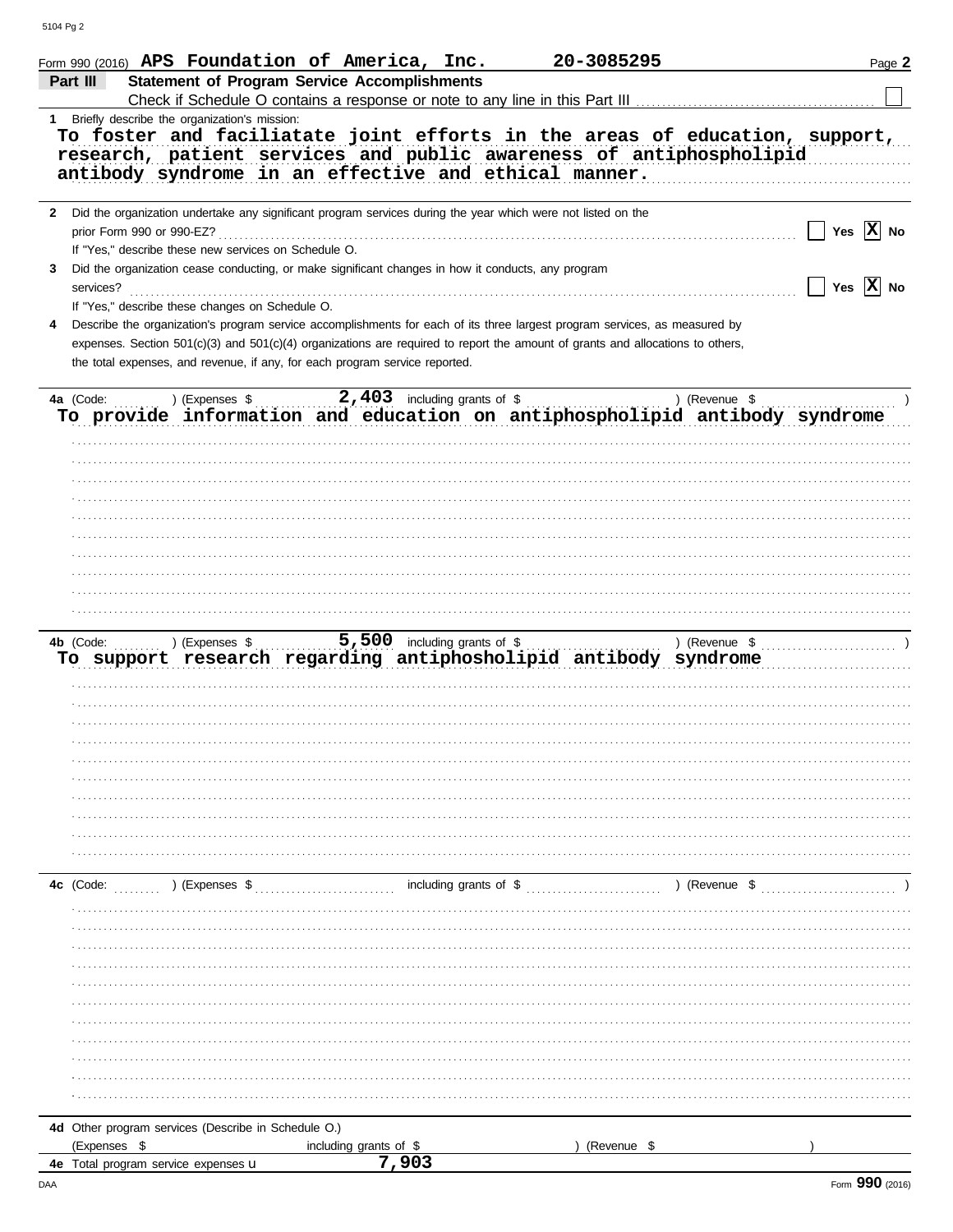|         | Form 990 (2016) APS Foundation of America, |  | Inc. | 20-3085295 | Page 3 |
|---------|--------------------------------------------|--|------|------------|--------|
| Part IV | <b>Checklist of Required Schedules</b>     |  |      |            |        |

|              |                                                                                                                                                                                                        |                 | Yes | No. |
|--------------|--------------------------------------------------------------------------------------------------------------------------------------------------------------------------------------------------------|-----------------|-----|-----|
| 1            | Is the organization described in section 501(c)(3) or 4947(a)(1) (other than a private foundation)? If "Yes,"                                                                                          |                 |     |     |
|              | complete Schedule A                                                                                                                                                                                    | 1               | x   |     |
| 2            |                                                                                                                                                                                                        | $\mathbf{2}$    |     | X   |
| 3            | Did the organization engage in direct or indirect political campaign activities on behalf of or in opposition to                                                                                       |                 |     | X   |
|              | candidates for public office? If "Yes," complete Schedule C, Part I                                                                                                                                    | 3               |     |     |
| 4            | Section 501(c)(3) organizations. Did the organization engage in lobbying activities, or have a section 501(h)                                                                                          | 4               |     | X   |
| 5            | election in effect during the tax year? If "Yes," complete Schedule C, Part II<br>Is the organization a section $501(c)(4)$ , $501(c)(5)$ , or $501(c)(6)$ organization that receives membership dues, |                 |     |     |
|              | assessments, or similar amounts as defined in Revenue Procedure 98-19? If "Yes," complete Schedule C,                                                                                                  |                 |     |     |
|              | Part III                                                                                                                                                                                               | 5               |     | X   |
| 6            | Did the organization maintain any donor advised funds or any similar funds or accounts for which donors                                                                                                |                 |     |     |
|              | have the right to provide advice on the distribution or investment of amounts in such funds or accounts? If                                                                                            |                 |     |     |
|              | "Yes," complete Schedule D, Part I                                                                                                                                                                     | 6               |     | x   |
| 7            | Did the organization receive or hold a conservation easement, including easements to preserve open space,                                                                                              |                 |     |     |
|              |                                                                                                                                                                                                        | $\overline{7}$  |     | X.  |
| 8            | Did the organization maintain collections of works of art, historical treasures, or other similar assets? If "Yes,"                                                                                    |                 |     |     |
|              | complete Schedule D, Part III                                                                                                                                                                          | 8               |     | X   |
| 9            | Did the organization report an amount in Part X, line 21, for escrow or custodial account liability, serve as a                                                                                        |                 |     |     |
|              | custodian for amounts not listed in Part X; or provide credit counseling, debt management, credit repair, or                                                                                           |                 |     |     |
|              | debt negotiation services? If "Yes," complete Schedule D, Part IV                                                                                                                                      | 9               |     | x   |
| 10           | Did the organization, directly or through a related organization, hold assets in temporarily restricted                                                                                                |                 |     |     |
|              | endowments, permanent endowments, or quasi-endowments? If "Yes," complete Schedule D, Part V                                                                                                           | 10              |     | x   |
| 11           | If the organization's answer to any of the following questions is "Yes," then complete Schedule D, Parts VI,                                                                                           |                 |     |     |
|              | VII, VIII, IX, or X as applicable.                                                                                                                                                                     |                 |     |     |
| a            | Did the organization report an amount for land, buildings, and equipment in Part X, line 10? If "Yes,"                                                                                                 |                 |     |     |
|              | complete Schedule D, Part VI                                                                                                                                                                           | 11a             | x   |     |
| $\mathbf{b}$ | Did the organization report an amount for investments—other securities in Part X, line 12 that is 5% or more                                                                                           |                 |     |     |
|              |                                                                                                                                                                                                        | 11b             |     | X   |
| c            | Did the organization report an amount for investments—program related in Part X, line 13 that is 5% or more                                                                                            |                 |     |     |
|              | of its total assets reported in Part X, line 16? If "Yes," complete Schedule D, Part VIII                                                                                                              | 11c             |     | x   |
| d            | Did the organization report an amount for other assets in Part X, line 15 that is 5% or more of its total assets                                                                                       |                 |     |     |
|              | reported in Part X, line 16? If "Yes," complete Schedule D, Part IX                                                                                                                                    | 11d             |     | x   |
| е            |                                                                                                                                                                                                        | 11e             |     | X   |
| f.           | Did the organization's separate or consolidated financial statements for the tax year include a footnote that addresses                                                                                |                 |     |     |
|              |                                                                                                                                                                                                        | 11f             |     | x   |
| 12a          | Did the organization obtain separate, independent audited financial statements for the tax year? If "Yes," complete                                                                                    |                 |     |     |
|              | Schedule D. Parts XI and XII                                                                                                                                                                           | 12a             |     | x   |
| b            | Was the organization included in consolidated, independent audited financial statements for the tax year? If                                                                                           |                 |     |     |
|              | "Yes," and if the organization answered "No" to line 12a, then completing Schedule D, Parts XI and XII is optional                                                                                     | 12 <sub>b</sub> |     | x   |
| 13           |                                                                                                                                                                                                        | 13              |     | X   |
| 14a          |                                                                                                                                                                                                        | 14a             |     | X   |
| b            | Did the organization have aggregate revenues or expenses of more than \$10,000 from grantmaking,                                                                                                       |                 |     |     |
|              | fundraising, business, investment, and program service activities outside the United States, or aggregate                                                                                              |                 |     |     |
|              |                                                                                                                                                                                                        | 14b             |     | X.  |
| 15           | Did the organization report on Part IX, column (A), line 3, more than \$5,000 of grants or other assistance to or                                                                                      |                 |     |     |
|              | for any foreign organization? If "Yes," complete Schedule F, Parts II and IV [[[[[[[[[[[[[[[[[[[[[[[[[[[[[[[[[                                                                                         | 15              |     | X.  |
| 16           | Did the organization report on Part IX, column (A), line 3, more than \$5,000 of aggregate grants or other                                                                                             |                 |     |     |
|              | assistance to or for foreign individuals? If "Yes," complete Schedule F, Parts III and IV [[[[[[[[[[[[[[[[[[[                                                                                          | 16              |     | X.  |
| 17           | Did the organization report a total of more than \$15,000 of expenses for professional fundraising services on                                                                                         |                 |     |     |
|              |                                                                                                                                                                                                        | 17              |     | X.  |
| 18           | Did the organization report more than \$15,000 total of fundraising event gross income and contributions on                                                                                            |                 |     |     |
|              |                                                                                                                                                                                                        | 18              |     | X.  |
| 19           | Did the organization report more than \$15,000 of gross income from gaming activities on Part VIII, line 9a?                                                                                           |                 |     | X.  |
|              |                                                                                                                                                                                                        | 19              |     |     |

Form **990** (2016)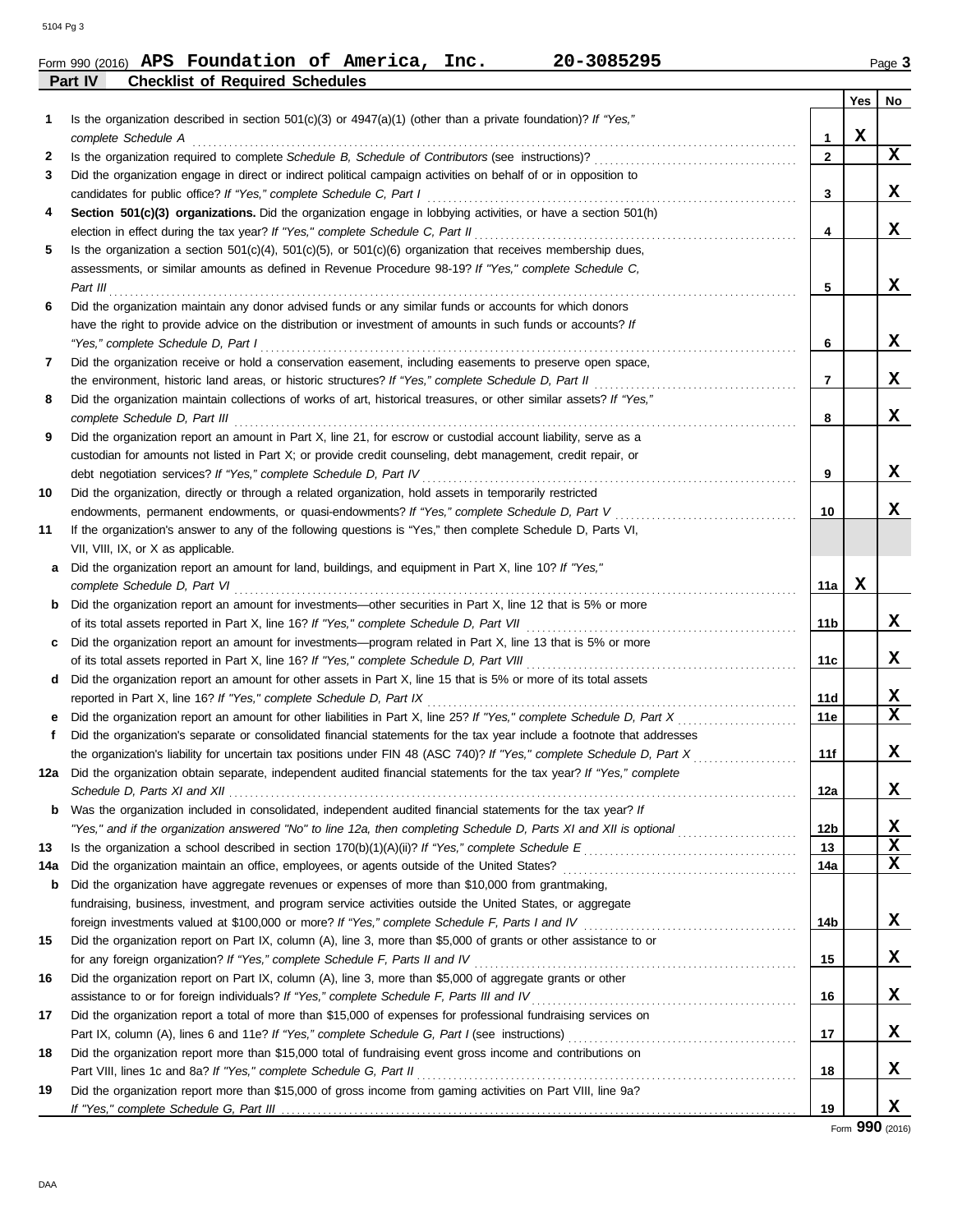|     | 20-3085295<br>Form 990 (2016) APS Foundation of America, Inc.                                                                                                                                                     |                 |     | Page 4                  |
|-----|-------------------------------------------------------------------------------------------------------------------------------------------------------------------------------------------------------------------|-----------------|-----|-------------------------|
|     | Part IV<br><b>Checklist of Required Schedules (continued)</b>                                                                                                                                                     |                 |     |                         |
|     |                                                                                                                                                                                                                   |                 | Yes | No                      |
| 20a | Did the organization operate one or more hospital facilities? If "Yes," complete Schedule H                                                                                                                       | 20a             |     | $\mathbf x$             |
| b   |                                                                                                                                                                                                                   | 20 <sub>b</sub> |     |                         |
| 21  | Did the organization report more than \$5,000 of grants or other assistance to any domestic organization or                                                                                                       |                 |     |                         |
|     | domestic government on Part IX, column (A), line 1? If "Yes," complete Schedule I, Parts I and II                                                                                                                 | 21              |     | X                       |
| 22  | Did the organization report more than \$5,000 of grants or other assistance to or for domestic individuals on                                                                                                     |                 |     |                         |
|     | Part IX, column (A), line 2? If "Yes," complete Schedule I, Parts I and III                                                                                                                                       | 22              |     | X                       |
| 23  | Did the organization answer "Yes" to Part VII, Section A, line 3, 4, or 5 about compensation of the                                                                                                               |                 |     |                         |
|     | organization's current and former officers, directors, trustees, key employees, and highest compensated                                                                                                           |                 |     |                         |
|     | employees? If "Yes," complete Schedule J                                                                                                                                                                          | 23              |     | X                       |
|     | 24a Did the organization have a tax-exempt bond issue with an outstanding principal amount of more than                                                                                                           |                 |     |                         |
|     | \$100,000 as of the last day of the year, that was issued after December 31, 2002? If "Yes," answer lines 24b                                                                                                     |                 |     |                         |
|     | through 24d and complete Schedule K. If "No," go to line 25a                                                                                                                                                      | 24a             |     | X                       |
| b   | Did the organization invest any proceeds of tax-exempt bonds beyond a temporary period exception?                                                                                                                 | 24b             |     |                         |
| c   | Did the organization maintain an escrow account other than a refunding escrow at any time during the year                                                                                                         |                 |     |                         |
|     | to defease any tax-exempt bonds?                                                                                                                                                                                  | 24c             |     |                         |
| d   | Did the organization act as an "on behalf of" issuer for bonds outstanding at any time during the year?                                                                                                           | 24d             |     |                         |
| 25а | Section 501(c)(3), 501(c)(4), and 501(c)(29) organizations. Did the organization engage in an excess benefit                                                                                                      |                 |     | X                       |
|     | transaction with a disqualified person during the year? If "Yes," complete Schedule L, Part I                                                                                                                     | 25a             |     |                         |
| b   | Is the organization aware that it engaged in an excess benefit transaction with a disqualified person in a prior                                                                                                  |                 |     |                         |
|     | year, and that the transaction has not been reported on any of the organization's prior Forms 990 or 990-EZ?                                                                                                      |                 |     | X                       |
|     | If "Yes," complete Schedule L, Part I                                                                                                                                                                             | 25 <sub>b</sub> |     |                         |
| 26  | Did the organization report any amount on Part X, line 5, 6, or 22 for receivables from or payables to any                                                                                                        |                 |     |                         |
|     | current or former officers, directors, trustees, key employees, highest compensated employees, or                                                                                                                 |                 |     | X                       |
|     | disqualified persons? If "Yes," complete Schedule L, Part II                                                                                                                                                      | 26              |     |                         |
| 27  | Did the organization provide a grant or other assistance to an officer, director, trustee, key employee,                                                                                                          |                 |     |                         |
|     | substantial contributor or employee thereof, a grant selection committee member, or to a 35% controlled                                                                                                           |                 |     | X                       |
|     | entity or family member of any of these persons? If "Yes," complete Schedule L, Part III                                                                                                                          | 27              |     |                         |
| 28  | Was the organization a party to a business transaction with one of the following parties (see Schedule L,                                                                                                         |                 |     |                         |
|     | Part IV instructions for applicable filing thresholds, conditions, and exceptions):                                                                                                                               |                 |     | X                       |
| а   | A current or former officer, director, trustee, or key employee? If "Yes," complete Schedule L, Part IV<br>A family member of a current or former officer, director, trustee, or key employee? If "Yes," complete | 28a             |     |                         |
| b   | Schedule L. Part IV                                                                                                                                                                                               | 28 <sub>b</sub> |     | X                       |
|     | An entity of which a current or former officer, director, trustee, or key employee (or a family member thereof)                                                                                                   |                 |     |                         |
|     | was an officer, director, trustee, or direct or indirect owner? If "Yes," complete Schedule L, Part IV                                                                                                            | 28c             |     | X                       |
| 29  |                                                                                                                                                                                                                   | 29              |     | $\overline{\textbf{X}}$ |
| 30  | Did the organization receive contributions of art, historical treasures, or other similar assets, or qualified                                                                                                    |                 |     |                         |
|     | conservation contributions? If "Yes," complete Schedule M                                                                                                                                                         | 30              |     | X                       |
| 31  | Did the organization liquidate, terminate, or dissolve and cease operations? If "Yes," complete Schedule N,                                                                                                       |                 |     |                         |
|     | Part I                                                                                                                                                                                                            | 31              |     | x                       |
| 32  | Did the organization sell, exchange, dispose of, or transfer more than 25% of its net assets? If "Yes,"                                                                                                           |                 |     |                         |
|     | complete Schedule N, Part II                                                                                                                                                                                      | 32              |     | x                       |
| 33  | Did the organization own 100% of an entity disregarded as separate from the organization under Regulations                                                                                                        |                 |     |                         |
|     | sections 301.7701-2 and 301.7701-3? If "Yes," complete Schedule R, Part I                                                                                                                                         | 33              |     | X                       |
| 34  | Was the organization related to any tax-exempt or taxable entity? If "Yes," complete Schedule R, Parts II, III,                                                                                                   |                 |     |                         |
|     | or IV, and Part V, line 1                                                                                                                                                                                         | 34              |     | X                       |
| 35a |                                                                                                                                                                                                                   | 35a             |     | $\mathbf x$             |
| b   | If "Yes" to line 35a, did the organization receive any payment from or engage in any transaction with a                                                                                                           |                 |     |                         |
|     |                                                                                                                                                                                                                   | 35 <sub>b</sub> |     |                         |
| 36  | Section 501(c)(3) organizations. Did the organization make any transfers to an exempt non-charitable                                                                                                              |                 |     |                         |
|     | related organization? If "Yes," complete Schedule R, Part V, line 2                                                                                                                                               | 36              |     | X                       |
| 37  | Did the organization conduct more than 5% of its activities through an entity that is not a related organization                                                                                                  |                 |     |                         |
|     | and that is treated as a partnership for federal income tax purposes? If "Yes," complete Schedule R,                                                                                                              |                 |     |                         |
|     | Part VI                                                                                                                                                                                                           | 37              |     | x                       |
| 38  | Did the organization complete Schedule O and provide explanations in Schedule O for Part VI, lines 11b and                                                                                                        |                 |     |                         |
|     | 19? Note. All Form 990 filers are required to complete Schedule O.                                                                                                                                                | 38              | X   |                         |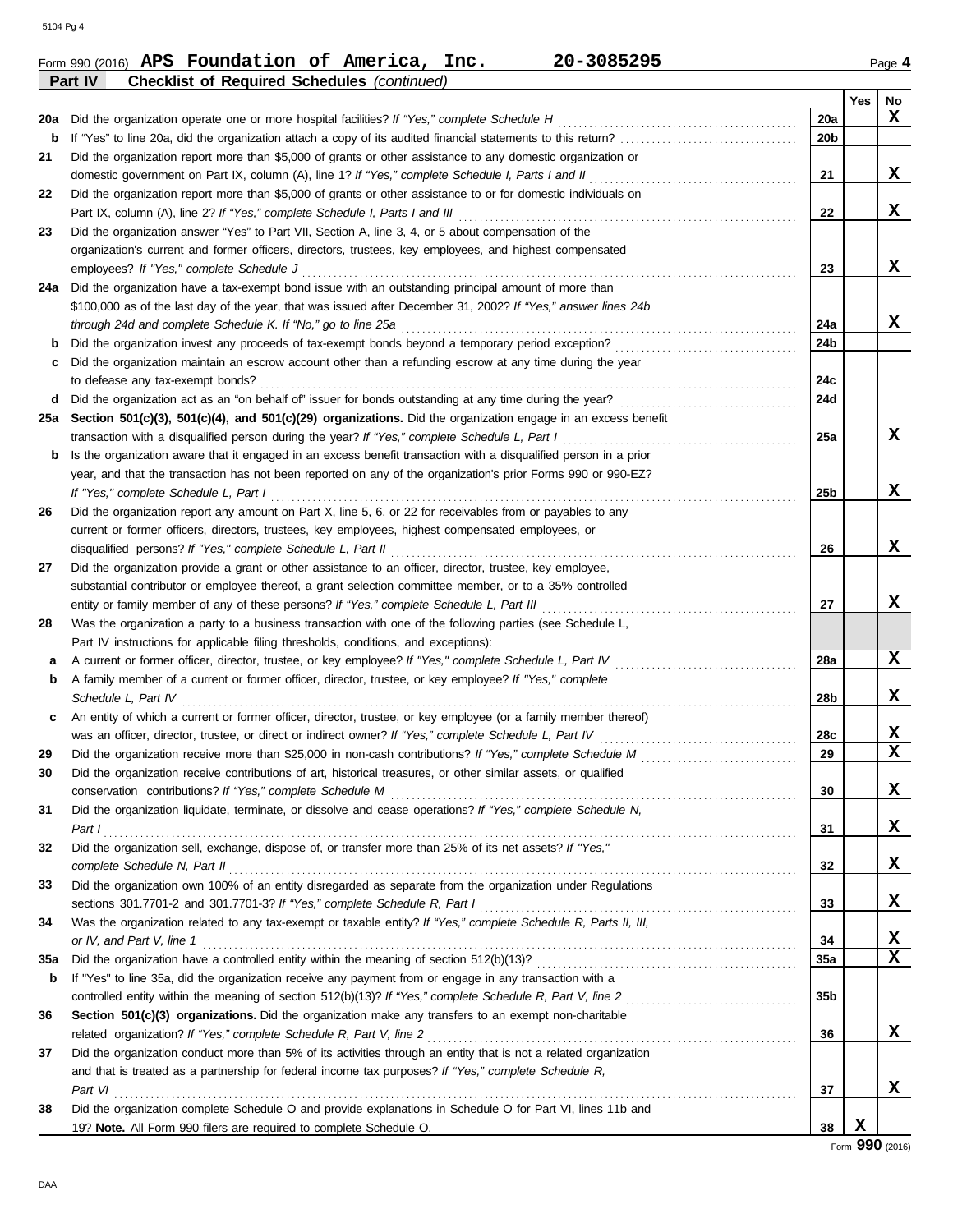|     | Statements Regarding Other IRS Filings and Tax Compliance<br>Part V                                                                |                |                 |                         |
|-----|------------------------------------------------------------------------------------------------------------------------------------|----------------|-----------------|-------------------------|
|     | Check if Schedule O contains a response or note to any line in this Part V                                                         |                | Yes             | No                      |
| 1a  | 0<br>Enter the number reported in Box 3 of Form 1096. Enter -0- if not applicable<br>1a                                            |                |                 |                         |
| b   | $\overline{0}$<br>1 <sub>b</sub><br>Enter the number of Forms W-2G included in line 1a. Enter -0- if not applicable                |                |                 |                         |
| c   | Did the organization comply with backup withholding rules for reportable payments to vendors and                                   |                |                 |                         |
|     | reportable gaming (gambling) winnings to prize winners?<br>.                                                                       | 1c             |                 | x                       |
| 2a  | Enter the number of employees reported on Form W-3, Transmittal of Wage and Tax                                                    |                |                 |                         |
|     | $\overline{\mathbf{0}}$<br>Statements, filed for the calendar year ending with or within the year covered by this return<br>2a     |                |                 |                         |
| b   | If at least one is reported on line 2a, did the organization file all required federal employment tax returns?                     | 2 <sub>b</sub> |                 |                         |
|     | Note. If the sum of lines 1a and 2a is greater than 250, you may be required to e-file (see instructions)                          |                |                 |                         |
| за  | Did the organization have unrelated business gross income of \$1,000 or more during the year?                                      | 3a             |                 | X                       |
| b   |                                                                                                                                    | 3b             |                 |                         |
| 4a  | At any time during the calendar year, did the organization have an interest in, or a signature or other authority                  |                |                 |                         |
|     | over, a financial account in a foreign country (such as a bank account, securities account, or other financial                     |                |                 |                         |
|     | account)?                                                                                                                          | 4a             |                 | X                       |
| b   | If "Yes," enter the name of the foreign country: <b>u</b>                                                                          |                |                 |                         |
|     | See instructions for filing requirements for FinCEN Form 114, Report of Foreign Bank and Financial Accounts                        |                |                 |                         |
|     | (FBAR).                                                                                                                            |                |                 |                         |
| 5a  | Was the organization a party to a prohibited tax shelter transaction at any time during the tax year?                              | 5a             |                 | X                       |
| b   |                                                                                                                                    | 5 <sub>b</sub> |                 | $\overline{\mathbf{x}}$ |
| c   | If "Yes" to line 5a or 5b, did the organization file Form 8886-T?                                                                  | 5c             |                 |                         |
| 6а  | Does the organization have annual gross receipts that are normally greater than \$100,000, and did the                             |                |                 |                         |
|     | organization solicit any contributions that were not tax deductible as charitable contributions?                                   | 6a             |                 | X                       |
| b   | If "Yes," did the organization include with every solicitation an express statement that such contributions or                     |                |                 |                         |
|     | gifts were not tax deductible?                                                                                                     | 6b             |                 |                         |
| 7   | Organizations that may receive deductible contributions under section 170(c).                                                      |                |                 |                         |
| а   | Did the organization receive a payment in excess of \$75 made partly as a contribution and partly for goods                        |                |                 |                         |
|     | and services provided to the payor?                                                                                                | 7a             |                 |                         |
| b   | If "Yes," did the organization notify the donor of the value of the goods or services provided?                                    | 7b             |                 |                         |
|     | Did the organization sell, exchange, or otherwise dispose of tangible personal property for which it was                           |                |                 |                         |
| c   | required to file Form 8282?                                                                                                        | 7c             |                 |                         |
|     | 7d                                                                                                                                 |                |                 |                         |
| d   |                                                                                                                                    |                |                 |                         |
| е   |                                                                                                                                    | 7e             |                 |                         |
| f   | Did the organization, during the year, pay premiums, directly or indirectly, on a personal benefit contract?                       | 7f             |                 |                         |
| g   | If the organization received a contribution of qualified intellectual property, did the organization file Form 8899 as required?   | 7g             |                 |                         |
| h   | If the organization received a contribution of cars, boats, airplanes, or other vehicles, did the organization file a Form 1098-C? | 7h             |                 |                         |
|     | Sponsoring organizations maintaining donor advised funds. Did a donor advised fund maintained by the                               |                |                 |                         |
|     |                                                                                                                                    | 8              |                 |                         |
| 9   | Sponsoring organizations maintaining donor advised funds.                                                                          |                |                 |                         |
| а   |                                                                                                                                    | 9a             |                 |                         |
| b   |                                                                                                                                    | 9b             |                 |                         |
| 10  | Section 501(c)(7) organizations. Enter:                                                                                            |                |                 |                         |
| а   | 10a                                                                                                                                |                |                 |                         |
| b   | 10 <sub>b</sub><br>Gross receipts, included on Form 990, Part VIII, line 12, for public use of club facilities                     |                |                 |                         |
| 11  | Section 501(c)(12) organizations. Enter:                                                                                           |                |                 |                         |
| а   | 11a<br>Gross income from members or shareholders                                                                                   |                |                 |                         |
| b   | Gross income from other sources (Do not net amounts due or paid to other sources                                                   |                |                 |                         |
|     | 11b                                                                                                                                |                |                 |                         |
| 12a | Section 4947(a)(1) non-exempt charitable trusts. Is the organization filing Form 990 in lieu of Form 1041?                         | 12a            |                 |                         |
| b   | 12b <br>If "Yes," enter the amount of tax-exempt interest received or accrued during the year                                      |                |                 |                         |
| 13  | Section 501(c)(29) qualified nonprofit health insurance issuers.                                                                   |                |                 |                         |
| a   | Is the organization licensed to issue qualified health plans in more than one state?                                               | 13а            |                 |                         |
|     | Note. See the instructions for additional information the organization must report on Schedule O.                                  |                |                 |                         |
| b   | Enter the amount of reserves the organization is required to maintain by the states in which                                       |                |                 |                         |
|     | 13 <sub>b</sub>                                                                                                                    |                |                 |                         |
| c   | 13c<br>Enter the amount of reserves on hand                                                                                        |                |                 |                         |
| 14a | Did the organization receive any payments for indoor tanning services during the tax year?                                         | 14a            |                 | X                       |
| b   |                                                                                                                                    | 14b            |                 |                         |
| DAA |                                                                                                                                    |                | Form 990 (2016) |                         |

Form 990 (2016) Page **5 APS Foundation of America, Inc. 20-3085295**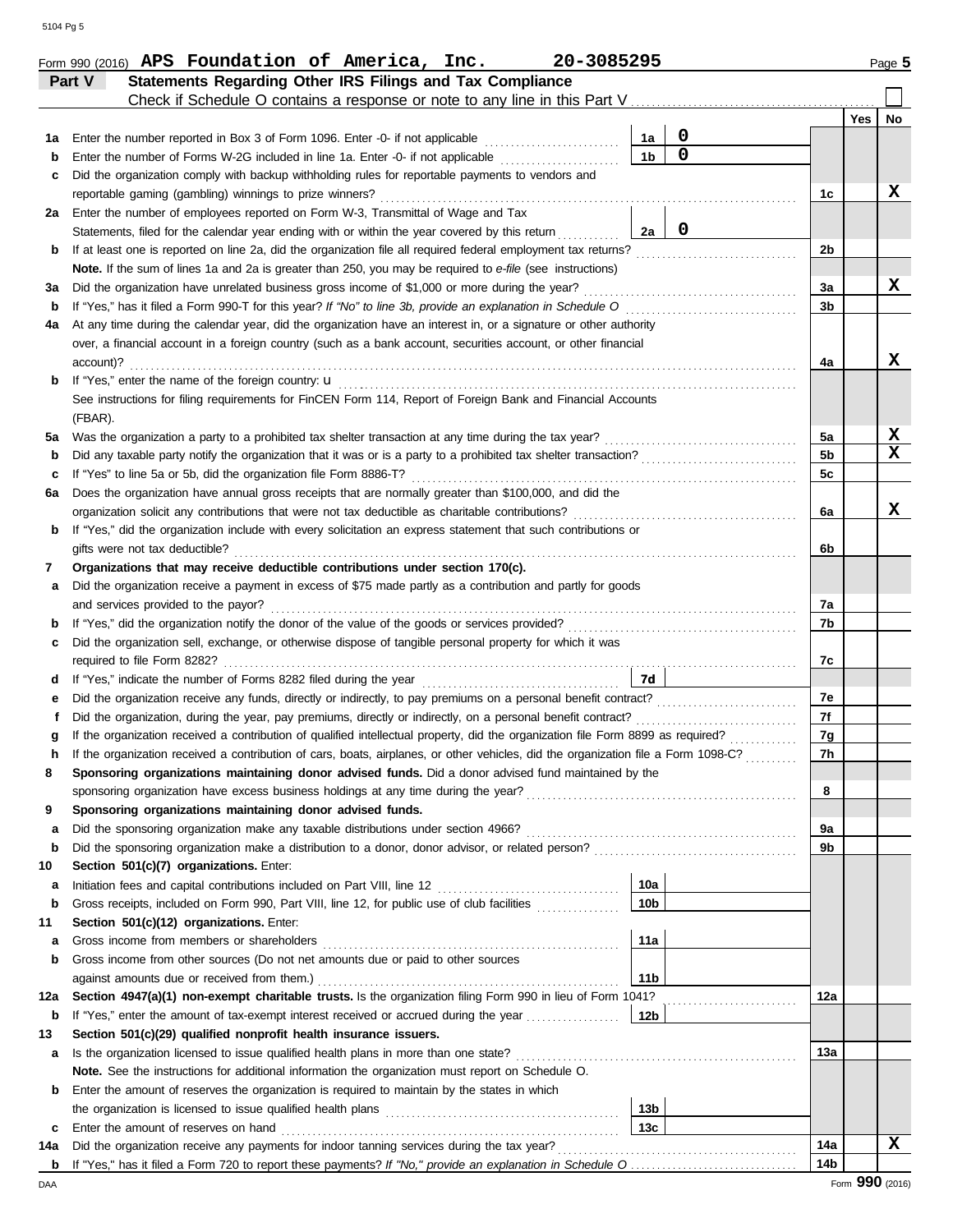|     | Part VI<br>Governance, Management, and Disclosure For each "Yes" response to lines 2 through 7b below, and for a "No"                                       |       |   |                 |             |                 |
|-----|-------------------------------------------------------------------------------------------------------------------------------------------------------------|-------|---|-----------------|-------------|-----------------|
|     | response to line 8a, 8b, or 10b below, describe the circumstances, processes, or changes in Schedule O. See instructions.                                   |       |   |                 |             | X)              |
|     | Section A. Governing Body and Management                                                                                                                    |       |   |                 |             |                 |
|     |                                                                                                                                                             |       |   |                 | Yes         | No              |
| 1a  | Enter the number of voting members of the governing body at the end of the tax year                                                                         | 1a    | 4 |                 |             |                 |
|     | If there are material differences in voting rights among members of the governing body, or                                                                  |       |   |                 |             |                 |
|     | if the governing body delegated broad authority to an executive committee or similar                                                                        |       |   |                 |             |                 |
|     | committee, explain in Schedule O.                                                                                                                           |       |   |                 |             |                 |
| b   | Enter the number of voting members included in line 1a, above, who are independent                                                                          | 1b    | 4 |                 |             |                 |
| 2   | Did any officer, director, trustee, or key employee have a family relationship or a business relationship with                                              |       |   |                 |             |                 |
|     | any other officer, director, trustee, or key employee?                                                                                                      |       |   | $\mathbf{2}$    |             | X               |
| 3   | Did the organization delegate control over management duties customarily performed by or under the direct                                                   |       |   |                 |             |                 |
|     | supervision of officers, directors, or trustees, or key employees to a management company or other person?                                                  |       |   | 3               |             | X               |
| 4   |                                                                                                                                                             |       |   | 4               |             | $\mathbf x$     |
| 5   |                                                                                                                                                             |       |   | 5               |             | $\mathbf x$     |
| 6   | Did the organization have members or stockholders?                                                                                                          |       |   | 6               |             | X               |
| 7а  | Did the organization have members, stockholders, or other persons who had the power to elect or appoint                                                     |       |   |                 |             |                 |
|     | one or more members of the governing body?                                                                                                                  |       |   | 7a              |             | X               |
| b   | Are any governance decisions of the organization reserved to (or subject to approval by) members,                                                           |       |   |                 |             |                 |
|     | stockholders, or persons other than the governing body?                                                                                                     |       |   | 7b              |             | x               |
| 8   | Did the organization contemporaneously document the meetings held or written actions undertaken during the year by the following:                           |       |   |                 |             |                 |
| а   | The governing body?                                                                                                                                         |       |   | 8а              | X           |                 |
| b   | Each committee with authority to act on behalf of the governing body?                                                                                       |       |   | 8b              | X           |                 |
| 9   | Is there any officer, director, trustee, or key employee listed in Part VII, Section A, who cannot be reached at                                            |       |   |                 |             |                 |
|     |                                                                                                                                                             |       |   | 9               |             | x               |
|     | Section B. Policies (This Section B requests information about policies not required by the Internal Revenue Code.)                                         |       |   |                 |             |                 |
|     |                                                                                                                                                             |       |   |                 | Yes         | No              |
| 10a | Did the organization have local chapters, branches, or affiliates?                                                                                          |       |   | 10a             |             | X               |
| b   | If "Yes," did the organization have written policies and procedures governing the activities of such chapters,                                              |       |   |                 |             |                 |
|     |                                                                                                                                                             |       |   | 10b             |             |                 |
| 11a | Has the organization provided a complete copy of this Form 990 to all members of its governing body before filing the form?                                 |       |   | 11a             | х           |                 |
| b   | Describe in Schedule O the process, if any, used by the organization to review this Form 990.                                                               |       |   |                 |             |                 |
| 12a | Did the organization have a written conflict of interest policy? If "No," go to line 13                                                                     |       |   | 12a             | X           |                 |
| b   | Were officers, directors, or trustees, and key employees required to disclose annually interests that could give rise to conflicts?                         |       |   | 12 <sub>b</sub> | x           |                 |
| c   | Did the organization regularly and consistently monitor and enforce compliance with the policy? If "Yes,"                                                   |       |   |                 |             |                 |
|     | describe in Schedule O how this was done                                                                                                                    |       |   | 12c             | X           |                 |
| 13  | Did the organization have a written whistleblower policy?                                                                                                   |       |   | 13              | X           |                 |
| 14  |                                                                                                                                                             |       |   | 14              | $\mathbf x$ |                 |
| 15  | Did the process for determining compensation of the following persons include a review and approval by                                                      |       |   |                 |             |                 |
|     | independent persons, comparability data, and contemporaneous substantiation of the deliberation and decision?                                               |       |   |                 |             |                 |
| a   |                                                                                                                                                             |       |   | 15a             |             | X               |
| b   | Other officers or key employees of the organization                                                                                                         |       |   | 15b             |             | $\mathbf x$     |
|     | If "Yes" to line 15a or 15b, describe the process in Schedule O (see instructions).                                                                         |       |   |                 |             |                 |
| 16a | Did the organization invest in, contribute assets to, or participate in a joint venture or similar arrangement                                              |       |   |                 |             |                 |
|     | with a taxable entity during the year?                                                                                                                      |       |   | 16a             |             | x               |
| b   | If "Yes," did the organization follow a written policy or procedure requiring the organization to evaluate its                                              |       |   |                 |             |                 |
|     | participation in joint venture arrangements under applicable federal tax law, and take steps to safeguard the                                               |       |   |                 |             |                 |
|     |                                                                                                                                                             |       |   | 16b             |             |                 |
|     | <b>Section C. Disclosure</b>                                                                                                                                |       |   |                 |             |                 |
| 17  | List the states with which a copy of this Form 990 is required to be filed u WI, AR, AZ, CA, CT, FL, IL, KS, KY, LA, MA, MD, MI                             |       |   |                 |             |                 |
| 18  | Section 6104 requires an organization to make its Forms 1023 (or 1024 if applicable), 990, and 990-T (Section 501(c)(3)s only)                              |       |   |                 |             |                 |
|     | available for public inspection. Indicate how you made these available. Check all that apply.                                                               |       |   |                 |             |                 |
|     | $\int$ Another's website $ \mathbf{X} $ Upon request<br>ΙXΙ<br>Other (explain in Schedule O)<br>Own website<br>$\mathbf{1}$                                 |       |   |                 |             |                 |
| 19  | Describe in Schedule O whether (and if so, how) the organization made its governing documents, conflict of interest policy, and                             |       |   |                 |             |                 |
|     | financial statements available to the public during the tax year.                                                                                           |       |   |                 |             |                 |
|     |                                                                                                                                                             |       |   |                 |             |                 |
| 20  | State the name, address, and telephone number of the person who possesses the organization's books and records: u<br>Christina Pohlman<br><b>PO Box 801</b> |       |   |                 |             |                 |
| La. | WI<br>Crosse                                                                                                                                                | 54602 |   | 608-782-2626    |             |                 |
|     |                                                                                                                                                             |       |   |                 |             | Form 990 (2016) |
| DAA |                                                                                                                                                             |       |   |                 |             |                 |

Form 990 (2016) **APS Foundation of America, Inc. 20-3085295** Page **6** Page **6** 

**APS Foundation of America, Inc. 20-3085295**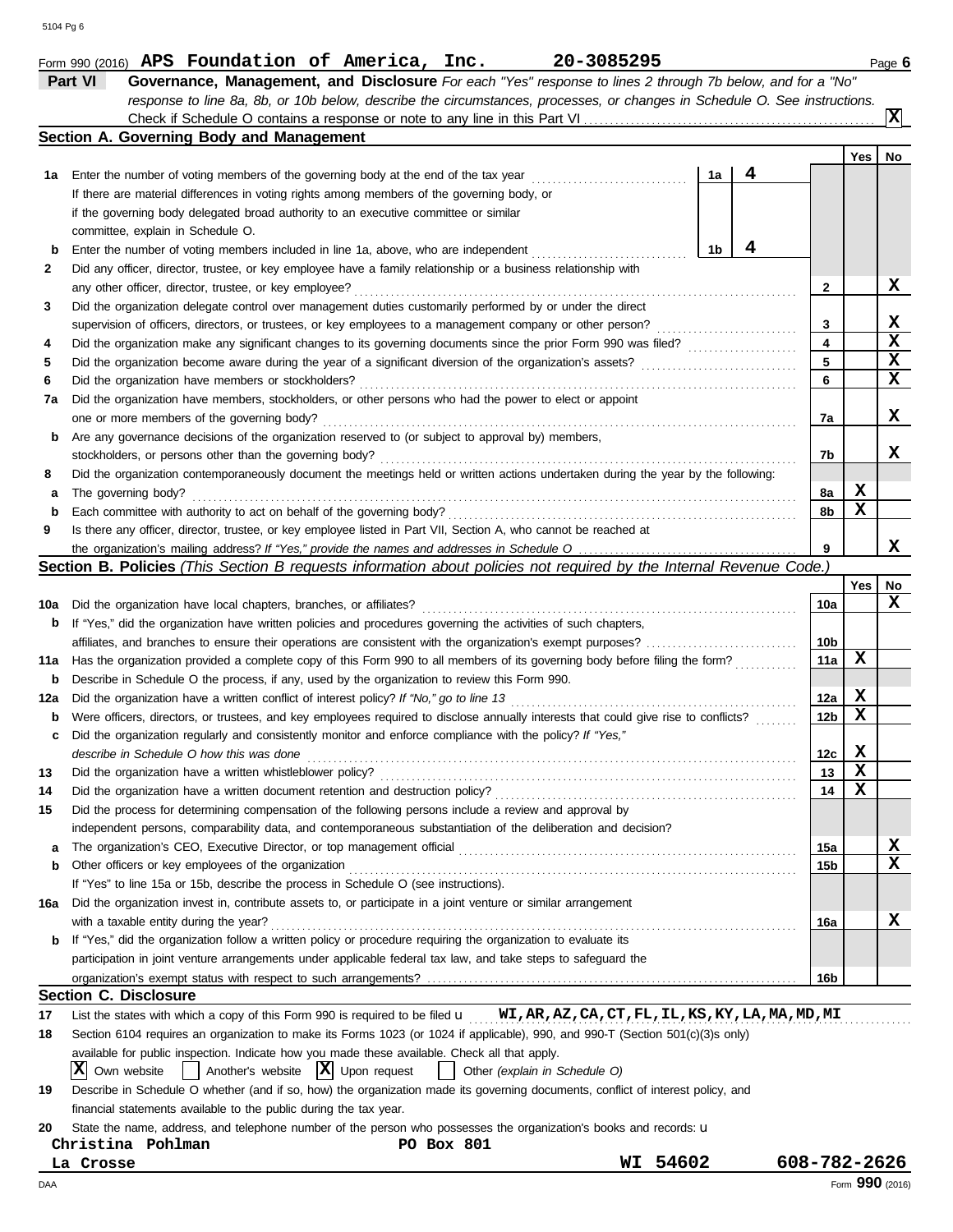| Form 990 (2016)          | APS Foundation of America, Inc.<br>20-3085295                                                                                                                                                                                      | Page 7 |
|--------------------------|------------------------------------------------------------------------------------------------------------------------------------------------------------------------------------------------------------------------------------|--------|
| Part VII                 | Compensation of Officers, Directors, Trustees, Key Employees, Highest Compensated Employees, and                                                                                                                                   |        |
|                          | <b>Independent Contractors</b>                                                                                                                                                                                                     |        |
|                          | Check if Schedule O contains a response or note to any line in this Part VII                                                                                                                                                       |        |
| Section A.               | Officers, Directors, Trustees, Key Employees, and Highest Compensated Employees                                                                                                                                                    |        |
| organization's tax year. | 1a Complete this table for all persons required to be listed. Report compensation for the calendar year ending with or within the                                                                                                  |        |
|                          | • List all of the organization's <b>current</b> officers, directors, trustees (whether individuals or organizations), regardless of amount of<br>compensation. Enter -0- in columns (D), (E), and (F) if no compensation was paid. |        |
|                          | • List all of the organization's current key employees, if any. See instructions for definition of "key employee."                                                                                                                 |        |
|                          | I ist the organization's five current bighest compensated employees (other than an officer director trustee or key employee)                                                                                                       |        |

who received reportable compensation (Box 5 of Form W-2 and/or Box 7 of Form 1099-MISC) of more than \$100,000 from the organization and any related organizations. ■ List the organization's five **current** highest compensated employees (other than an officer, director, trustee, or key employee)<br> **•** Preceived constable compensation (Box 5 of Ferm W 2 and/or Box 7 of Ferm 1000 MISC) o

■ List all of the organization's **former** officers, key employees, and highest compensated employees who received more than<br> **•** 00.000 of reportable compensation from the examization and any related erganizations \$100,000 of reportable compensation from the organization and any related organizations.

■ List all of the organization's **former directors or trustees** that received, in the capacity as a former director or trustee of the practization more than \$10,000 of reportable compensation from the organization and any organization, more than \$10,000 of reportable compensation from the organization and any related organizations. List persons in the following order: individual trustees or directors; institutional trustees; officers; key employees; highest compensated employees; and former such persons.

Check this box if neither the organization nor any related organization compensated any current officer, director, or trustee. **X**

| (A)<br>Name and Title     | (B)<br>Average<br>hours per<br>week<br>(list any               |                                   | (C)<br>Position<br>(do not check more than one<br>box, unless person is both an<br>officer and a director/trustee) |                |              |                                 |        | (D)<br>Reportable<br>compensation<br>from<br>the | (E)<br>Reportable<br>compensation from<br>related<br>organizations | (F)<br>Estimated<br>amount of<br>other<br>compensation   |
|---------------------------|----------------------------------------------------------------|-----------------------------------|--------------------------------------------------------------------------------------------------------------------|----------------|--------------|---------------------------------|--------|--------------------------------------------------|--------------------------------------------------------------------|----------------------------------------------------------|
|                           | hours for<br>related<br>organizations<br>below dotted<br>line) | Individual trustee<br>or director | Institutional trustee                                                                                              | <b>Officer</b> | Key employee | Highest compensated<br>employee | Former | organization<br>(W-2/1099-MISC)                  | (W-2/1099-MISC)                                                    | from the<br>organization<br>and related<br>organizations |
| $(1)$ Christina M Pohlman | 30.00                                                          |                                   |                                                                                                                    |                |              |                                 |        |                                                  |                                                                    |                                                          |
| President/Treasurer       | 0.00                                                           |                                   |                                                                                                                    | $\mathbf x$    |              |                                 |        | 0                                                | 0                                                                  | 0                                                        |
| (2) Heidi A Ponagai       |                                                                |                                   |                                                                                                                    |                |              |                                 |        |                                                  |                                                                    |                                                          |
|                           | 1.00                                                           |                                   |                                                                                                                    |                |              |                                 |        |                                                  |                                                                    |                                                          |
| Vice President            | 0.00                                                           |                                   |                                                                                                                    | $\mathbf x$    |              |                                 |        | 0                                                | 0                                                                  | $\mathbf 0$                                              |
| (3) Kim Nault             | 20.00                                                          |                                   |                                                                                                                    |                |              |                                 |        |                                                  |                                                                    |                                                          |
| Director                  | 0.00                                                           | $\mathbf x$                       |                                                                                                                    |                |              |                                 |        | 0                                                | 0                                                                  | 0                                                        |
| (4) Armas Cravins II      |                                                                |                                   |                                                                                                                    |                |              |                                 |        |                                                  |                                                                    |                                                          |
|                           | 1.00                                                           |                                   |                                                                                                                    |                |              |                                 |        |                                                  |                                                                    |                                                          |
| Secretary                 | 0.00                                                           |                                   |                                                                                                                    | $\mathbf x$    |              |                                 |        | 0                                                | 0                                                                  | 0                                                        |
| (5)                       |                                                                |                                   |                                                                                                                    |                |              |                                 |        |                                                  |                                                                    |                                                          |
| (6)                       |                                                                |                                   |                                                                                                                    |                |              |                                 |        |                                                  |                                                                    |                                                          |
|                           |                                                                |                                   |                                                                                                                    |                |              |                                 |        |                                                  |                                                                    |                                                          |
| (7)                       |                                                                |                                   |                                                                                                                    |                |              |                                 |        |                                                  |                                                                    |                                                          |
|                           |                                                                |                                   |                                                                                                                    |                |              |                                 |        |                                                  |                                                                    |                                                          |
| (8)                       |                                                                |                                   |                                                                                                                    |                |              |                                 |        |                                                  |                                                                    |                                                          |
|                           |                                                                |                                   |                                                                                                                    |                |              |                                 |        |                                                  |                                                                    |                                                          |
| (9)                       |                                                                |                                   |                                                                                                                    |                |              |                                 |        |                                                  |                                                                    |                                                          |
|                           |                                                                |                                   |                                                                                                                    |                |              |                                 |        |                                                  |                                                                    |                                                          |
| (10)                      |                                                                |                                   |                                                                                                                    |                |              |                                 |        |                                                  |                                                                    |                                                          |
|                           |                                                                |                                   |                                                                                                                    |                |              |                                 |        |                                                  |                                                                    |                                                          |
| (11)                      |                                                                |                                   |                                                                                                                    |                |              |                                 |        |                                                  |                                                                    |                                                          |
|                           |                                                                |                                   |                                                                                                                    |                |              |                                 |        |                                                  |                                                                    |                                                          |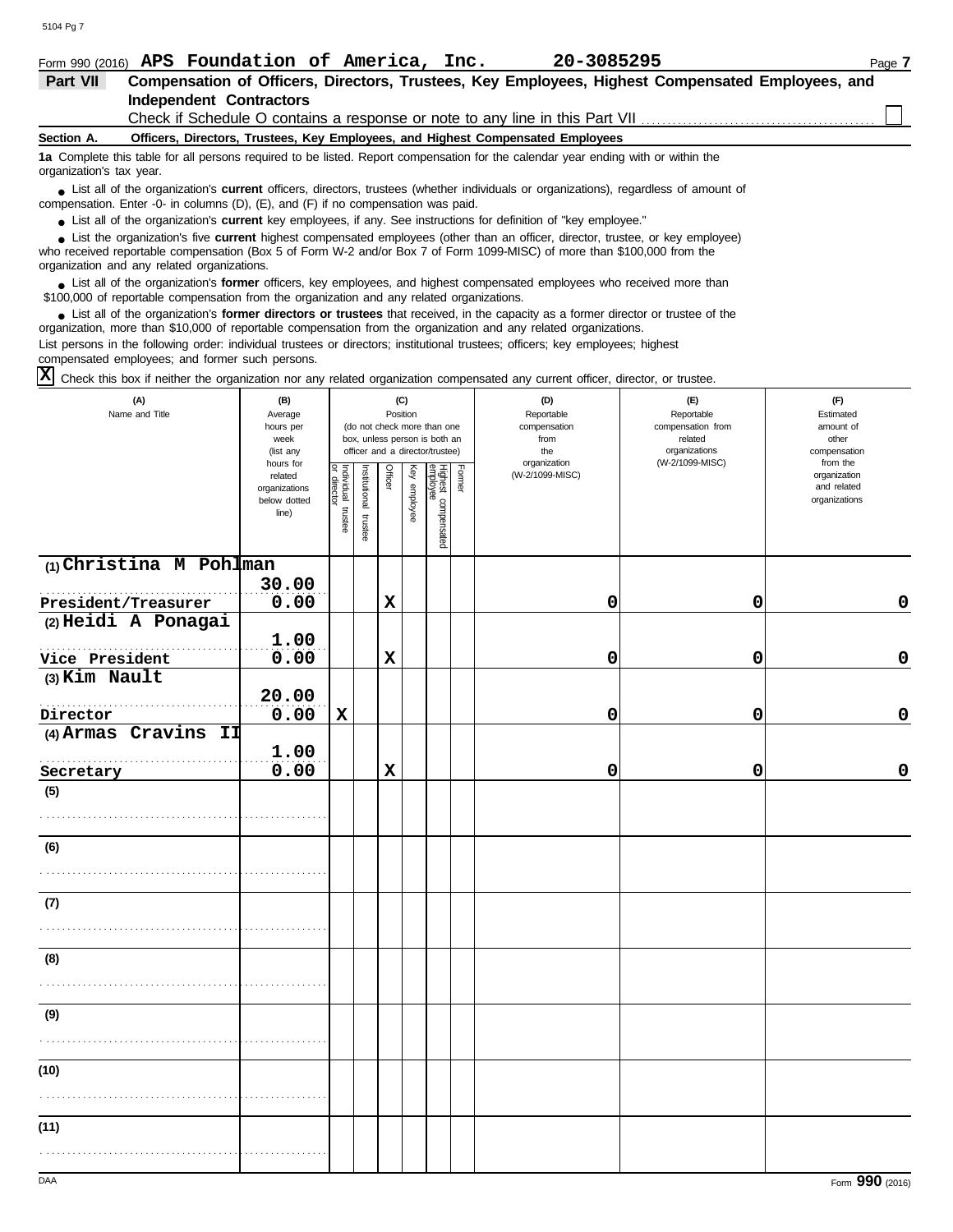| Part VII                                                                                                                                                                                                                                                                                                                                |                                                               |                                        |                          |         |                 |                                                                                                 |        | Section A. Officers, Directors, Trustees, Key Employees, and Highest Compensated Employees (continued) |                                                                                       |                                                                    |                     |    |
|-----------------------------------------------------------------------------------------------------------------------------------------------------------------------------------------------------------------------------------------------------------------------------------------------------------------------------------------|---------------------------------------------------------------|----------------------------------------|--------------------------|---------|-----------------|-------------------------------------------------------------------------------------------------|--------|--------------------------------------------------------------------------------------------------------|---------------------------------------------------------------------------------------|--------------------------------------------------------------------|---------------------|----|
| (A)<br>Name and title                                                                                                                                                                                                                                                                                                                   | (B)<br>Average<br>hours per<br>week<br>(list any<br>hours for |                                        |                          |         | (C)<br>Position | (do not check more than one<br>box, unless person is both an<br>officer and a director/trustee) |        | (D)<br>Reportable<br>compensation<br>from<br>the<br>organization                                       | (E)<br>Reportable<br>compensation from<br>related<br>organizations<br>(W-2/1099-MISC) | (F)<br>Estimated<br>amount of<br>other<br>compensation<br>from the |                     |    |
|                                                                                                                                                                                                                                                                                                                                         | related<br>organizations<br>below dotted<br>line)             | Individual 1<br>or director<br>trustee | Institutional<br>trustee | Officer | Key employee    | Highest compensated<br>employee                                                                 | Former | (W-2/1099-MISC)                                                                                        |                                                                                       | organization<br>and related<br>organizations                       |                     |    |
|                                                                                                                                                                                                                                                                                                                                         |                                                               |                                        |                          |         |                 |                                                                                                 |        |                                                                                                        |                                                                                       |                                                                    |                     |    |
|                                                                                                                                                                                                                                                                                                                                         |                                                               |                                        |                          |         |                 |                                                                                                 |        |                                                                                                        |                                                                                       |                                                                    |                     |    |
|                                                                                                                                                                                                                                                                                                                                         |                                                               |                                        |                          |         |                 |                                                                                                 |        |                                                                                                        |                                                                                       |                                                                    |                     |    |
|                                                                                                                                                                                                                                                                                                                                         |                                                               |                                        |                          |         |                 |                                                                                                 |        |                                                                                                        |                                                                                       |                                                                    |                     |    |
|                                                                                                                                                                                                                                                                                                                                         |                                                               |                                        |                          |         |                 |                                                                                                 |        |                                                                                                        |                                                                                       |                                                                    |                     |    |
|                                                                                                                                                                                                                                                                                                                                         |                                                               |                                        |                          |         |                 |                                                                                                 |        |                                                                                                        |                                                                                       |                                                                    |                     |    |
|                                                                                                                                                                                                                                                                                                                                         |                                                               |                                        |                          |         |                 |                                                                                                 |        |                                                                                                        |                                                                                       |                                                                    |                     |    |
|                                                                                                                                                                                                                                                                                                                                         |                                                               |                                        |                          |         |                 |                                                                                                 |        |                                                                                                        |                                                                                       |                                                                    |                     |    |
|                                                                                                                                                                                                                                                                                                                                         |                                                               |                                        |                          |         |                 |                                                                                                 | u      |                                                                                                        |                                                                                       |                                                                    |                     |    |
| c Total from continuation sheets to Part VII. Section A<br>d                                                                                                                                                                                                                                                                            |                                                               |                                        |                          |         |                 |                                                                                                 | u      |                                                                                                        |                                                                                       |                                                                    |                     |    |
| Total number of individuals (including but not limited to those listed above) who received more than \$100,000 of<br>$\mathbf{2}$                                                                                                                                                                                                       |                                                               |                                        |                          |         |                 |                                                                                                 |        |                                                                                                        |                                                                                       |                                                                    |                     |    |
| reportable compensation from the organization u                                                                                                                                                                                                                                                                                         |                                                               |                                        | 0                        |         |                 |                                                                                                 |        |                                                                                                        |                                                                                       |                                                                    | Yes                 | No |
| Did the organization list any former officer, director, or trustee, key employee, or highest compensated<br>3                                                                                                                                                                                                                           |                                                               |                                        |                          |         |                 |                                                                                                 |        |                                                                                                        |                                                                                       |                                                                    |                     | x  |
| employee on line 1a? If "Yes," complete Schedule J for such individual<br>For any individual listed on line 1a, is the sum of reportable compensation and other compensation from the<br>4                                                                                                                                              |                                                               |                                        |                          |         |                 |                                                                                                 |        |                                                                                                        |                                                                                       | 3                                                                  |                     |    |
| organization and related organizations greater than \$150,000? If "Yes," complete Schedule J for such<br>individual with the contract of the contract of the contract of the contract of the contract of the contract of the contract of the contract of the contract of the contract of the contract of the contract of the contract o |                                                               |                                        |                          |         |                 |                                                                                                 |        |                                                                                                        |                                                                                       | 4                                                                  |                     | X  |
| Did any person listed on line 1a receive or accrue compensation from any unrelated organization or individual<br>5                                                                                                                                                                                                                      |                                                               |                                        |                          |         |                 |                                                                                                 |        |                                                                                                        |                                                                                       | 5                                                                  |                     | x  |
| Section B. Independent Contractors                                                                                                                                                                                                                                                                                                      |                                                               |                                        |                          |         |                 |                                                                                                 |        |                                                                                                        |                                                                                       |                                                                    |                     |    |
| Complete this table for your five highest compensated independent contractors that received more than \$100,000 of<br>1<br>compensation from the organization. Report compensation for the calendar year ending with or within the organization's tax year.                                                                             |                                                               |                                        |                          |         |                 |                                                                                                 |        |                                                                                                        |                                                                                       |                                                                    |                     |    |
|                                                                                                                                                                                                                                                                                                                                         | (A)<br>Name and business address                              |                                        |                          |         |                 |                                                                                                 |        |                                                                                                        | (B)<br>Description of services                                                        |                                                                    | (C)<br>Compensation |    |
|                                                                                                                                                                                                                                                                                                                                         |                                                               |                                        |                          |         |                 |                                                                                                 |        |                                                                                                        |                                                                                       |                                                                    |                     |    |
|                                                                                                                                                                                                                                                                                                                                         |                                                               |                                        |                          |         |                 |                                                                                                 |        |                                                                                                        |                                                                                       |                                                                    |                     |    |
|                                                                                                                                                                                                                                                                                                                                         |                                                               |                                        |                          |         |                 |                                                                                                 |        |                                                                                                        |                                                                                       |                                                                    |                     |    |
|                                                                                                                                                                                                                                                                                                                                         |                                                               |                                        |                          |         |                 |                                                                                                 |        |                                                                                                        |                                                                                       |                                                                    |                     |    |
|                                                                                                                                                                                                                                                                                                                                         |                                                               |                                        |                          |         |                 |                                                                                                 |        |                                                                                                        |                                                                                       |                                                                    |                     |    |
| Total number of independent contractors (including but not limited to those listed above) who<br>$\mathbf{2}$<br>received more than \$100,000 of compensation from the organization u                                                                                                                                                   |                                                               |                                        |                          |         |                 |                                                                                                 |        |                                                                                                        | 0                                                                                     |                                                                    |                     |    |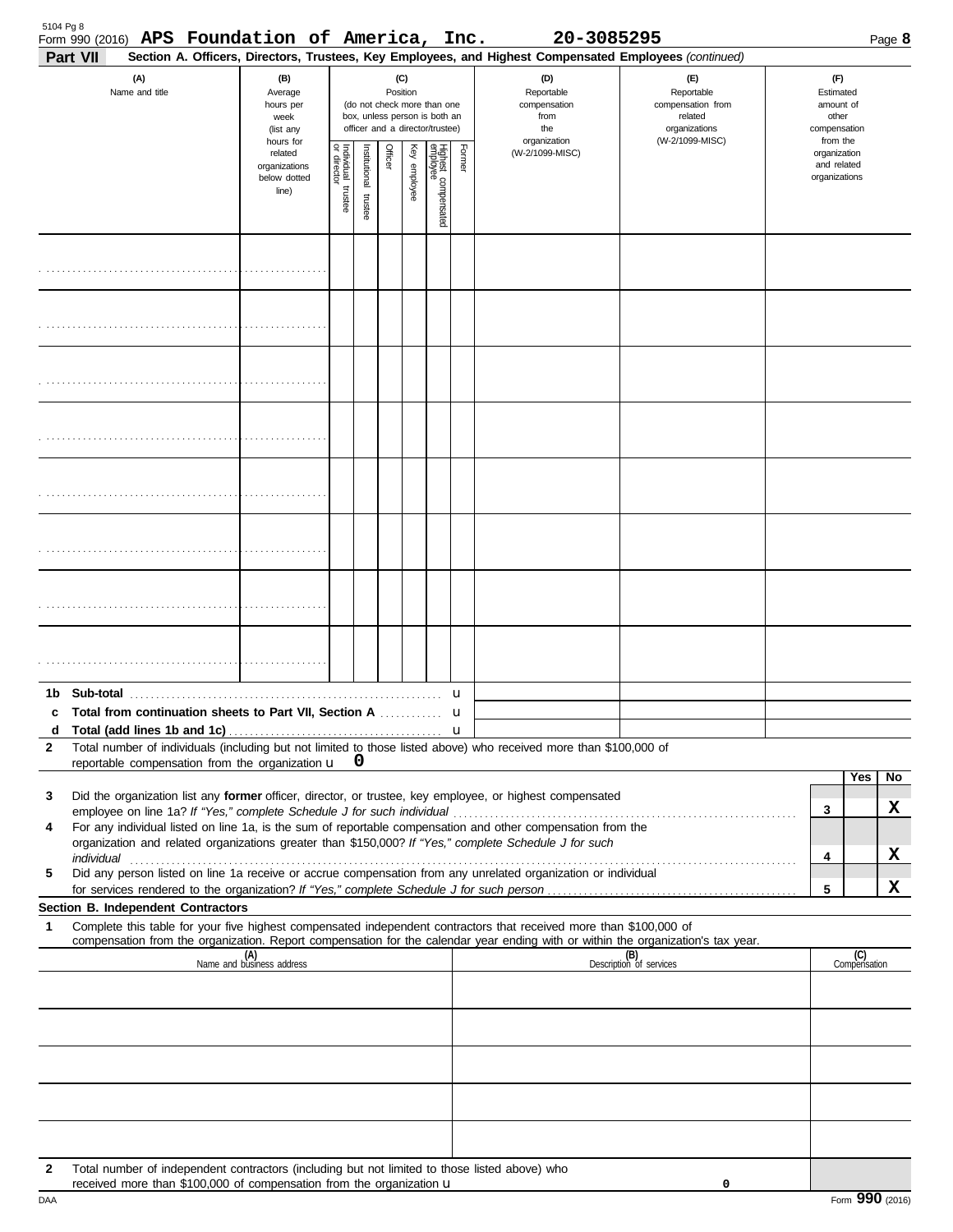|                                                           | Form 990 (2016) APS Foundation of America, Inc.<br>Part VIII<br><b>Statement of Revenue</b> |                                  |               |                      | 20-3085295                                         |                                         | Page 9                                                           |
|-----------------------------------------------------------|---------------------------------------------------------------------------------------------|----------------------------------|---------------|----------------------|----------------------------------------------------|-----------------------------------------|------------------------------------------------------------------|
|                                                           |                                                                                             |                                  |               | (A)<br>Total revenue | (B)<br>Related or<br>exempt<br>function<br>revenue | (C)<br>Unrelated<br>business<br>revenue | (D)<br>Revenue<br>excluded from tax<br>under sections<br>512-514 |
|                                                           | 1a Federated campaigns                                                                      | 1a                               |               |                      |                                                    |                                         |                                                                  |
|                                                           | <b>b</b> Membership dues                                                                    | 1 <sub>b</sub><br>1 <sub>c</sub> |               |                      |                                                    |                                         |                                                                  |
|                                                           | c Fundraising events<br>d Related organizations                                             | 1 <sub>d</sub>                   |               |                      |                                                    |                                         |                                                                  |
|                                                           | <b>e</b> Government grants (contributions)                                                  | 1e                               |               |                      |                                                    |                                         |                                                                  |
| Contributions, Gifts, Grants<br>and Other Similar Amounts | f All other contributions, gifts, grants,<br>and similar amounts not included above         | 1f                               | 7,125         |                      |                                                    |                                         |                                                                  |
|                                                           | g Noncash contributions included in lines 1a-1f:                                            |                                  | $\frac{1}{2}$ | 7,125                |                                                    |                                         |                                                                  |
|                                                           |                                                                                             |                                  | Busn, Code    |                      |                                                    |                                         |                                                                  |
| Service Revenue                                           | 2a                                                                                          |                                  |               |                      |                                                    |                                         |                                                                  |
|                                                           | b                                                                                           |                                  |               |                      |                                                    |                                         |                                                                  |
|                                                           | c<br>d                                                                                      |                                  |               |                      |                                                    |                                         |                                                                  |
|                                                           | е                                                                                           |                                  |               |                      |                                                    |                                         |                                                                  |
| Program                                                   | f All other program service revenue                                                         |                                  |               |                      |                                                    |                                         |                                                                  |
|                                                           |                                                                                             |                                  |               |                      |                                                    |                                         |                                                                  |
|                                                           | Investment income (including dividends, interest,<br>$\mathbf{3}$                           |                                  |               |                      |                                                    |                                         |                                                                  |
|                                                           | and other similar amounts)                                                                  |                                  | $\mathbf{u}$  | 15                   | 15                                                 |                                         |                                                                  |
|                                                           | Income from investment of tax-exempt bond proceeds <b>u</b><br>4                            |                                  |               |                      |                                                    |                                         |                                                                  |
|                                                           | 5                                                                                           |                                  |               |                      |                                                    |                                         |                                                                  |

u

**6a** Gross rents **b** Less: rental exps. **c** Rental inc. or (loss)

> sales of assets other than inventory

**d** Net rental income or (loss) . . . . . . . . . . . . . . . . . . . . . . . . . . . . **7a** Gross amount from

(i) Real (ii) Personal

(i) Securities (ii) Other

|     | <b>b</b> Less: cost or other                         |                   |       |     |   |       |
|-----|------------------------------------------------------|-------------------|-------|-----|---|-------|
|     | basis & sales exps.                                  |                   |       |     |   |       |
| c   | Gain or (loss)                                       |                   |       |     |   |       |
|     |                                                      |                   |       |     |   |       |
|     | 8a Gross income from fundraising events              |                   |       |     |   |       |
|     | (not including \$<br>.                               |                   |       |     |   |       |
|     | of contributions reported on line 1c).               |                   |       |     |   |       |
|     | See Part IV, line 18 $\ldots$<br>a                   |                   |       |     |   |       |
|     | <b>b</b> Less: direct expenses <i>minimals</i><br>b  |                   |       |     |   |       |
|     | c Net income or (loss) from fundraising events  u    |                   |       |     |   |       |
|     | 9a Gross income from gaming activities.              |                   |       |     |   |       |
|     | See Part IV, line 19<br>a                            |                   |       |     |   |       |
|     | b<br><b>b</b> Less: direct expenses                  |                   |       |     |   |       |
| c   | Net income or (loss) from gaming activities <b>u</b> |                   |       |     |   |       |
|     | <b>10a</b> Gross sales of inventory, less            |                   |       |     |   |       |
|     | returns and allowances<br>a l                        | 116               |       |     |   |       |
|     | <b>b</b> Less: $cost$ of goods $sol$<br>$\mathbf b$  |                   |       |     |   |       |
|     | c Net income or (loss) from sales of inventory  u    |                   | 116   | 116 |   |       |
|     | Miscellaneous Revenue                                | <b>Busn. Code</b> |       |     |   |       |
| 11a |                                                      |                   |       |     |   |       |
| b   |                                                      |                   |       |     |   |       |
| C   |                                                      |                   |       |     |   |       |
| d   |                                                      |                   |       |     |   |       |
| е   |                                                      | $\mathbf u$       |       |     |   |       |
| 12  | Total revenue. See instructions.                     | $\mathbf u$       | 7,256 | 131 | 0 | 0     |
|     |                                                      |                   |       |     |   | nnn . |

 $\equiv$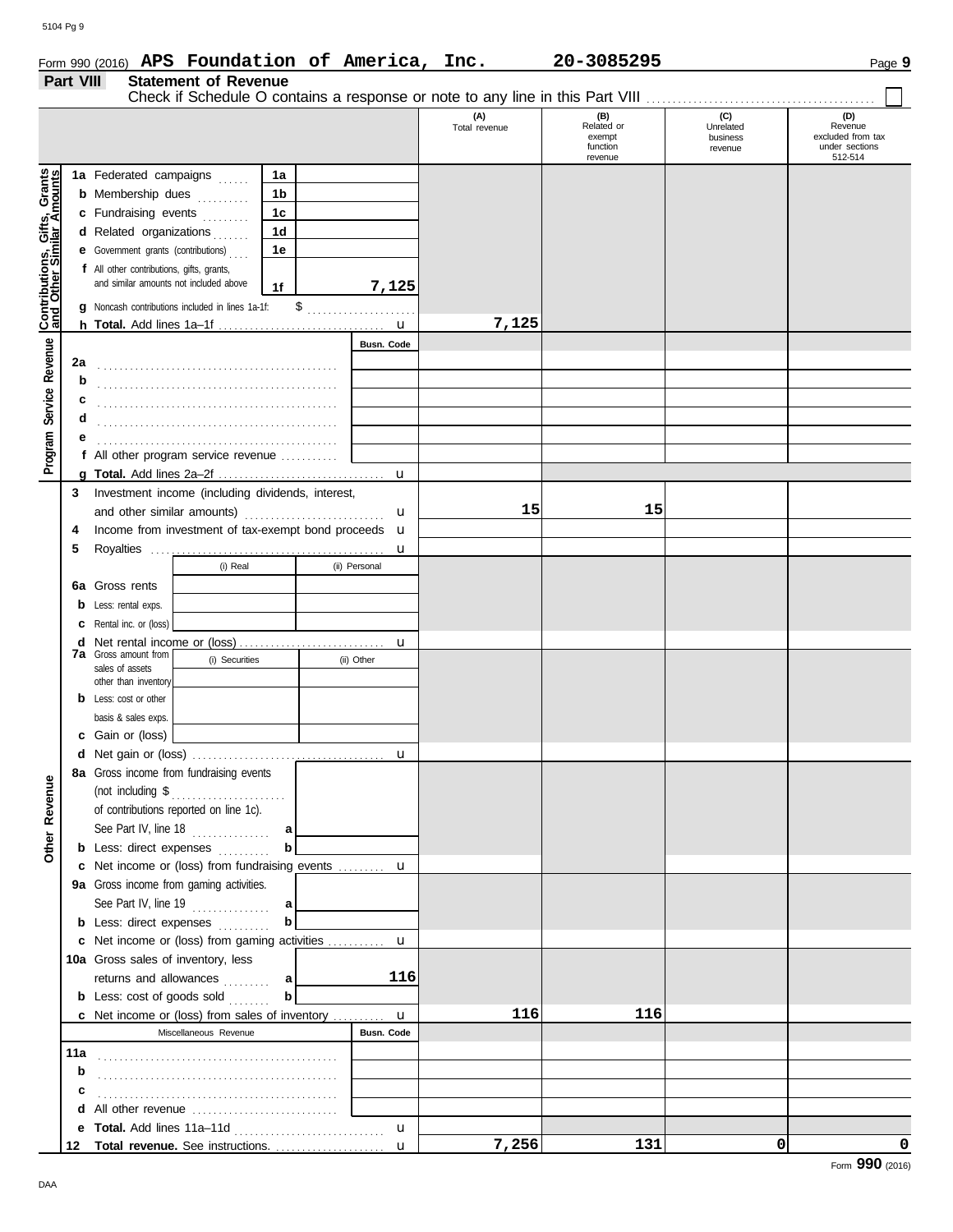### **Part IX Statement of Functional Expenses** Form 990 (2016) Page **10 APS Foundation of America, Inc. 20-3085295**

|              | Section 501(c)(3) and 501(c)(4) organizations must complete all columns. All other organizations must complete column (A).                                                                                                             |                       |                                    |                                           |                                |
|--------------|----------------------------------------------------------------------------------------------------------------------------------------------------------------------------------------------------------------------------------------|-----------------------|------------------------------------|-------------------------------------------|--------------------------------|
|              | Check if Schedule O contains a response or note to any line in this Part IX                                                                                                                                                            |                       |                                    |                                           |                                |
|              | Do not include amounts reported on lines 6b,<br>7b, 8b, 9b, and 10b of Part VIII.                                                                                                                                                      | (A)<br>Total expenses | (B)<br>Program service<br>expenses | (C)<br>Management and<br>general expenses | (D)<br>Fundraising<br>expenses |
| 1.           | Grants and other assistance to domestic organizations                                                                                                                                                                                  |                       |                                    |                                           |                                |
|              | and domestic governments. See Part IV, line 21                                                                                                                                                                                         |                       |                                    |                                           |                                |
| $\mathbf{2}$ | Grants and other assistance to domestic                                                                                                                                                                                                |                       |                                    |                                           |                                |
|              | individuals. See Part IV, line 22<br>.                                                                                                                                                                                                 |                       |                                    |                                           |                                |
| 3            | Grants and other assistance to foreign                                                                                                                                                                                                 |                       |                                    |                                           |                                |
|              | organizations, foreign governments, and foreign                                                                                                                                                                                        |                       |                                    |                                           |                                |
|              | individuals. See Part IV, lines 15 and 16                                                                                                                                                                                              |                       |                                    |                                           |                                |
| 4            | Benefits paid to or for members                                                                                                                                                                                                        |                       |                                    |                                           |                                |
| 5            | Compensation of current officers, directors,                                                                                                                                                                                           |                       |                                    |                                           |                                |
|              | trustees, and key employees                                                                                                                                                                                                            |                       |                                    |                                           |                                |
| 6            | Compensation not included above, to disqualified                                                                                                                                                                                       |                       |                                    |                                           |                                |
|              | persons (as defined under section 4958(f)(1)) and                                                                                                                                                                                      |                       |                                    |                                           |                                |
|              | persons described in section 4958(c)(3)(B)                                                                                                                                                                                             |                       |                                    |                                           |                                |
| 7            | Other salaries and wages                                                                                                                                                                                                               |                       |                                    |                                           |                                |
| 8            | .<br>Pension plan accruals and contributions (include                                                                                                                                                                                  |                       |                                    |                                           |                                |
|              | section 401(k) and 403(b) employer contributions)                                                                                                                                                                                      |                       |                                    |                                           |                                |
| 9            | Other employee benefits                                                                                                                                                                                                                |                       |                                    |                                           |                                |
| 10           |                                                                                                                                                                                                                                        |                       |                                    |                                           |                                |
| 11           | Fees for services (non-employees):                                                                                                                                                                                                     |                       |                                    |                                           |                                |
| а            |                                                                                                                                                                                                                                        |                       |                                    |                                           |                                |
| b            |                                                                                                                                                                                                                                        | 35                    |                                    | 35                                        |                                |
| c            |                                                                                                                                                                                                                                        | 765                   |                                    | 765                                       |                                |
|              |                                                                                                                                                                                                                                        |                       |                                    |                                           |                                |
| е            | Professional fundraising services. See Part IV, line 17                                                                                                                                                                                |                       |                                    |                                           |                                |
| f            | Investment management fees                                                                                                                                                                                                             |                       |                                    |                                           |                                |
|              | Other. (If line 11g amount exceeds 10% of line 25, column                                                                                                                                                                              |                       |                                    |                                           |                                |
| g            |                                                                                                                                                                                                                                        | 15                    |                                    | 15                                        |                                |
|              | (A) amount, list line 11g expenses on Schedule O.)                                                                                                                                                                                     | 845                   | 845                                |                                           |                                |
| 12           | Advertising and promotion                                                                                                                                                                                                              | 1,588                 | 862                                | 637                                       | 89                             |
| 13<br>14     |                                                                                                                                                                                                                                        | 620                   | 620                                |                                           |                                |
| 15           | Information technology                                                                                                                                                                                                                 |                       |                                    |                                           |                                |
|              |                                                                                                                                                                                                                                        |                       |                                    |                                           |                                |
| 16           |                                                                                                                                                                                                                                        |                       |                                    |                                           |                                |
| 17           | $\begin{minipage}{0.5\textwidth} \centering \begin{tabular}{@{}c@{}} \textbf{True} & \textbf{True} \\ \textbf{True} & \textbf{True} \\ \textbf{True} & \textbf{True} \\ \textbf{True} & \textbf{True} \\ \end{tabular} \end{minipage}$ |                       |                                    |                                           |                                |
| 18           | Payments of travel or entertainment expenses                                                                                                                                                                                           |                       |                                    |                                           |                                |
|              | for any federal, state, or local public officials<br>Conferences, conventions, and meetings                                                                                                                                            |                       |                                    |                                           |                                |
| 19           |                                                                                                                                                                                                                                        |                       |                                    |                                           |                                |
| 20<br>21     | Interest                                                                                                                                                                                                                               |                       |                                    |                                           |                                |
| 22           | Depreciation, depletion, and amortization                                                                                                                                                                                              | 27                    |                                    | 27                                        |                                |
| 23           |                                                                                                                                                                                                                                        |                       |                                    |                                           |                                |
| 24           | Other expenses. Itemize expenses not covered                                                                                                                                                                                           |                       |                                    |                                           |                                |
|              | above (List miscellaneous expenses in line 24e. If                                                                                                                                                                                     |                       |                                    |                                           |                                |
|              | line 24e amount exceeds 10% of line 25, column                                                                                                                                                                                         |                       |                                    |                                           |                                |
|              | (A) amount, list line 24e expenses on Schedule O.)                                                                                                                                                                                     |                       |                                    |                                           |                                |
| a            | Research Project                                                                                                                                                                                                                       | 5,500                 | 5,500                              |                                           |                                |
| b            | Taxes & License                                                                                                                                                                                                                        | 452                   |                                    | 452                                       |                                |
| c            | Paypal Fees                                                                                                                                                                                                                            | 238                   |                                    |                                           | 238                            |
| d            | Dues & Subscriptions                                                                                                                                                                                                                   | 76                    | 76                                 |                                           |                                |
|              |                                                                                                                                                                                                                                        |                       |                                    |                                           |                                |
| е            |                                                                                                                                                                                                                                        | 10,161                | 7,903                              | 1,931                                     | 327                            |
| 25<br>26     | Total functional expenses. Add lines 1 through 24e<br>Joint costs. Complete this line only if the                                                                                                                                      |                       |                                    |                                           |                                |
|              | organization reported in column (B) joint costs                                                                                                                                                                                        |                       |                                    |                                           |                                |
|              | from a combined educational campaign and                                                                                                                                                                                               |                       |                                    |                                           |                                |
|              | fundraising solicitation. Check here u<br>if<br>following SOP 98.2 (ASC 958.720)                                                                                                                                                       |                       |                                    |                                           |                                |

following SOP 98-2 (ASC 958-720) ................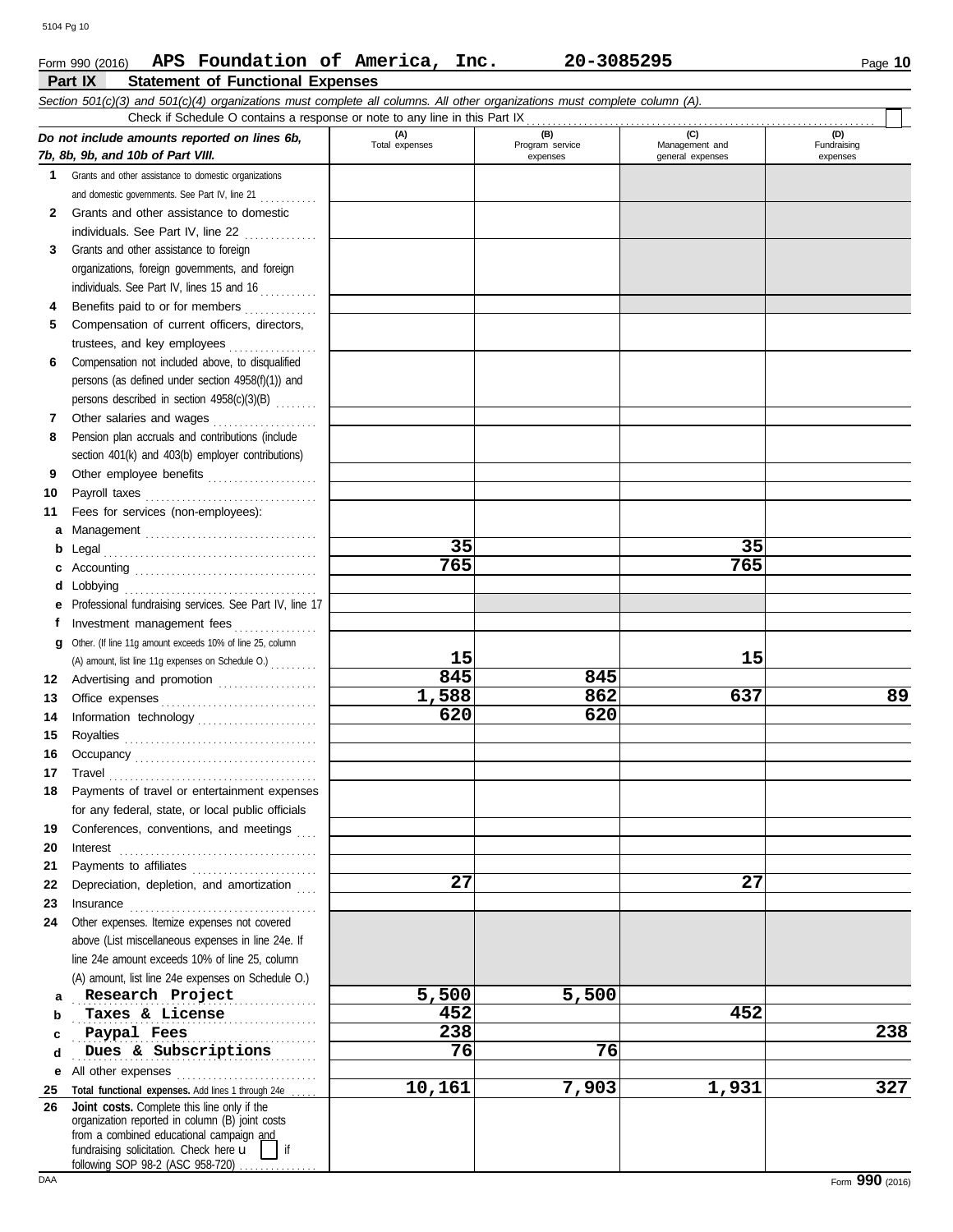#### **Part X Balance Sheet** Check if Schedule O contains a response or note to any line in this Part X **(A) (B)** Beginning of year  $\parallel$  End of year **49,655 43,395** Cash—non-interest bearing . . . . . . . . . . . . . . . . . . . . . . . . . . . . . . . . . . . . . . . . . . . . . . . . . . . . . . . . . . . . . . . **1 1 15,124 19,046** Savings and temporary cash investments . . . . . . . . . . . . . . . . . . . . . . . . . . . . . . . . . . . . . . . . . . . . . . . . **2 2 3 3** Pledges and grants receivable, net . . . . . . . . . . . . . . . . . . . . . . . . . . . . . . . . . . . . . . . . . . . . . . . . . . . . . . . **4 4** Accounts receivable, net . . . . . . . . . . . . . . . . . . . . . . . . . . . . . . . . . . . . . . . . . . . . . . . . . . . . . . . . . . . . . . . . . . **5** Loans and other receivables from current and former officers, directors, trustees, key employees, and highest compensated employees. Complete Part II of Schedule L . . . . . . . . . . . . . . . . . . . . . . . . . . . . . . . . . . . . . . . . . . . . . . . . . . . . . . . . . . . **5 6** Loans and other receivables from other disqualified persons (as defined under section 4958(f)(1)), persons described in section 4958(c)(3)(B), and contributing employers and sponsoring organizations of section 501(c)(9) voluntary employees' beneficiary organizations (see instructions). Complete Part II of Schedule L . . . . . . . . . . . . . . . . . . . . . . . . . . **6 Assets 7 7** Notes and loans receivable, net . . . . . . . . . . . . . . . . . . . . . . . . . . . . . . . . . . . . . . . . . . . . . . . . . . . . . . . . . . **682 142** Inventories for sale or use . . . . . . . . . . . . . . . . . . . . . . . . . . . . . . . . . . . . . . . . . . . . . . . . . . . . . . . . . . . . . . . . **8 8** Prepaid expenses and deferred charges . . . . . . . . . . . . . . . . . . . . . . . . . . . . . . . . . . . . . . . . . . . . . . . . . . **270 270 9 9 10a** Land, buildings, and equipment: cost or **2,059** other basis. Complete Part VI of Schedule D . . . . . . . . . 10a **2,046 40 13 10c b** Less: accumulated depreciation . . . . . . . . . . . . . . . . . . . . . . . . **10b** Investments—publicly traded securities . . . . . . . . . . . . . . . . . . . . . . . . . . . . . . . . . . . . . . . . . . . . . . . . . . . **11 11** Investments—other securities. See Part IV, line 11 . . . . . . . . . . . . . . . . . . . . . . . . . . . . . . . . . . . . . . . **12 12** Investments—program-related. See Part IV, line 11 . . . . . . . . . . . . . . . . . . . . . . . . . . . . . . . . . . . . . . **13 13 14 14** Intangible assets . . . . . . . . . . . . . . . . . . . . . . . . . . . . . . . . . . . . . . . . . . . . . . . . . . . . . . . . . . . . . . . . . . . . . . . . . **15 15** Other assets. See Part IV, line 11 . . . . . . . . . . . . . . . . . . . . . . . . . . . . . . . . . . . . . . . . . . . . . . . . . . . . . . . . **65,771 62,866 16 Total assets.** Add lines 1 through 15 (must equal line 34) . . . . . . . . . . . . . . . . . . . . . . . . . . . . . . . . **16** Accounts payable and accrued expenses . . . . . . . . . . . . . . . . . . . . . . . . . . . . . . . . . . . . . . . . . . . . . . . . . **17 17 18 18** Grants payable . . . . . . . . . . . . . . . . . . . . . . . . . . . . . . . . . . . . . . . . . . . . . . . . . . . . . . . . . . . . . . . . . . . . . . . . . . . **19** Deferred revenue . . . . . . . . . . . . . . . . . . . . . . . . . . . . . . . . . . . . . . . . . . . . . . . . . . . . . . . . . . . . . . . . . . . . . . . . . **19 20 20** Tax-exempt bond liabilities . . . . . . . . . . . . . . . . . . . . . . . . . . . . . . . . . . . . . . . . . . . . . . . . . . . . . . . . . . . . . . . . **21 21** Escrow or custodial account liability. Complete Part IV of Schedule D . . . . . . . . . . . . . . . . . . . . **22** Loans and other payables to current and former officers, directors, **Liabilities** trustees, key employees, highest compensated employees, and disqualified persons. Complete Part II of Schedule L . . . . . . . . . . . . . . . . . . . . . . . . . . . . . . . . . . . . . . **22** Secured mortgages and notes payable to unrelated third parties ......................... **23 23** Unsecured notes and loans payable to unrelated third parties . . . . . . . . . . . . . . . . . . . . . . . . . . . . **24 24 25** Other liabilities (including federal income tax, payables to related third parties, and other liabilities not included on lines 17-24). Complete Part X of Schedule D . . . . . . . . . . . . . . . . . . . . . . . . . . . . . . . . . . . . . . . . . . . . . . . . . . . . . . . . . . . . . . . . . . . . . . . . . . . . **25 0 0 26** Total liabilities. Add lines 17 through 25 **26 Organizations that follow SFAS 117 (ASC 958), check here** u **and X** Net Assets or Fund Balances **Net Assets or Fund Balances complete lines 27 through 29, and lines 33 and 34. 65,771 62,866** Unrestricted net assets . . . . . . . . . . . . . . . . . . . . . . . . . . . . . . . . . . . . . . . . . . . . . . . . . . . . . . . . . . . . . . . . . . . **27 27** Temporarily restricted net assets . . . . . . . . . . . . . . . . . . . . . . . . . . . . . . . . . . . . . . . . . . . . . . . . . . . . . . . . . **28 28** Permanently restricted net assets . . . . . . . . . . . . . . . . . . . . . . . . . . . . . . . . . . . . . . . . . . . . . . . . . . . . . . . . **29 29 Organizations that do not follow SFAS 117 (ASC 958), check here** u **and complete lines 30 through 34.** Capital stock or trust principal, or current funds . . . . . . . . . . . . . . . . . . . . . . . . . . . . . . . . . . . . . . . . . . . **30 30** Paid-in or capital surplus, or land, building, or equipment fund .................................. **31 31** Retained earnings, endowment, accumulated income, or other funds . . . . . . . . . . . . . . . . . . . . . **32 32 65,771 62,866** Total net assets or fund balances . . . . . . . . . . . . . . . . . . . . . . . . . . . . . . . . . . . . . . . . . . . . . . . . . . . . . . . . . **33 33** Total liabilities and net assets/fund balances . . . . . . . . . . . . . . . . . . . . . . . . . . . . . . . . . . . . . . . . . . . . . . **65,771 62,866 34 34**

Form **990** (2016)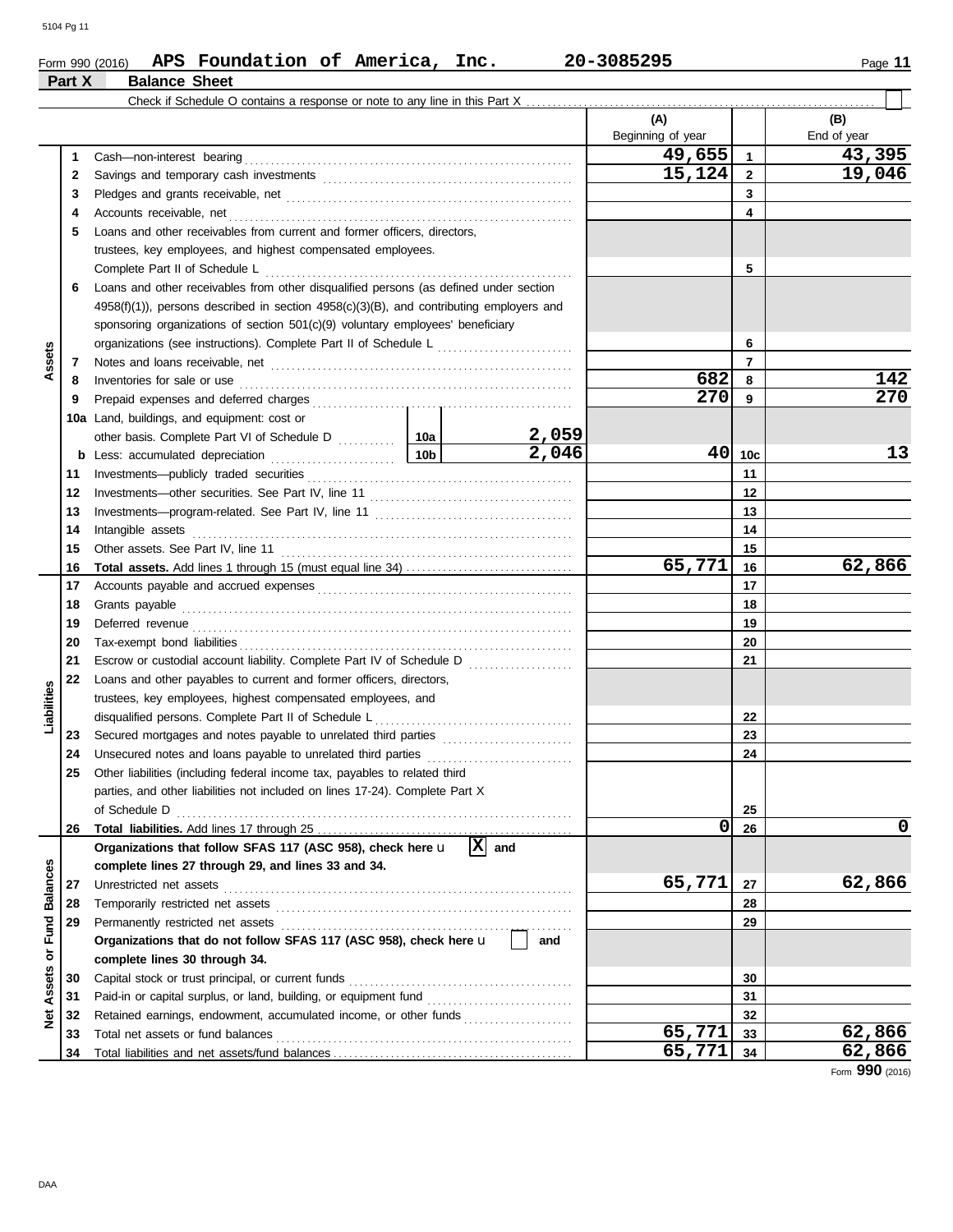|    | Form 990 (2016) APS Foundation of America, Inc.<br>20-3085295                                                                                                                                                                       |                         |                |          | Page 12 |
|----|-------------------------------------------------------------------------------------------------------------------------------------------------------------------------------------------------------------------------------------|-------------------------|----------------|----------|---------|
|    | Part XI<br><b>Reconciliation of Net Assets</b>                                                                                                                                                                                      |                         |                |          |         |
|    |                                                                                                                                                                                                                                     |                         |                |          |         |
| 1. |                                                                                                                                                                                                                                     | $\mathbf{1}$            |                |          | 7,256   |
| 2  |                                                                                                                                                                                                                                     | $\mathbf{2}$            |                | 10,161   |         |
| 3  | Revenue less expenses. Subtract line 2 from line 1                                                                                                                                                                                  | $\overline{\mathbf{3}}$ |                | $-2,905$ |         |
| 4  |                                                                                                                                                                                                                                     | $\overline{\mathbf{4}}$ |                | 65,771   |         |
| 5  |                                                                                                                                                                                                                                     | 5                       |                |          |         |
| 6  | Donated services and use of facilities <b>constants and in the service of facilities</b>                                                                                                                                            | 6                       |                |          |         |
| 7  | Investment expenses                                                                                                                                                                                                                 | $\overline{7}$          |                |          |         |
| 8  | Prior period adjustments <i>communication</i> and contained a state of the contact of the contact of the contact of the contact of the contact of the contact of the contact of the contact of the contact of the contact of the co | 8                       |                |          |         |
| 9  |                                                                                                                                                                                                                                     | 9                       |                |          |         |
| 10 | Net assets or fund balances at end of year. Combine lines 3 through 9 (must equal Part X, line                                                                                                                                      |                         |                |          |         |
|    | 10                                                                                                                                                                                                                                  |                         |                |          |         |
|    | Part XII<br><b>Financial Statements and Reporting</b>                                                                                                                                                                               |                         |                |          |         |
|    |                                                                                                                                                                                                                                     |                         |                |          |         |
|    |                                                                                                                                                                                                                                     |                         |                | Yes      | No      |
| 1. | $ \mathbf{X} $ Cash<br>Accounting method used to prepare the Form 990:<br>Accrual<br>Other                                                                                                                                          |                         |                |          |         |
|    | If the organization changed its method of accounting from a prior year or checked "Other," explain in                                                                                                                               |                         |                |          |         |
|    | Schedule O.                                                                                                                                                                                                                         |                         |                |          |         |
|    | 2a Were the organization's financial statements compiled or reviewed by an independent accountant?                                                                                                                                  |                         | 2a             |          | X       |
|    | If "Yes," check a box below to indicate whether the financial statements for the year were compiled or                                                                                                                              |                         |                |          |         |
|    | reviewed on a separate basis, consolidated basis, or both:                                                                                                                                                                          |                         |                |          |         |
|    | Separate basis<br>Consolidated basis<br>Both consolidated and separate basis                                                                                                                                                        |                         |                |          |         |
|    | Were the organization's financial statements audited by an independent accountant?                                                                                                                                                  |                         | 2 <sub>b</sub> |          | X       |
|    | If "Yes," check a box below to indicate whether the financial statements for the year were audited on a                                                                                                                             |                         |                |          |         |
|    | separate basis, consolidated basis, or both:                                                                                                                                                                                        |                         |                |          |         |
|    | Consolidated basis<br>Both consolidated and separate basis<br>Separate basis                                                                                                                                                        |                         |                |          |         |
|    | c If "Yes" to line 2a or 2b, does the organization have a committee that assumes responsibility for oversight                                                                                                                       |                         |                |          |         |
|    | of the audit, review, or compilation of its financial statements and selection of an independent accountant?                                                                                                                        |                         | 2c             |          |         |
|    | If the organization changed either its oversight process or selection process during the tax year, explain in                                                                                                                       |                         |                |          |         |
|    | Schedule O.                                                                                                                                                                                                                         |                         |                |          |         |
|    | 3a As a result of a federal award, was the organization required to undergo an audit or audits as set forth in                                                                                                                      |                         |                |          |         |
|    | the Single Audit Act and OMB Circular A-133?                                                                                                                                                                                        |                         | За             |          | x       |
|    | <b>b</b> If "Yes," did the organization undergo the required audit or audits? If the organization did not undergo the                                                                                                               |                         |                |          |         |
|    | required audit or audits, explain why in Schedule O and describe any steps taken to undergo such audits.                                                                                                                            |                         | 3 <sub>b</sub> |          |         |
|    |                                                                                                                                                                                                                                     |                         |                |          |         |

Form **990** (2016)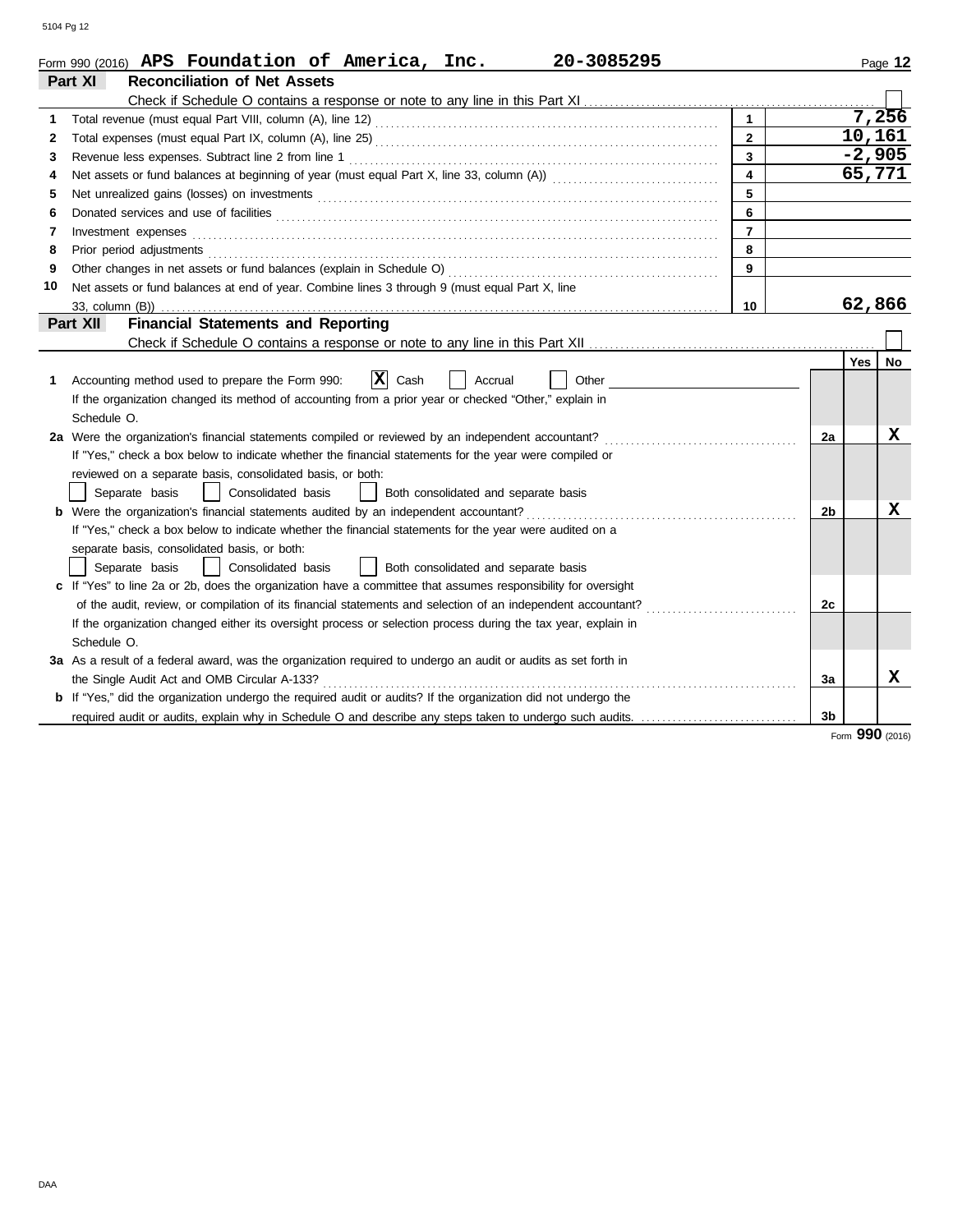| <b>Public Charity Status and Public Support</b>                                                                                                                                                                                                                                                  | OMB No. 1545-0047                    |  |  |  |  |  |  |  |  |  |  |
|--------------------------------------------------------------------------------------------------------------------------------------------------------------------------------------------------------------------------------------------------------------------------------------------------|--------------------------------------|--|--|--|--|--|--|--|--|--|--|
| (Form 990 or 990-EZ)<br>Complete if the organization is a section 501(c)(3) organization or a section 4947(a)(1) nonexempt charitable trust.                                                                                                                                                     | 016                                  |  |  |  |  |  |  |  |  |  |  |
| La Attach to Form 990 or Form 990-EZ.<br>Department of the Treasury                                                                                                                                                                                                                              | Open to Public                       |  |  |  |  |  |  |  |  |  |  |
| Internal Revenue Service<br><b>u</b> Information about Schedule A (Form 990 or 990-EZ) and its instructions is at www.irs.gov/form990.                                                                                                                                                           | Inspection                           |  |  |  |  |  |  |  |  |  |  |
| Employer identification number<br>Name of the organization                                                                                                                                                                                                                                       |                                      |  |  |  |  |  |  |  |  |  |  |
| APS Foundation of America, Inc.<br>20-3085295<br>Part I<br>Reason for Public Charity Status (All organizations must complete this part.) See instructions.                                                                                                                                       |                                      |  |  |  |  |  |  |  |  |  |  |
| The organization is not a private foundation because it is: (For lines 1 through 12, check only one box.)                                                                                                                                                                                        |                                      |  |  |  |  |  |  |  |  |  |  |
| A church, convention of churches, or association of churches described in section 170(b)(1)(A)(i).<br>1                                                                                                                                                                                          |                                      |  |  |  |  |  |  |  |  |  |  |
| 2<br>A school described in <b>section 170(b)(1)(A)(ii).</b> (Attach Schedule E (Form 990 or 990-EZ).)                                                                                                                                                                                            |                                      |  |  |  |  |  |  |  |  |  |  |
| 3<br>A hospital or a cooperative hospital service organization described in section 170(b)(1)(A)(iii).                                                                                                                                                                                           |                                      |  |  |  |  |  |  |  |  |  |  |
| A medical research organization operated in conjunction with a hospital described in section 170(b)(1)(A)(iii). Enter the hospital's name,<br>4                                                                                                                                                  |                                      |  |  |  |  |  |  |  |  |  |  |
| city, and state:<br>An organization operated for the benefit of a college or university owned or operated by a governmental unit described in<br>5                                                                                                                                               |                                      |  |  |  |  |  |  |  |  |  |  |
| section 170(b)(1)(A)(iv). (Complete Part II.)                                                                                                                                                                                                                                                    |                                      |  |  |  |  |  |  |  |  |  |  |
| 6<br>A federal, state, or local government or governmental unit described in <b>section 170(b)(1)(A)(v).</b>                                                                                                                                                                                     |                                      |  |  |  |  |  |  |  |  |  |  |
| 7<br>An organization that normally receives a substantial part of its support from a governmental unit or from the general public                                                                                                                                                                |                                      |  |  |  |  |  |  |  |  |  |  |
| described in section 170(b)(1)(A)(vi). (Complete Part II.)<br>8<br>A community trust described in section 170(b)(1)(A)(vi). (Complete Part II.)                                                                                                                                                  |                                      |  |  |  |  |  |  |  |  |  |  |
| 9<br>An agricultural research organization described in section 170(b)(1)(A)(ix) operated in conjunction with a land-grant college                                                                                                                                                               |                                      |  |  |  |  |  |  |  |  |  |  |
| or university or a non-land grant college of agriculture (see instructions). Enter the name, city, and state of the college or<br>university:                                                                                                                                                    |                                      |  |  |  |  |  |  |  |  |  |  |
| $ {\bf x} $<br>10<br>An organization that normally receives: (1) more than 33 1/3% of its support from contributions, membership fees, and gross                                                                                                                                                 |                                      |  |  |  |  |  |  |  |  |  |  |
| receipts from activities related to its exempt functions—subject to certain exceptions, and (2) no more than 33 1/3% of its<br>support from gross investment income and unrelated business taxable income (less section 511 tax) from businesses                                                 |                                      |  |  |  |  |  |  |  |  |  |  |
| acquired by the organization after June 30, 1975. See section 509(a)(2). (Complete Part III.)                                                                                                                                                                                                    |                                      |  |  |  |  |  |  |  |  |  |  |
| 11<br>An organization organized and operated exclusively to test for public safety. See section 509(a)(4).                                                                                                                                                                                       |                                      |  |  |  |  |  |  |  |  |  |  |
| 12<br>An organization organized and operated exclusively for the benefit of, to perform the functions of, or to carry out the purposes<br>of one or more publicly supported organizations described in section $509(a)(1)$ or section $509(a)(2)$ . See section $509(a)(3)$ .                    |                                      |  |  |  |  |  |  |  |  |  |  |
| Check the box in lines 12a through 12d that describes the type of supporting organization and complete lines 12e, 12f, and 12g.                                                                                                                                                                  |                                      |  |  |  |  |  |  |  |  |  |  |
| <b>Type I.</b> A supporting organization operated, supervised, or controlled by its supported organization(s), typically by giving<br>a<br>the supported organization(s) the power to regularly appoint or elect a majority of the directors or trustees of the                                  |                                      |  |  |  |  |  |  |  |  |  |  |
| supporting organization. You must complete Part IV, Sections A and B.<br>Type II. A supporting organization supervised or controlled in connection with its supported organization(s), by having<br>b                                                                                            |                                      |  |  |  |  |  |  |  |  |  |  |
| control or management of the supporting organization vested in the same persons that control or manage the supported                                                                                                                                                                             |                                      |  |  |  |  |  |  |  |  |  |  |
| organization(s). You must complete Part IV, Sections A and C.                                                                                                                                                                                                                                    |                                      |  |  |  |  |  |  |  |  |  |  |
| Type III functionally integrated. A supporting organization operated in connection with, and functionally integrated with,<br>c<br>its supported organization(s) (see instructions). You must complete Part IV, Sections A, D, and E.                                                            |                                      |  |  |  |  |  |  |  |  |  |  |
| Type III non-functionally integrated. A supporting organization operated in connection with its supported organization(s)<br>d                                                                                                                                                                   |                                      |  |  |  |  |  |  |  |  |  |  |
| that is not functionally integrated. The organization generally must satisfy a distribution requirement and an attentiveness                                                                                                                                                                     |                                      |  |  |  |  |  |  |  |  |  |  |
| requirement (see instructions). You must complete Part IV, Sections A and D, and Part V.<br>Check this box if the organization received a written determination from the IRS that it is a Type I, Type II, Type III<br>е                                                                         |                                      |  |  |  |  |  |  |  |  |  |  |
| functionally integrated, or Type III non-functionally integrated supporting organization.                                                                                                                                                                                                        |                                      |  |  |  |  |  |  |  |  |  |  |
| Enter the number of supported organizations<br>f                                                                                                                                                                                                                                                 |                                      |  |  |  |  |  |  |  |  |  |  |
| Provide the following information about the supported organization(s).<br>g<br>(iv) Is the organization<br>(i) Name of supported<br>$(ii)$ $EIN$<br>(v) Amount of monetary<br>(iii) Type of organization<br>listed in your governing<br>organization<br>support (see<br>(described on lines 1-10 | (vi) Amount of<br>other support (see |  |  |  |  |  |  |  |  |  |  |
| document?<br>above (see instructions))<br>instructions)                                                                                                                                                                                                                                          | instructions)                        |  |  |  |  |  |  |  |  |  |  |
| Yes<br>No                                                                                                                                                                                                                                                                                        |                                      |  |  |  |  |  |  |  |  |  |  |
| (A)                                                                                                                                                                                                                                                                                              |                                      |  |  |  |  |  |  |  |  |  |  |
| (B)                                                                                                                                                                                                                                                                                              |                                      |  |  |  |  |  |  |  |  |  |  |
| (C)                                                                                                                                                                                                                                                                                              |                                      |  |  |  |  |  |  |  |  |  |  |
| (D)                                                                                                                                                                                                                                                                                              |                                      |  |  |  |  |  |  |  |  |  |  |
| (E)                                                                                                                                                                                                                                                                                              |                                      |  |  |  |  |  |  |  |  |  |  |
| Total                                                                                                                                                                                                                                                                                            |                                      |  |  |  |  |  |  |  |  |  |  |

**Schedule A (Form 990 or 990-EZ) 2016**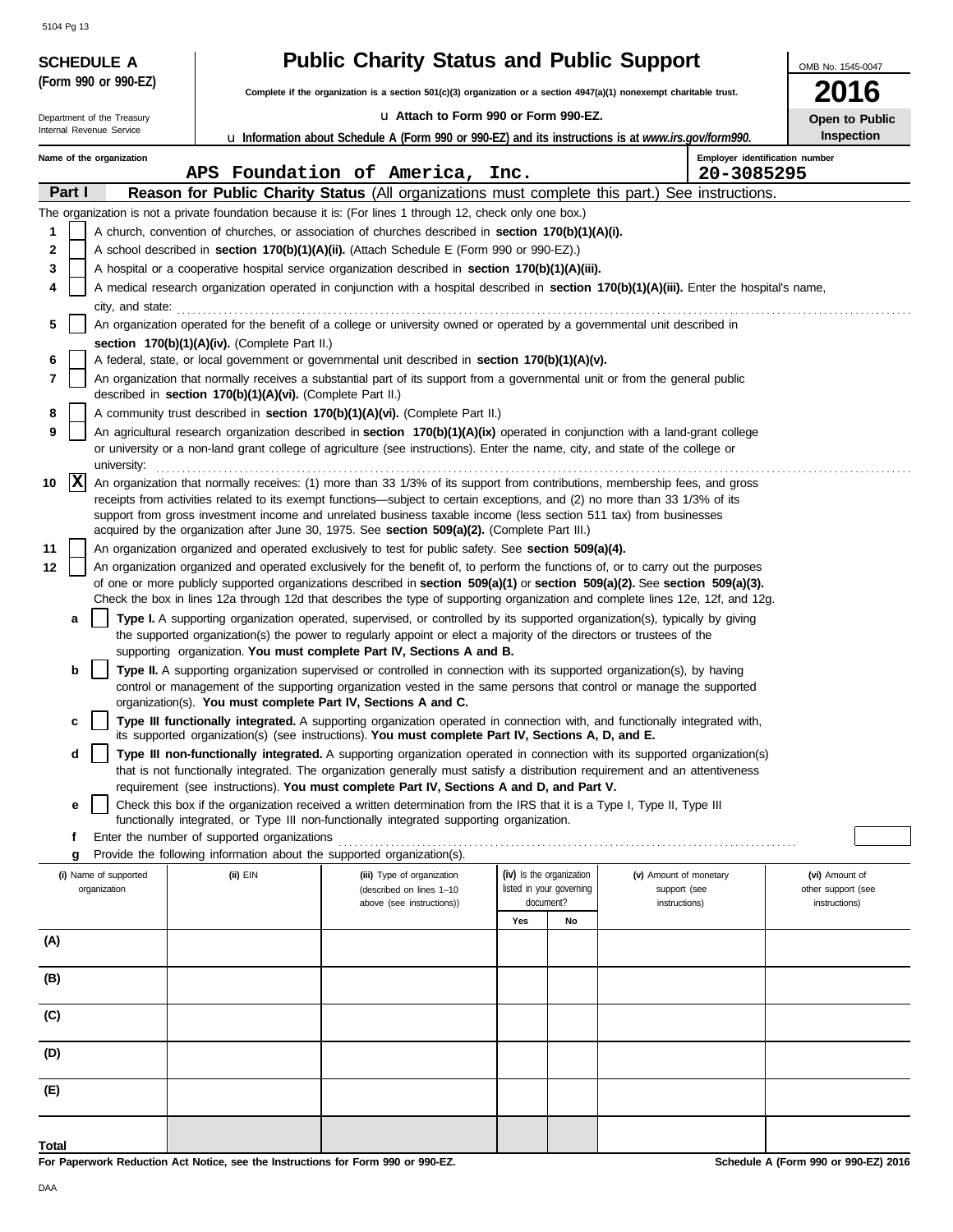# Schedule A (Form 990 or 990-EZ) 2016 Page **2 APS Foundation of America, Inc. 20-3085295**

(Complete only if you checked the box on line 5, 7, or 8 of Part I or if the organization failed to qualify under Part II Support Schedule for Organizations Described in Sections 170(b)(1)(A)(iv) and 170(b)(1)(A)(vi) Part III. If the organization fails to qualify under the tests listed below, please complete Part III.)

|     | <b>Section A. Public Support</b>                                                                                                                                                                                                                               |            |          |            |            |          |           |
|-----|----------------------------------------------------------------------------------------------------------------------------------------------------------------------------------------------------------------------------------------------------------------|------------|----------|------------|------------|----------|-----------|
|     | Calendar year (or fiscal year beginning in)<br>u                                                                                                                                                                                                               | (a) $2012$ | (b) 2013 | $(c)$ 2014 | $(d)$ 2015 | (e) 2016 | (f) Total |
| 1   | Gifts, grants, contributions, and<br>membership fees received. (Do not<br>include any "unusual grants.")                                                                                                                                                       |            |          |            |            |          |           |
| 2   | Tax revenues levied for the<br>organization's benefit and either paid<br>to or expended on its behalf                                                                                                                                                          |            |          |            |            |          |           |
| 3   | The value of services or facilities<br>furnished by a governmental unit to the<br>organization without charge                                                                                                                                                  |            |          |            |            |          |           |
| 4   | Total. Add lines 1 through 3<br>in a bha bha bha                                                                                                                                                                                                               |            |          |            |            |          |           |
| 5   | The portion of total contributions by<br>each person (other than a<br>governmental unit or publicly<br>supported organization) included on<br>line 1 that exceeds 2% of the amount<br>shown on line 11, column (f) $\ldots$                                    |            |          |            |            |          |           |
| 6   | Public support. Subtract line 5 from line 4.                                                                                                                                                                                                                   |            |          |            |            |          |           |
|     | <b>Section B. Total Support</b>                                                                                                                                                                                                                                |            |          |            |            |          |           |
|     | Calendar year (or fiscal year beginning in)<br>$\mathbf{u}$                                                                                                                                                                                                    | (a) 2012   | (b) 2013 | $(c)$ 2014 | $(d)$ 2015 | (e) 2016 | (f) Total |
| 7   | Amounts from line 4<br>.                                                                                                                                                                                                                                       |            |          |            |            |          |           |
| 8   | Gross income from interest, dividends,<br>payments received on securities loans,<br>rents, royalties and income from similar<br>$sources$                                                                                                                      |            |          |            |            |          |           |
| 9   | Net income from unrelated business<br>activities, whether or not the business<br>is regularly carried on                                                                                                                                                       |            |          |            |            |          |           |
| 10  | Other income. Do not include gain or<br>loss from the sale of capital assets                                                                                                                                                                                   |            |          |            |            |          |           |
|     | (Explain in Part VI.)                                                                                                                                                                                                                                          |            |          |            |            |          |           |
| 11  | Total support. Add lines 7 through 10                                                                                                                                                                                                                          |            |          |            |            |          |           |
| 12  | Gross receipts from related activities, etc. (see instructions)                                                                                                                                                                                                |            |          |            |            | 12       |           |
| 13  | First five years. If the Form 990 is for the organization's first, second, third, fourth, or fifth tax year as a section 501(c)(3)<br>organization, check this box and stop here                                                                               |            |          |            |            |          |           |
|     | Section C. Computation of Public Support Percentage                                                                                                                                                                                                            |            |          |            |            |          |           |
| 14  |                                                                                                                                                                                                                                                                |            |          |            |            | 14       | %         |
| 15  |                                                                                                                                                                                                                                                                |            |          |            |            | 15       | %         |
| 16a | 33 1/3% support test-2016. If the organization did not check the box on line 13, and line 14 is 33 1/3% or more, check this                                                                                                                                    |            |          |            |            |          |           |
|     | box and stop here. The organization qualifies as a publicly supported organization                                                                                                                                                                             |            |          |            |            |          |           |
| b   | 33 1/3% support test-2015. If the organization did not check a box on line 13 or 16a, and line 15 is 33 1/3% or more, check                                                                                                                                    |            |          |            |            |          |           |
|     |                                                                                                                                                                                                                                                                |            |          |            |            |          |           |
| 17a | 10%-facts-and-circumstances test-2016. If the organization did not check a box on line 13, 16a, or 16b, and line 14 is                                                                                                                                         |            |          |            |            |          |           |
|     | 10% or more, and if the organization meets the "facts-and-circumstances" test, check this box and stop here. Explain in                                                                                                                                        |            |          |            |            |          |           |
|     | Part VI how the organization meets the "facts-and-circumstances" test. The organization qualifies as a publicly supported                                                                                                                                      |            |          |            |            |          |           |
|     | organization                                                                                                                                                                                                                                                   |            |          |            |            |          |           |
|     | 10%-facts-and-circumstances test-2015. If the organization did not check a box on line 13, 16a, 16b, or 17a, and line                                                                                                                                          |            |          |            |            |          |           |
| b   | 15 is 10% or more, and if the organization meets the "facts-and-circumstances" test, check this box and stop here.                                                                                                                                             |            |          |            |            |          |           |
|     | Explain in Part VI how the organization meets the "facts-and-circumstances" test. The organization qualifies as a publicly                                                                                                                                     |            |          |            |            |          |           |
|     |                                                                                                                                                                                                                                                                |            |          |            |            |          |           |
| 18  | supported organization contains and contains a supported organization of the supported organization contains a supported organization<br>Private foundation. If the organization did not check a box on line 13, 16a, 16b, 17a, or 17b, check this box and see |            |          |            |            |          |           |
|     | instructions                                                                                                                                                                                                                                                   |            |          |            |            |          |           |
|     |                                                                                                                                                                                                                                                                |            |          |            |            |          |           |

**Schedule A (Form 990 or 990-EZ) 2016**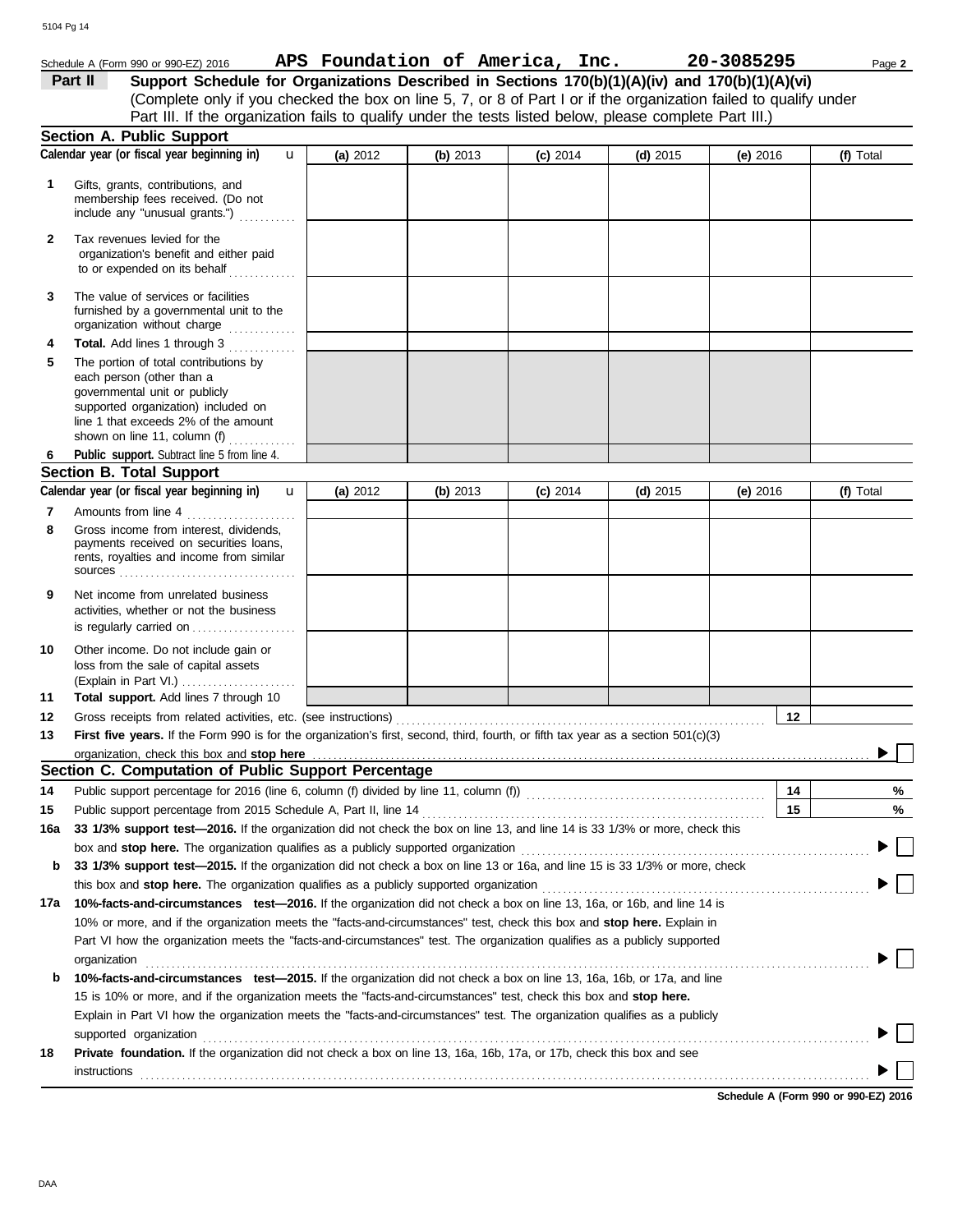# Schedule A (Form 990 or 990-EZ) 2016 Page **3 APS Foundation of America, Inc. 20-3085295**

## **Part III Support Schedule for Organizations Described in Section 509(a)(2)**

(Complete only if you checked the box on line 10 of Part I or if the organization failed to qualify under Part II. If the organization fails to qualify under the tests listed below, please complete Part II.)

|             | <b>Section A. Public Support</b>                                                                                                                                                  |          |          |            |            |            |              |
|-------------|-----------------------------------------------------------------------------------------------------------------------------------------------------------------------------------|----------|----------|------------|------------|------------|--------------|
|             | Calendar year (or fiscal year beginning in)<br>u                                                                                                                                  | (a) 2012 | (b) 2013 | $(c)$ 2014 | $(d)$ 2015 | $(e)$ 2016 | (f) Total    |
| $\mathbf 1$ | Gifts, grants, contributions, and membership<br>fees received. (Do not include any "unusual grants.")                                                                             | 17,283   | 21,047   | 12,921     | 12, 143    | 7,125      | 70,519       |
| 2           | Gross receipts from admissions, merchandise<br>sold or services performed, or facilities<br>furnished in any activity that is related to the<br>organization's tax-exempt purpose | 31       | 164      | 72         | 45         | 131        | 443          |
| 3           | Gross receipts from activities that are not an<br>unrelated trade or business under section 513                                                                                   |          |          |            |            |            |              |
| 4           | Tax revenues levied for the<br>organization's benefit and either paid<br>to or expended on its behalf<br>.                                                                        |          |          |            |            |            |              |
| 5           | The value of services or facilities<br>furnished by a governmental unit to the<br>organization without charge                                                                     |          |          |            |            |            |              |
| 6           | Total. Add lines 1 through 5                                                                                                                                                      | 17,314   | 21,211   | 12,993     | 12,188     | 7,256      | 70,962       |
| 7а          | Amounts included on lines 1, 2, and 3<br>received from disqualified persons                                                                                                       |          |          |            |            |            |              |
| b           | Amounts included on lines 2 and 3<br>received from other than disqualified<br>persons that exceed the greater of \$5,000<br>or 1% of the amount on line 13 for the year $\ldots$  |          |          |            |            |            |              |
| c           | Add lines 7a and 7b                                                                                                                                                               |          |          |            |            |            |              |
| 8           | Public support. (Subtract line 7c from<br>line $6.$ )<br>.                                                                                                                        |          |          |            |            |            | 70,962       |
|             | <b>Section B. Total Support</b>                                                                                                                                                   |          |          |            |            |            |              |
|             | Calendar year (or fiscal year beginning in)<br>$\mathbf{u}$                                                                                                                       | (a) 2012 | (b) 2013 | $(c)$ 2014 | $(d)$ 2015 | $(e)$ 2016 | (f) Total    |
| 9           | Amounts from line 6                                                                                                                                                               | 17,314   | 21,211   | 12,993     | 12,188     | 7,256      | 70,962       |
| 10a         | Gross income from interest, dividends,<br>payments received on securities loans, rents,<br>royalties and income from similar sources                                              |          |          |            |            |            |              |
| b           | Unrelated business taxable income (less<br>section 511 taxes) from businesses<br>acquired after June 30, 1975                                                                     |          |          |            |            |            |              |
| C           | Add lines 10a and 10b                                                                                                                                                             |          |          |            |            |            |              |
| 11          | Net income from unrelated business<br>activities not included in line 10b, whether<br>or not the business is regularly carried on                                                 |          |          |            |            |            |              |
| 12          | Other income. Do not include gain or<br>loss from the sale of capital assets<br>(Explain in Part VI.)                                                                             |          |          |            |            |            |              |
| 13          | Total support. (Add lines 9, 10c, 11,                                                                                                                                             |          |          |            |            |            |              |
|             | and $12.$ )                                                                                                                                                                       | 17,314   | 21,211   | 12,993     | 12,188     | 7,256      | 70,962       |
| 14          | First five years. If the Form 990 is for the organization's first, second, third, fourth, or fifth tax year as a section 501(c)(3)                                                |          |          |            |            |            |              |
|             | organization, check this box and stop here                                                                                                                                        |          |          |            |            |            |              |
|             | Section C. Computation of Public Support Percentage                                                                                                                               |          |          |            |            |            |              |
| 15          |                                                                                                                                                                                   |          |          |            |            | 15         | 100.00%      |
| 16          | Section D. Computation of Investment Income Percentage                                                                                                                            |          |          |            |            | 16         | 100.00%      |
|             |                                                                                                                                                                                   |          |          |            |            | 17         |              |
| 17<br>18    | Investment income percentage from 2015 Schedule A, Part III, line 17                                                                                                              |          |          |            |            | 18         | %<br>%       |
| 19a         | 33 1/3% support tests-2016. If the organization did not check the box on line 14, and line 15 is more than 33 1/3%, and line                                                      |          |          |            |            |            |              |
|             |                                                                                                                                                                                   |          |          |            |            |            | $\mathbf{x}$ |
| b           | 33 1/3% support tests—2015. If the organization did not check a box on line 14 or line 19a, and line 16 is more than 33 1/3%, and                                                 |          |          |            |            |            |              |
|             |                                                                                                                                                                                   |          |          |            |            |            |              |
| 20          | <b>Private foundation.</b> If the organization did not check a box on line 14, 19a, or 19b, check this box and see instructions <i>communicary communication</i>                  |          |          |            |            |            |              |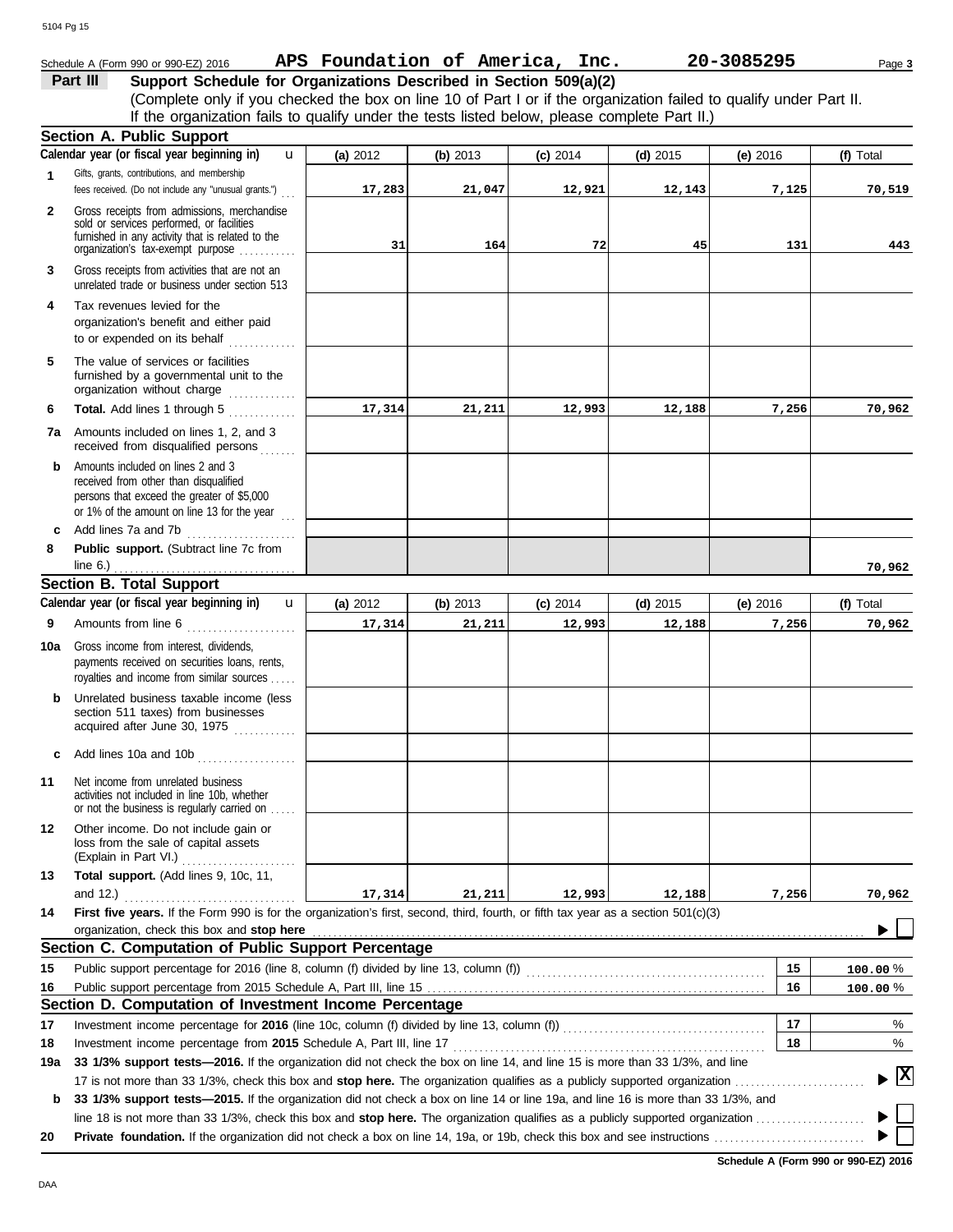|     | APS Foundation of America, Inc.<br>20-3085295<br>Schedule A (Form 990 or 990-EZ) 2016                                                                                                                                                                                                                                                                                       |                |     | Page 4 |
|-----|-----------------------------------------------------------------------------------------------------------------------------------------------------------------------------------------------------------------------------------------------------------------------------------------------------------------------------------------------------------------------------|----------------|-----|--------|
|     | Part IV<br><b>Supporting Organizations</b><br>(Complete only if you checked a box in line 12 on Part I. If you checked 12a of Part I, complete Sections A<br>and B. If you checked 12b of Part I, complete Sections A and C. If you checked 12c of Part I, complete<br>Sections A, D, and E. If you checked 12d of Part I, complete Sections A and D, and complete Part V.) |                |     |        |
|     | Section A. All Supporting Organizations                                                                                                                                                                                                                                                                                                                                     |                |     |        |
|     |                                                                                                                                                                                                                                                                                                                                                                             |                | Yes | No     |
| 1   | Are all of the organization's supported organizations listed by name in the organization's governing<br>documents? If "No," describe in Part VI how the supported organizations are designated. If designated by                                                                                                                                                            |                |     |        |
|     | class or purpose, describe the designation. If historic and continuing relationship, explain.                                                                                                                                                                                                                                                                               | 1              |     |        |
| 2   | Did the organization have any supported organization that does not have an IRS determination of status                                                                                                                                                                                                                                                                      |                |     |        |
|     | under section $509(a)(1)$ or (2)? If "Yes," explain in Part VI how the organization determined that the supported                                                                                                                                                                                                                                                           |                |     |        |
|     | organization was described in section 509(a)(1) or (2).                                                                                                                                                                                                                                                                                                                     | 2              |     |        |
| За  | Did the organization have a supported organization described in section 501(c)(4), (5), or (6)? If "Yes," answer<br>$(b)$ and $(c)$ below.                                                                                                                                                                                                                                  | 3a             |     |        |
| b   | Did the organization confirm that each supported organization qualified under section $501(c)(4)$ , (5), or (6) and                                                                                                                                                                                                                                                         |                |     |        |
|     | satisfied the public support tests under section $509(a)(2)?$ If "Yes," describe in Part VI when and how the                                                                                                                                                                                                                                                                |                |     |        |
|     | organization made the determination.                                                                                                                                                                                                                                                                                                                                        | 3b             |     |        |
| c   | Did the organization ensure that all support to such organizations was used exclusively for section $170(c)(2)(B)$                                                                                                                                                                                                                                                          |                |     |        |
|     | purposes? If "Yes," explain in Part VI what controls the organization put in place to ensure such use.                                                                                                                                                                                                                                                                      | 3c             |     |        |
| 4a  | Was any supported organization not organized in the United States ("foreign supported organization")? If                                                                                                                                                                                                                                                                    |                |     |        |
|     | "Yes," and if you checked 12a or 12b in Part I, answer (b) and (c) below.                                                                                                                                                                                                                                                                                                   | 4a             |     |        |
| b   | Did the organization have ultimate control and discretion in deciding whether to make grants to the foreign                                                                                                                                                                                                                                                                 |                |     |        |
|     | supported organization? If "Yes," describe in Part VI how the organization had such control and discretion                                                                                                                                                                                                                                                                  |                |     |        |
|     | despite being controlled or supervised by or in connection with its supported organizations.                                                                                                                                                                                                                                                                                | 4b             |     |        |
| c   | Did the organization support any foreign supported organization that does not have an IRS determination                                                                                                                                                                                                                                                                     |                |     |        |
|     | under sections $501(c)(3)$ and $509(a)(1)$ or $(2)$ ? If "Yes," explain in Part VI what controls the organization used                                                                                                                                                                                                                                                      |                |     |        |
|     | to ensure that all support to the foreign supported organization was used exclusively for section $170(c)(2)(B)$                                                                                                                                                                                                                                                            |                |     |        |
|     | purposes.                                                                                                                                                                                                                                                                                                                                                                   | 4c             |     |        |
| 5a  | Did the organization add, substitute, or remove any supported organizations during the tax year? If "Yes,"                                                                                                                                                                                                                                                                  |                |     |        |
|     | answer (b) and (c) below (if applicable). Also, provide detail in Part VI, including (i) the names and EIN                                                                                                                                                                                                                                                                  |                |     |        |
|     | numbers of the supported organizations added, substituted, or removed; (ii) the reasons for each such action;                                                                                                                                                                                                                                                               |                |     |        |
|     | (iii) the authority under the organization's organizing document authorizing such action; and (iv) how the action                                                                                                                                                                                                                                                           |                |     |        |
|     | was accomplished (such as by amendment to the organizing document).                                                                                                                                                                                                                                                                                                         | 5a             |     |        |
| b   | Type I or Type II only. Was any added or substituted supported organization part of a class already                                                                                                                                                                                                                                                                         |                |     |        |
|     | designated in the organization's organizing document?                                                                                                                                                                                                                                                                                                                       | 5b             |     |        |
| c   | Substitutions only. Was the substitution the result of an event beyond the organization's control?                                                                                                                                                                                                                                                                          | 5 <sub>c</sub> |     |        |
| 6   | Did the organization provide support (whether in the form of grants or the provision of services or facilities) to                                                                                                                                                                                                                                                          |                |     |        |
|     | anyone other than (i) its supported organizations, (ii) individuals that are part of the charitable class benefited                                                                                                                                                                                                                                                         |                |     |        |
|     | by one or more of its supported organizations, or (iii) other supporting organizations that also support or                                                                                                                                                                                                                                                                 |                |     |        |
| 7   | benefit one or more of the filing organization's supported organizations? If "Yes," provide detail in Part VI.                                                                                                                                                                                                                                                              | 6              |     |        |
|     | Did the organization provide a grant, loan, compensation, or other similar payment to a substantial contributor<br>(defined in section 4958(c)(3)(C)), a family member of a substantial contributor, or a 35% controlled entity with                                                                                                                                        |                |     |        |
|     | regard to a substantial contributor? If "Yes," complete Part I of Schedule L (Form 990 or 990-EZ).                                                                                                                                                                                                                                                                          | 7              |     |        |
| 8   | Did the organization make a loan to a disqualified person (as defined in section 4958) not described in line 7?                                                                                                                                                                                                                                                             |                |     |        |
|     | If "Yes," complete Part I of Schedule L (Form 990 or 990-EZ).                                                                                                                                                                                                                                                                                                               | 8              |     |        |
| 9а  | Was the organization controlled directly or indirectly at any time during the tax year by one or more                                                                                                                                                                                                                                                                       |                |     |        |
|     | disqualified persons as defined in section 4946 (other than foundation managers and organizations described                                                                                                                                                                                                                                                                 |                |     |        |
|     | in section $509(a)(1)$ or $(2)$ ? If "Yes," provide detail in Part VI.                                                                                                                                                                                                                                                                                                      | 9а             |     |        |
| b   | Did one or more disqualified persons (as defined in line 9a) hold a controlling interest in any entity in which                                                                                                                                                                                                                                                             |                |     |        |
|     | the supporting organization had an interest? If "Yes," provide detail in Part VI.                                                                                                                                                                                                                                                                                           | 9b             |     |        |
| c   | Did a disqualified person (as defined in line 9a) have an ownership interest in, or derive any personal benefit                                                                                                                                                                                                                                                             |                |     |        |
|     | from, assets in which the supporting organization also had an interest? If "Yes," provide detail in Part VI.                                                                                                                                                                                                                                                                | 9с             |     |        |
| 10a | Was the organization subject to the excess business holdings rules of section 4943 because of section                                                                                                                                                                                                                                                                       |                |     |        |
|     | 4943(f) (regarding certain Type II supporting organizations, and all Type III non-functionally integrated                                                                                                                                                                                                                                                                   |                |     |        |
|     | supporting organizations)? If "Yes," answer 10b below.                                                                                                                                                                                                                                                                                                                      | 10a            |     |        |
| b   | Did the organization have any excess business holdings in the tax year? (Use Schedule C, Form 4720, to                                                                                                                                                                                                                                                                      |                |     |        |
|     | determine whether the organization had excess business holdings.)                                                                                                                                                                                                                                                                                                           | 10b            |     |        |

**Schedule A (Form 990 or 990-EZ) 2016**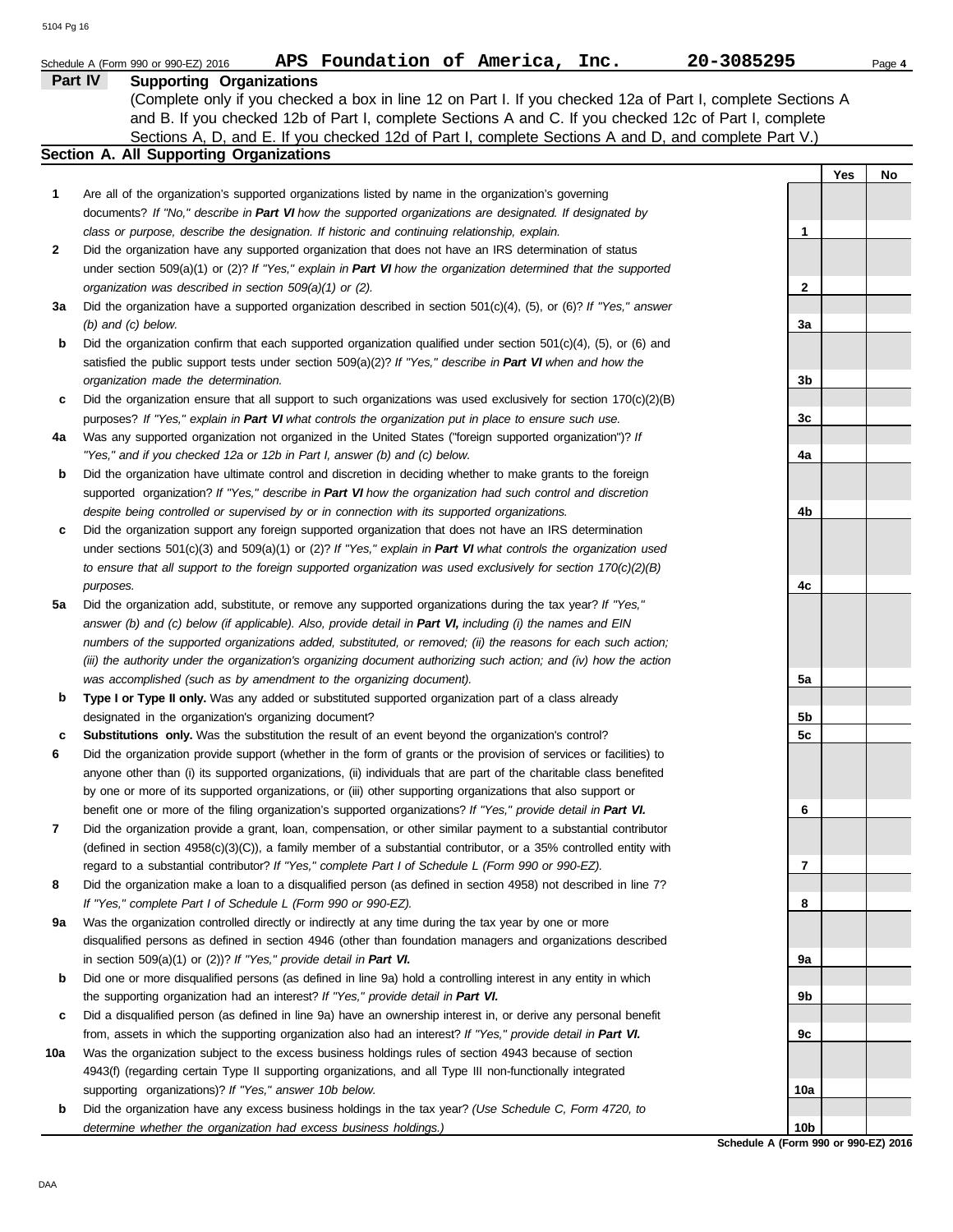| <b>Part IV</b> | Foundation of America, Inc.<br>20-3085295<br>APS<br>Schedule A (Form 990 or 990-EZ) 2016<br><b>Supporting Organizations (continued)</b>                                    |                 |     | Page 5 |
|----------------|----------------------------------------------------------------------------------------------------------------------------------------------------------------------------|-----------------|-----|--------|
|                |                                                                                                                                                                            |                 | Yes | No     |
| 11             | Has the organization accepted a gift or contribution from any of the following persons?                                                                                    |                 |     |        |
| а              | A person who directly or indirectly controls, either alone or together with persons described in (b) and (c)                                                               |                 |     |        |
|                | below, the governing body of a supported organization?                                                                                                                     | 11a             |     |        |
| b              | A family member of a person described in (a) above?                                                                                                                        | 11 <sub>b</sub> |     |        |
| c              | A 35% controlled entity of a person described in (a) or (b) above? If "Yes" to a, b, or c, provide detail in Part VI.<br><b>Section B. Type I Supporting Organizations</b> | 11c             |     |        |
|                |                                                                                                                                                                            |                 | Yes | No     |
| 1              | Did the directors, trustees, or membership of one or more supported organizations have the power to                                                                        |                 |     |        |
|                | regularly appoint or elect at least a majority of the organization's directors or trustees at all times during the                                                         |                 |     |        |
|                | tax year? If "No," describe in Part VI how the supported organization(s) effectively operated, supervised, or                                                              |                 |     |        |
|                | controlled the organization's activities. If the organization had more than one supported organization,                                                                    |                 |     |        |
|                | describe how the powers to appoint and/or remove directors or trustees were allocated among the supported                                                                  |                 |     |        |
|                | organizations and what conditions or restrictions, if any, applied to such powers during the tax year.                                                                     | 1               |     |        |
| $\mathbf{2}$   | Did the organization operate for the benefit of any supported organization other than the supported                                                                        |                 |     |        |
|                | organization(s) that operated, supervised, or controlled the supporting organization? If "Yes," explain in Part                                                            |                 |     |        |
|                | VI how providing such benefit carried out the purposes of the supported organization(s) that operated,                                                                     |                 |     |        |
|                | supervised, or controlled the supporting organization.                                                                                                                     | 2               |     |        |
|                | Section C. Type II Supporting Organizations                                                                                                                                |                 |     |        |
|                |                                                                                                                                                                            |                 | Yes | No     |
| 1              | Were a majority of the organization's directors or trustees during the tax year also a majority of the directors                                                           |                 |     |        |
|                | or trustees of each of the organization's supported organization(s)? If "No," describe in Part VI how control                                                              |                 |     |        |
|                | or management of the supporting organization was vested in the same persons that controlled or managed                                                                     |                 |     |        |
|                | the supported organization(s).<br>Section D. All Type III Supporting Organizations                                                                                         | 1               |     |        |
|                |                                                                                                                                                                            |                 | Yes | No     |
| 1              | Did the organization provide to each of its supported organizations, by the last day of the fifth month of the                                                             |                 |     |        |
|                | organization's tax year, (i) a written notice describing the type and amount of support provided during the prior tax                                                      |                 |     |        |
|                | year, (ii) a copy of the Form 990 that was most recently filed as of the date of notification, and (iii) copies of the                                                     |                 |     |        |
|                | organization's governing documents in effect on the date of notification, to the extent not previously provided?                                                           | 1               |     |        |
| $\mathbf{2}$   | Were any of the organization's officers, directors, or trustees either (i) appointed or elected by the supported                                                           |                 |     |        |
|                | organization(s) or (ii) serving on the governing body of a supported organization? If "No," explain in Part VI how                                                         |                 |     |        |
|                | the organization maintained a close and continuous working relationship with the supported organization(s).                                                                | 2               |     |        |
| 3              | By reason of the relationship described in (2), did the organization's supported organizations have a                                                                      |                 |     |        |
|                | significant voice in the organization's investment policies and in directing the use of the organization's                                                                 |                 |     |        |
|                | income or assets at all times during the tax year? If "Yes," describe in Part VI the role the organization's                                                               |                 |     |        |
|                | supported organizations played in this regard.                                                                                                                             | 3               |     |        |
|                | Section E. Type III Functionally-Integrated Supporting Organizations                                                                                                       |                 |     |        |
| 1              | Check the box next to the method that the organization used to satisfy the Integral Part Test during the year (see instructions).                                          |                 |     |        |
| a              | The organization satisfied the Activities Test. Complete line 2 below.                                                                                                     |                 |     |        |
| b              | The organization is the parent of each of its supported organizations. Complete line 3 below.                                                                              |                 |     |        |
| с              | The organization supported a governmental entity. Describe in Part VI how you supported a government entity (see instructions).                                            |                 |     |        |
|                |                                                                                                                                                                            |                 |     |        |
| 2              | Activities Test. Answer (a) and (b) below.<br>Did substantially all of the organization's activities during the tax year directly further the exempt purposes of           |                 | Yes | No     |
| а              | the supported organization(s) to which the organization was responsive? If "Yes," then in Part VI identify                                                                 |                 |     |        |
|                | those supported organizations and explain how these activities directly furthered their exempt purposes,                                                                   |                 |     |        |
|                | how the organization was responsive to those supported organizations, and how the organization determined                                                                  |                 |     |        |
|                | that these activities constituted substantially all of its activities.                                                                                                     |                 |     |        |
| b              | Did the activities described in (a) constitute activities that, but for the organization's involvement, one or more                                                        | 2a              |     |        |
|                | of the organization's supported organization(s) would have been engaged in? If "Yes," explain in Part VI the                                                               |                 |     |        |
|                | reasons for the organization's position that its supported organization(s) would have engaged in these                                                                     |                 |     |        |
|                | activities but for the organization's involvement.                                                                                                                         | 2b              |     |        |
| 3              | Parent of Supported Organizations. Answer (a) and (b) below.                                                                                                               |                 |     |        |
| а              | Did the organization have the power to regularly appoint or elect a majority of the officers, directors, or                                                                |                 |     |        |
|                | trustees of each of the supported organizations? Provide details in Part VI.                                                                                               | 3a              |     |        |
|                |                                                                                                                                                                            |                 |     |        |

| <b>b</b> Did the organization exercise a substantial degree of direction over the policies, programs, and activities of each |
|------------------------------------------------------------------------------------------------------------------------------|
| of its supported organizations? If "Yes," describe in Part VI the role played by the organization in this regard.            |

DAA **Schedule A (Form 990 or 990-EZ) 2016 3b**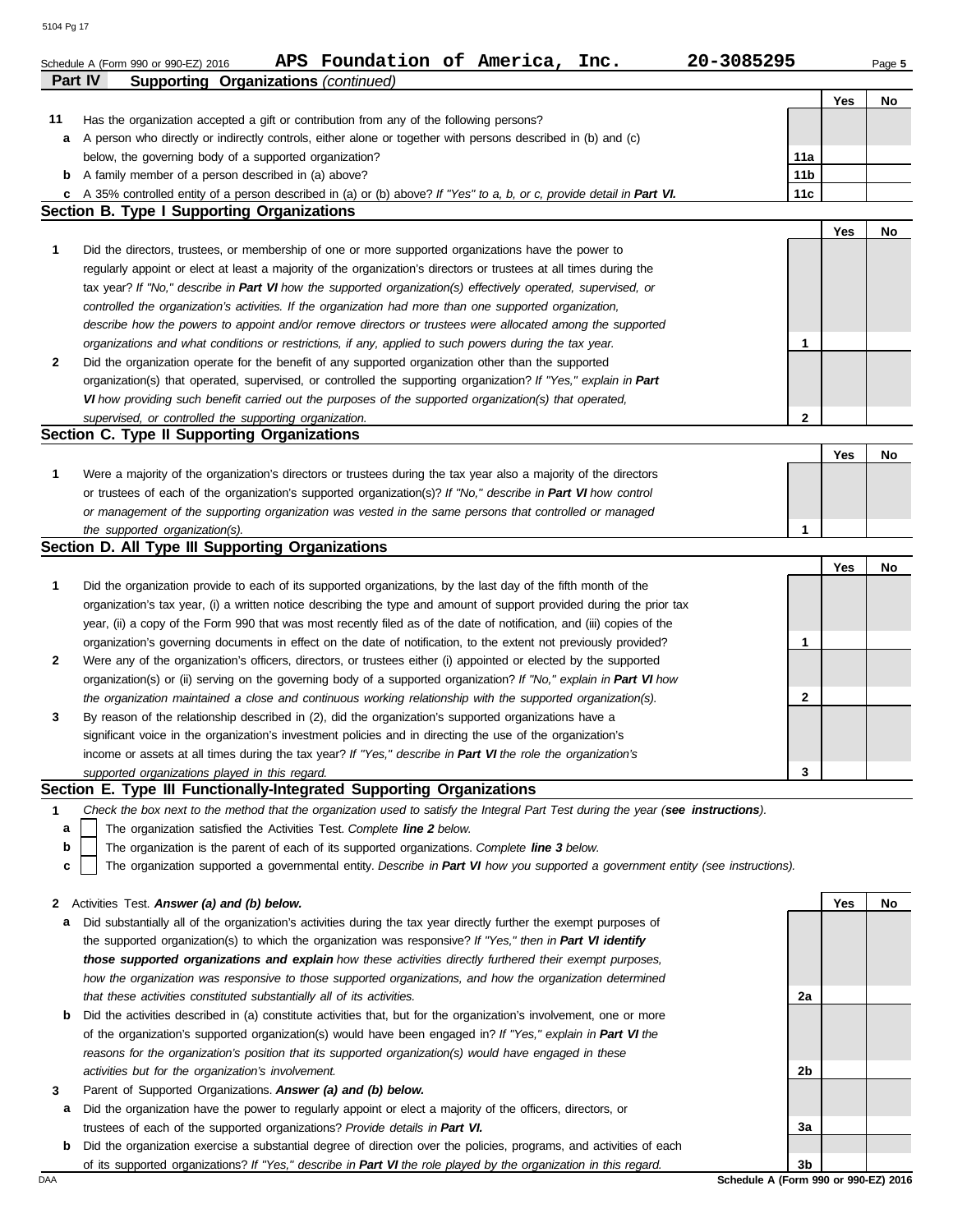| APS Foundation of America, Inc.<br>Schedule A (Form 990 or 990-EZ) 2016                                                                          |                         | 20-3085295       | Page 6                         |
|--------------------------------------------------------------------------------------------------------------------------------------------------|-------------------------|------------------|--------------------------------|
| <b>Part V</b><br>Type III Non-Functionally Integrated 509(a)(3) Supporting Organizations                                                         |                         |                  |                                |
| $\mathbf{1}$<br>Check here if the organization satisfied the Integral Part Test as a qualifying trust on Nov. 20, 1970 (explain in Part VI). See |                         |                  |                                |
| instructions. All other Type III non-functionally integrated supporting organizations must complete Sections A through E.                        |                         |                  |                                |
| Section A - Adjusted Net Income                                                                                                                  | (A) Prior Year          | (B) Current Year |                                |
|                                                                                                                                                  |                         |                  | (optional)                     |
| 1<br>Net short-term capital gain                                                                                                                 | 1                       |                  |                                |
| 2<br>Recoveries of prior-year distributions                                                                                                      | $\mathbf{2}$            |                  |                                |
| Other gross income (see instructions)<br>3                                                                                                       | 3                       |                  |                                |
| 4<br>Add lines 1 through 3.                                                                                                                      | 4                       |                  |                                |
| 5<br>Depreciation and depletion                                                                                                                  | 5                       |                  |                                |
| 6<br>Portion of operating expenses paid or incurred for production or                                                                            |                         |                  |                                |
| collection of gross income or for management, conservation, or                                                                                   |                         |                  |                                |
| maintenance of property held for production of income (see instructions)                                                                         | 6                       |                  |                                |
| 7<br>Other expenses (see instructions)                                                                                                           | $\overline{7}$          |                  |                                |
| Adjusted Net Income (subtract lines 5, 6 and 7 from line 4).<br>8                                                                                | 8                       |                  |                                |
| <b>Section B - Minimum Asset Amount</b>                                                                                                          |                         | (A) Prior Year   | (B) Current Year<br>(optional) |
| Aggregate fair market value of all non-exempt-use assets (see<br>1                                                                               |                         |                  |                                |
| instructions for short tax year or assets held for part of year):                                                                                |                         |                  |                                |
| Average monthly value of securities<br>a                                                                                                         | 1a                      |                  |                                |
| b<br>Average monthly cash balances                                                                                                               | 1b                      |                  |                                |
| Fair market value of other non-exempt-use assets<br>c.                                                                                           | 1c                      |                  |                                |
| <b>d</b> Total (add lines 1a, 1b, and 1c)                                                                                                        | 1d                      |                  |                                |
| Discount claimed for blockage or other<br>е                                                                                                      |                         |                  |                                |
| factors (explain in detail in <b>Part VI)</b> :                                                                                                  |                         |                  |                                |
| Acquisition indebtedness applicable to non-exempt-use assets<br>$\mathbf{2}$                                                                     | $\overline{2}$          |                  |                                |
| 3<br>Subtract line 2 from line 1d.                                                                                                               | 3                       |                  |                                |
| Cash deemed held for exempt use. Enter 1-1/2% of line 3 (for greater amount,<br>4                                                                |                         |                  |                                |
| see instructions).                                                                                                                               | 4                       |                  |                                |
| 5<br>Net value of non-exempt-use assets (subtract line 4 from line 3)                                                                            | 5                       |                  |                                |
| 6<br>Multiply line 5 by .035.                                                                                                                    | 6                       |                  |                                |
| 7<br>Recoveries of prior-year distributions                                                                                                      | $\overline{\mathbf{r}}$ |                  |                                |
| 8<br>Minimum Asset Amount (add line 7 to line 6)                                                                                                 | 8                       |                  |                                |
| Section C - Distributable Amount                                                                                                                 |                         |                  | <b>Current Year</b>            |
| Adjusted net income for prior year (from Section A, line 8, Column A)<br>1                                                                       | 1                       |                  |                                |
| Enter 85% of line 1.<br>2                                                                                                                        | 2                       |                  |                                |
| 3<br>Minimum asset amount for prior year (from Section B, line 8, Column A)                                                                      | 3                       |                  |                                |
| Enter greater of line 2 or line 3.<br>4                                                                                                          | 4                       |                  |                                |
| 5<br>Income tax imposed in prior year                                                                                                            | 5                       |                  |                                |
| 6<br><b>Distributable Amount.</b> Subtract line 5 from line 4, unless subject to                                                                 |                         |                  |                                |
| emergency temporary reduction (see instructions).                                                                                                | 6                       |                  |                                |

**7** | Check here if the current year is the organization's first as a non-functionally integrated Type III supporting organization (see instructions).

**Schedule A (Form 990 or 990-EZ) 2016**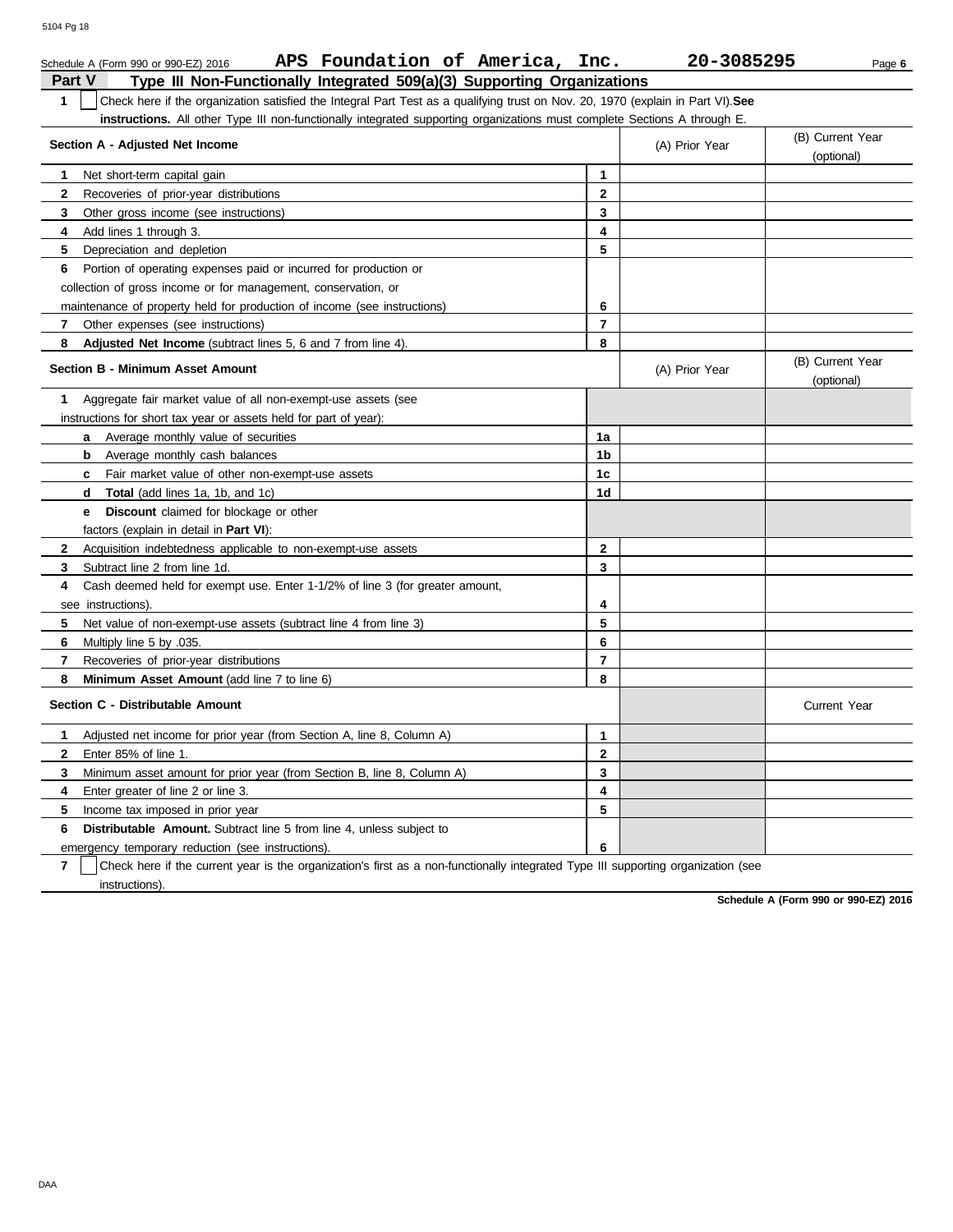|               | APS Foundation of America, Inc.<br>Schedule A (Form 990 or 990-EZ) 2016                    |                             | 20-3085295                | Page 7               |
|---------------|--------------------------------------------------------------------------------------------|-----------------------------|---------------------------|----------------------|
| <b>Part V</b> | Type III Non-Functionally Integrated 509(a)(3) Supporting Organizations (continued)        |                             |                           |                      |
|               | Section D - Distributions                                                                  |                             |                           | <b>Current Year</b>  |
| 1             | Amounts paid to supported organizations to accomplish exempt purposes                      |                             |                           |                      |
| $\mathbf{2}$  | Amounts paid to perform activity that directly furthers exempt purposes of supported       |                             |                           |                      |
|               | organizations, in excess of income from activity                                           |                             |                           |                      |
| 3             | Administrative expenses paid to accomplish exempt purposes of supported organizations      |                             |                           |                      |
| 4             | Amounts paid to acquire exempt-use assets                                                  |                             |                           |                      |
| 5             | Qualified set-aside amounts (prior IRS approval required)                                  |                             |                           |                      |
| 6             | Other distributions (describe in <b>Part VI</b> ). See instructions.                       |                             |                           |                      |
| 7             | Total annual distributions. Add lines 1 through 6.                                         |                             |                           |                      |
| 8             | Distributions to attentive supported organizations to which the organization is responsive |                             |                           |                      |
|               | (provide details in Part VI). See instructions.                                            |                             |                           |                      |
| 9             | Distributable amount for 2016 from Section C, line 6                                       |                             |                           |                      |
| 10            | Line 8 amount divided by Line 9 amount                                                     |                             |                           |                      |
|               |                                                                                            | (i)                         | (ii)                      | (iii)                |
|               | Section E - Distribution Allocations (see instructions)                                    | <b>Excess Distributions</b> | <b>Underdistributions</b> | <b>Distributable</b> |
|               |                                                                                            |                             | Pre-2016                  | Amount for 2016      |
| 1             | Distributable amount for 2016 from Section C, line 6                                       |                             |                           |                      |
|               | Underdistributions, if any, for years prior to 2016                                        |                             |                           |                      |
| $\mathbf{2}$  | (reasonable cause required-explain in Part VI). See<br>instructions.                       |                             |                           |                      |
| 3             | Excess distributions carryover, if any, to 2016:                                           |                             |                           |                      |
| a             |                                                                                            |                             |                           |                      |
| b             |                                                                                            |                             |                           |                      |
|               |                                                                                            |                             |                           |                      |
|               |                                                                                            |                             |                           |                      |
|               |                                                                                            |                             |                           |                      |
|               | f Total of lines 3a through e                                                              |                             |                           |                      |
|               | g Applied to underdistributions of prior years                                             |                             |                           |                      |
|               | h Applied to 2016 distributable amount                                                     |                             |                           |                      |
| İ.            | Carryover from 2011 not applied (see instructions)                                         |                             |                           |                      |
|               | Remainder. Subtract lines 3g, 3h, and 3i from 3f.                                          |                             |                           |                      |
| 4             | Distributions for 2016 from                                                                |                             |                           |                      |
|               | \$<br>Section D, line 7:                                                                   |                             |                           |                      |
|               | <b>a</b> Applied to underdistributions of prior years                                      |                             |                           |                      |
|               | <b>b</b> Applied to 2016 distributable amount                                              |                             |                           |                      |
|               | <b>c</b> Remainder. Subtract lines 4a and 4b from 4.                                       |                             |                           |                      |
| 5             | Remaining underdistributions for years prior to 2016, if                                   |                             |                           |                      |
|               | any. Subtract lines 3q and 4a from line 2. For result                                      |                             |                           |                      |
|               | greater than zero, explain in Part VI. See instructions.                                   |                             |                           |                      |
| 6             | Remaining underdistributions for 2016. Subtract lines 3h                                   |                             |                           |                      |
|               | and 4b from line 1. For result greater than zero, explain in                               |                             |                           |                      |
|               | Part VI. See instructions.                                                                 |                             |                           |                      |
| 7             | Excess distributions carryover to 2017. Add lines 3j                                       |                             |                           |                      |
|               | and 4c.                                                                                    |                             |                           |                      |
| 8             | Breakdown of line 7:                                                                       |                             |                           |                      |
| a             |                                                                                            |                             |                           |                      |
|               |                                                                                            |                             |                           |                      |
|               | c Excess from 2014                                                                         |                             |                           |                      |
|               | d Excess from 2015                                                                         |                             |                           |                      |
|               | e Excess from 2016                                                                         |                             |                           |                      |

**Schedule A (Form 990 or 990-EZ) 2016**

**e** Excess from 2016 . . . . . . . . . . . . . . . . . . . . . . . . . . .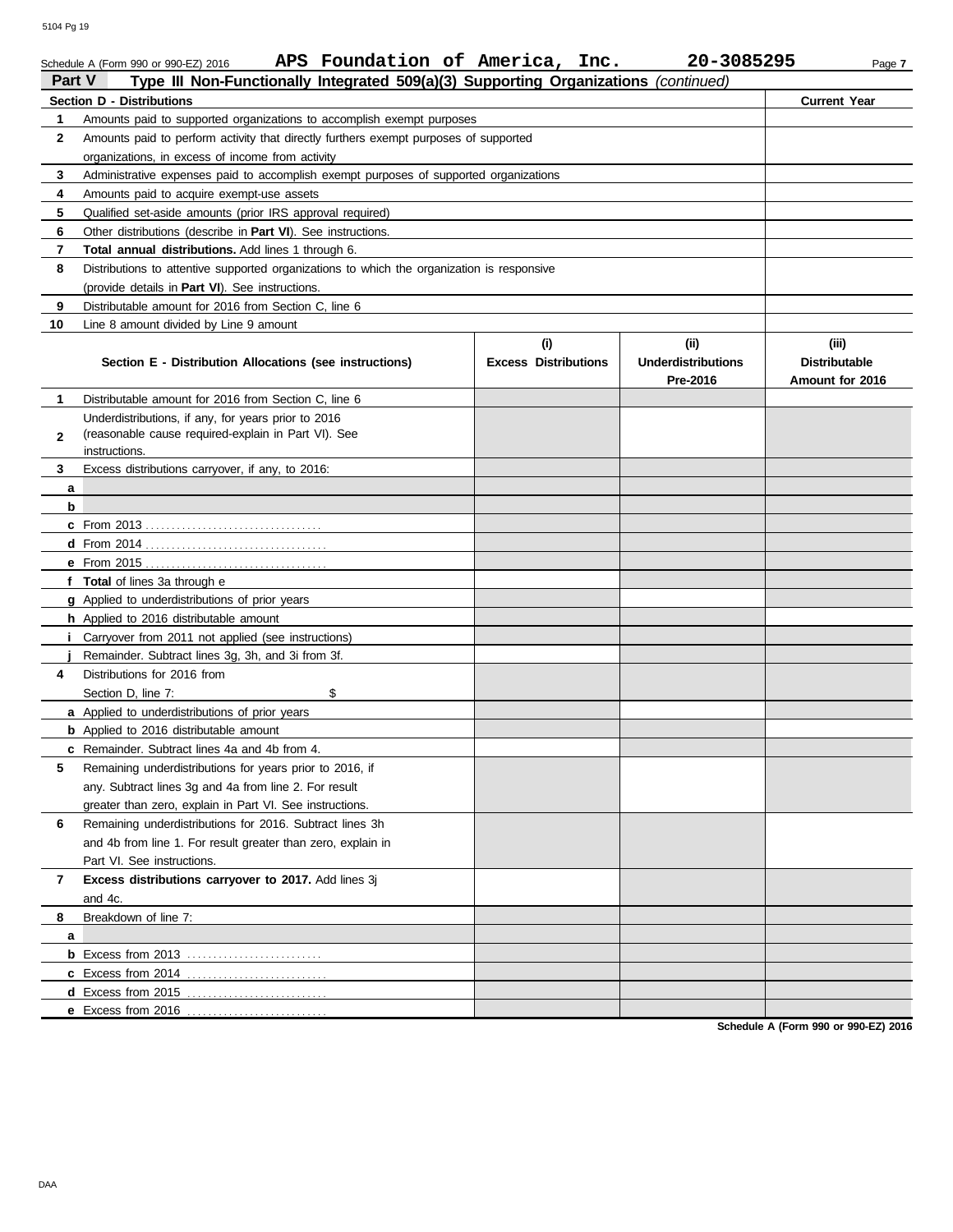| Part VI | Schedule A (Form 990 or 990-EZ) 2016<br>Supplemental Information. Provide the explanations required by Part II, line 10; Part II, line 17a or 17b; Part<br>III, line 12; Part IV, Section A, lines 1, 2, 3b, 3c, 4b, 4c, 5a, 6, 9a, 9b, 9c, 11a, 11b, and 11c; Part IV, Section<br>B, lines 1 and 2; Part IV, Section C, line 1; Part IV, Section D, lines 2 and 3; Part IV, Section E, lines 1c, 2a, 2b,<br>3a and 3b; Part V, line 1; Part V, Section B, line 1e; Part V, Section D, lines 5, 6, and 8; and Part V, Section E,<br>lines 2, 5, and 6. Also complete this part for any additional information. (See instructions.) |  | APS Foundation of America, Inc. | 20-3085295 | Page 8 |
|---------|------------------------------------------------------------------------------------------------------------------------------------------------------------------------------------------------------------------------------------------------------------------------------------------------------------------------------------------------------------------------------------------------------------------------------------------------------------------------------------------------------------------------------------------------------------------------------------------------------------------------------------|--|---------------------------------|------------|--------|
|         |                                                                                                                                                                                                                                                                                                                                                                                                                                                                                                                                                                                                                                    |  |                                 |            |        |
|         |                                                                                                                                                                                                                                                                                                                                                                                                                                                                                                                                                                                                                                    |  |                                 |            |        |
|         |                                                                                                                                                                                                                                                                                                                                                                                                                                                                                                                                                                                                                                    |  |                                 |            |        |
|         |                                                                                                                                                                                                                                                                                                                                                                                                                                                                                                                                                                                                                                    |  |                                 |            |        |
|         |                                                                                                                                                                                                                                                                                                                                                                                                                                                                                                                                                                                                                                    |  |                                 |            |        |
|         |                                                                                                                                                                                                                                                                                                                                                                                                                                                                                                                                                                                                                                    |  |                                 |            |        |
|         |                                                                                                                                                                                                                                                                                                                                                                                                                                                                                                                                                                                                                                    |  |                                 |            |        |
|         |                                                                                                                                                                                                                                                                                                                                                                                                                                                                                                                                                                                                                                    |  |                                 |            |        |
|         |                                                                                                                                                                                                                                                                                                                                                                                                                                                                                                                                                                                                                                    |  |                                 |            |        |
|         |                                                                                                                                                                                                                                                                                                                                                                                                                                                                                                                                                                                                                                    |  |                                 |            |        |
|         |                                                                                                                                                                                                                                                                                                                                                                                                                                                                                                                                                                                                                                    |  |                                 |            |        |
|         |                                                                                                                                                                                                                                                                                                                                                                                                                                                                                                                                                                                                                                    |  |                                 |            |        |
|         |                                                                                                                                                                                                                                                                                                                                                                                                                                                                                                                                                                                                                                    |  |                                 |            |        |
|         |                                                                                                                                                                                                                                                                                                                                                                                                                                                                                                                                                                                                                                    |  |                                 |            |        |
|         |                                                                                                                                                                                                                                                                                                                                                                                                                                                                                                                                                                                                                                    |  |                                 |            |        |
|         |                                                                                                                                                                                                                                                                                                                                                                                                                                                                                                                                                                                                                                    |  |                                 |            |        |
|         |                                                                                                                                                                                                                                                                                                                                                                                                                                                                                                                                                                                                                                    |  |                                 |            |        |
|         |                                                                                                                                                                                                                                                                                                                                                                                                                                                                                                                                                                                                                                    |  |                                 |            |        |
|         |                                                                                                                                                                                                                                                                                                                                                                                                                                                                                                                                                                                                                                    |  |                                 |            |        |
|         |                                                                                                                                                                                                                                                                                                                                                                                                                                                                                                                                                                                                                                    |  |                                 |            |        |
|         |                                                                                                                                                                                                                                                                                                                                                                                                                                                                                                                                                                                                                                    |  |                                 |            |        |
|         |                                                                                                                                                                                                                                                                                                                                                                                                                                                                                                                                                                                                                                    |  |                                 |            |        |
|         |                                                                                                                                                                                                                                                                                                                                                                                                                                                                                                                                                                                                                                    |  |                                 |            |        |
|         |                                                                                                                                                                                                                                                                                                                                                                                                                                                                                                                                                                                                                                    |  |                                 |            |        |
|         |                                                                                                                                                                                                                                                                                                                                                                                                                                                                                                                                                                                                                                    |  |                                 |            |        |
|         |                                                                                                                                                                                                                                                                                                                                                                                                                                                                                                                                                                                                                                    |  |                                 |            |        |
|         |                                                                                                                                                                                                                                                                                                                                                                                                                                                                                                                                                                                                                                    |  |                                 |            |        |
|         |                                                                                                                                                                                                                                                                                                                                                                                                                                                                                                                                                                                                                                    |  |                                 |            |        |
|         |                                                                                                                                                                                                                                                                                                                                                                                                                                                                                                                                                                                                                                    |  |                                 |            |        |
|         |                                                                                                                                                                                                                                                                                                                                                                                                                                                                                                                                                                                                                                    |  |                                 |            |        |
|         |                                                                                                                                                                                                                                                                                                                                                                                                                                                                                                                                                                                                                                    |  |                                 |            |        |
|         |                                                                                                                                                                                                                                                                                                                                                                                                                                                                                                                                                                                                                                    |  |                                 |            |        |
|         |                                                                                                                                                                                                                                                                                                                                                                                                                                                                                                                                                                                                                                    |  |                                 |            |        |
|         |                                                                                                                                                                                                                                                                                                                                                                                                                                                                                                                                                                                                                                    |  |                                 |            |        |
|         |                                                                                                                                                                                                                                                                                                                                                                                                                                                                                                                                                                                                                                    |  |                                 |            |        |
|         |                                                                                                                                                                                                                                                                                                                                                                                                                                                                                                                                                                                                                                    |  |                                 |            |        |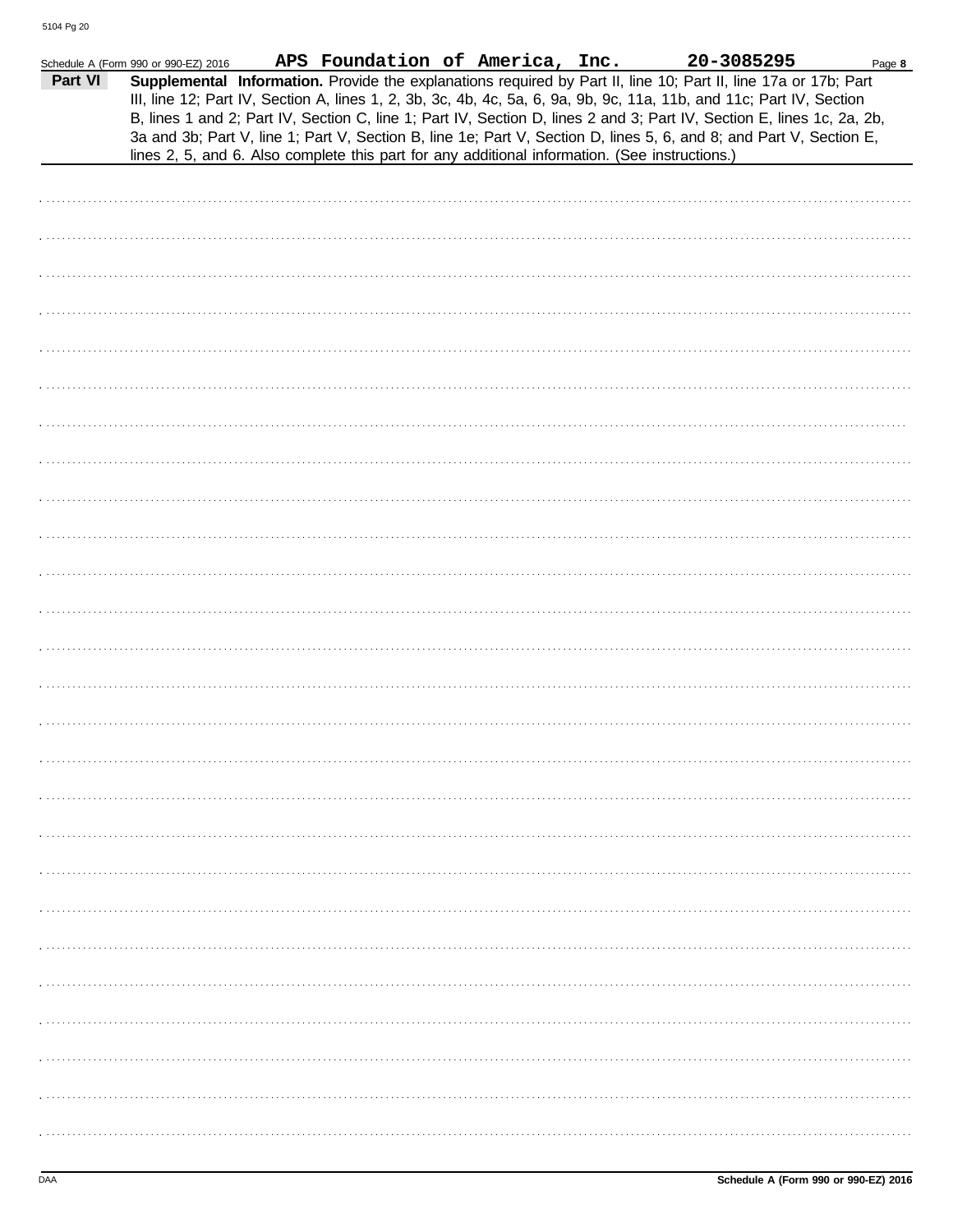|    | <b>Supplemental Financial Statements</b><br>Schedule d<br>u Complete if the organization answered "Yes" on Form 990,<br>(Form 990)<br>Part IV, line 6, 7, 8, 9, 10, 11a, 11b, 11c, 11d, 11e, 11f, 12a, or 12b.<br>u Attach to Form 990.<br>Department of the Treasury |                                                                                                                                                                                                                                |  |                                                    |                |                                | OMB No. 1545-0047<br>16                    |
|----|-----------------------------------------------------------------------------------------------------------------------------------------------------------------------------------------------------------------------------------------------------------------------|--------------------------------------------------------------------------------------------------------------------------------------------------------------------------------------------------------------------------------|--|----------------------------------------------------|----------------|--------------------------------|--------------------------------------------|
|    | Internal Revenue Service                                                                                                                                                                                                                                              | Lu Information about Schedule D (Form 990) and its instructions is at www.irs.gov/form990.                                                                                                                                     |  |                                                    |                |                                | <b>Open to Public</b><br><b>Inspection</b> |
|    | Name of the organization                                                                                                                                                                                                                                              |                                                                                                                                                                                                                                |  |                                                    |                | Employer identification number |                                            |
|    |                                                                                                                                                                                                                                                                       |                                                                                                                                                                                                                                |  |                                                    |                |                                |                                            |
|    |                                                                                                                                                                                                                                                                       | APS Foundation of America, Inc.                                                                                                                                                                                                |  |                                                    |                | 20-3085295                     |                                            |
|    | Part I                                                                                                                                                                                                                                                                | Organizations Maintaining Donor Advised Funds or Other Similar Funds or Accounts.                                                                                                                                              |  |                                                    |                |                                |                                            |
|    |                                                                                                                                                                                                                                                                       | Complete if the organization answered "Yes" on Form 990, Part IV, line 6.                                                                                                                                                      |  |                                                    |                |                                |                                            |
|    |                                                                                                                                                                                                                                                                       |                                                                                                                                                                                                                                |  | (a) Donor advised funds                            |                |                                | (b) Funds and other accounts               |
| 1. | Total number at end of year                                                                                                                                                                                                                                           |                                                                                                                                                                                                                                |  |                                                    |                |                                |                                            |
| 2  |                                                                                                                                                                                                                                                                       | Aggregate value of contributions to (during year)                                                                                                                                                                              |  |                                                    |                |                                |                                            |
| 3  |                                                                                                                                                                                                                                                                       | Aggregate value of grants from (during year) [[11] Aggregate value of grants from (during year) [[11] Aggregate value of grants from (during year) [11] Aggregate value of grants from (during year) [11] Aggregate value of t |  |                                                    |                |                                |                                            |
| 4  |                                                                                                                                                                                                                                                                       |                                                                                                                                                                                                                                |  |                                                    |                |                                |                                            |
| 5  |                                                                                                                                                                                                                                                                       | Did the organization inform all donors and donor advisors in writing that the assets held in donor advised                                                                                                                     |  |                                                    |                |                                |                                            |
|    |                                                                                                                                                                                                                                                                       |                                                                                                                                                                                                                                |  |                                                    |                |                                | Yes<br>No                                  |
| 6  |                                                                                                                                                                                                                                                                       | Did the organization inform all grantees, donors, and donor advisors in writing that grant funds can be used                                                                                                                   |  |                                                    |                |                                |                                            |
|    |                                                                                                                                                                                                                                                                       | only for charitable purposes and not for the benefit of the donor or donor advisor, or for any other purpose                                                                                                                   |  |                                                    |                |                                |                                            |
|    | Part II                                                                                                                                                                                                                                                               | <b>Conservation Easements.</b>                                                                                                                                                                                                 |  |                                                    |                |                                | Yes<br>No                                  |
|    |                                                                                                                                                                                                                                                                       | Complete if the organization answered "Yes" on Form 990, Part IV, line 7.                                                                                                                                                      |  |                                                    |                |                                |                                            |
| 1. |                                                                                                                                                                                                                                                                       | Purpose(s) of conservation easements held by the organization (check all that apply).                                                                                                                                          |  |                                                    |                |                                |                                            |
|    |                                                                                                                                                                                                                                                                       | Preservation of land for public use (e.g., recreation or education)                                                                                                                                                            |  | Preservation of a historically important land area |                |                                |                                            |
|    | Protection of natural habitat                                                                                                                                                                                                                                         |                                                                                                                                                                                                                                |  | Preservation of a certified historic structure     |                |                                |                                            |
|    | Preservation of open space                                                                                                                                                                                                                                            |                                                                                                                                                                                                                                |  |                                                    |                |                                |                                            |
| 2  |                                                                                                                                                                                                                                                                       | Complete lines 2a through 2d if the organization held a qualified conservation contribution in the form of a conservation                                                                                                      |  |                                                    |                |                                |                                            |
|    | easement on the last day of the tax year.                                                                                                                                                                                                                             |                                                                                                                                                                                                                                |  |                                                    |                |                                | Held at the End of the Tax Year            |
| а  |                                                                                                                                                                                                                                                                       |                                                                                                                                                                                                                                |  |                                                    | 2a             |                                |                                            |
| b  |                                                                                                                                                                                                                                                                       |                                                                                                                                                                                                                                |  |                                                    | 2 <sub>b</sub> |                                |                                            |
| с  |                                                                                                                                                                                                                                                                       | Number of conservation easements on a certified historic structure included in (a) [[[[[[ [ $a)$ ]]                                                                                                                            |  |                                                    | 2 <sub>c</sub> |                                |                                            |
| d  |                                                                                                                                                                                                                                                                       | Number of conservation easements included in (c) acquired after 8/17/06, and not on a                                                                                                                                          |  |                                                    |                |                                |                                            |
|    |                                                                                                                                                                                                                                                                       | historic structure listed in the National Register                                                                                                                                                                             |  |                                                    | 2d             |                                |                                            |
| 3  |                                                                                                                                                                                                                                                                       | Number of conservation easements modified, transferred, released, extinguished, or terminated by the organization during the                                                                                                   |  |                                                    |                |                                |                                            |
|    | tax year $\mathbf{u}$ <sub></sub>                                                                                                                                                                                                                                     |                                                                                                                                                                                                                                |  |                                                    |                |                                |                                            |
|    |                                                                                                                                                                                                                                                                       | Number of states where property subject to conservation easement is located <b>u</b>                                                                                                                                           |  |                                                    |                |                                |                                            |
| 5  |                                                                                                                                                                                                                                                                       | Does the organization have a written policy regarding the periodic monitoring, inspection, handling of                                                                                                                         |  |                                                    |                |                                |                                            |
|    |                                                                                                                                                                                                                                                                       | violations, and enforcement of the conservation easements it holds?                                                                                                                                                            |  |                                                    |                |                                | <b>Yes</b><br>No                           |
| 6  |                                                                                                                                                                                                                                                                       | Staff and volunteer hours devoted to monitoring, inspecting, handling of violations, and enforcing conservation easements during the year                                                                                      |  |                                                    |                |                                |                                            |
|    | u<br>.                                                                                                                                                                                                                                                                |                                                                                                                                                                                                                                |  |                                                    |                |                                |                                            |
| 7  |                                                                                                                                                                                                                                                                       | Amount of expenses incurred in monitoring, inspecting, handling of violations, and enforcing conservation easements during the year                                                                                            |  |                                                    |                |                                |                                            |
|    | u \$                                                                                                                                                                                                                                                                  |                                                                                                                                                                                                                                |  |                                                    |                |                                |                                            |
| 8  |                                                                                                                                                                                                                                                                       | Does each conservation easement reported on line $2(d)$ above satisfy the requirements of section $170(h)(4)(B)(i)$                                                                                                            |  |                                                    |                |                                |                                            |
|    |                                                                                                                                                                                                                                                                       |                                                                                                                                                                                                                                |  |                                                    |                |                                | Yes<br>No                                  |
| 9  |                                                                                                                                                                                                                                                                       | In Part XIII, describe how the organization reports conservation easements in its revenue and expense statement, and                                                                                                           |  |                                                    |                |                                |                                            |
|    |                                                                                                                                                                                                                                                                       | balance sheet, and include, if applicable, the text of the footnote to the organization's financial statements that describes the                                                                                              |  |                                                    |                |                                |                                            |
|    |                                                                                                                                                                                                                                                                       | organization's accounting for conservation easements.                                                                                                                                                                          |  |                                                    |                |                                |                                            |
|    | Part III                                                                                                                                                                                                                                                              | Organizations Maintaining Collections of Art, Historical Treasures, or Other Similar Assets.<br>Complete if the organization answered "Yes" on Form 990, Part IV, line 8.                                                      |  |                                                    |                |                                |                                            |
|    |                                                                                                                                                                                                                                                                       | 1a If the organization elected, as permitted under SFAS 116 (ASC 958), not to report in its revenue statement and balance sheet                                                                                                |  |                                                    |                |                                |                                            |
|    |                                                                                                                                                                                                                                                                       | works of art, historical treasures, or other similar assets held for public exhibition, education, or research in furtherance of                                                                                               |  |                                                    |                |                                |                                            |
|    | public service, provide, in Part XIII, the text of the footnote to its financial statements that describes these items.                                                                                                                                               |                                                                                                                                                                                                                                |  |                                                    |                |                                |                                            |
|    |                                                                                                                                                                                                                                                                       | <b>b</b> If the organization elected, as permitted under SFAS 116 (ASC 958), to report in its revenue statement and balance sheet                                                                                              |  |                                                    |                |                                |                                            |
|    |                                                                                                                                                                                                                                                                       | works of art, historical treasures, or other similar assets held for public exhibition, education, or research in furtherance of                                                                                               |  |                                                    |                |                                |                                            |
|    | public service, provide the following amounts relating to these items:                                                                                                                                                                                                |                                                                                                                                                                                                                                |  |                                                    |                |                                |                                            |
|    |                                                                                                                                                                                                                                                                       |                                                                                                                                                                                                                                |  |                                                    |                |                                |                                            |
|    |                                                                                                                                                                                                                                                                       |                                                                                                                                                                                                                                |  |                                                    |                |                                |                                            |
| 2  |                                                                                                                                                                                                                                                                       | If the organization received or held works of art, historical treasures, or other similar assets for financial gain, provide the                                                                                               |  |                                                    |                |                                |                                            |
|    |                                                                                                                                                                                                                                                                       | following amounts required to be reported under SFAS 116 (ASC 958) relating to these items:                                                                                                                                    |  |                                                    |                |                                |                                            |
| a  |                                                                                                                                                                                                                                                                       |                                                                                                                                                                                                                                |  |                                                    |                |                                |                                            |
|    |                                                                                                                                                                                                                                                                       |                                                                                                                                                                                                                                |  |                                                    |                |                                |                                            |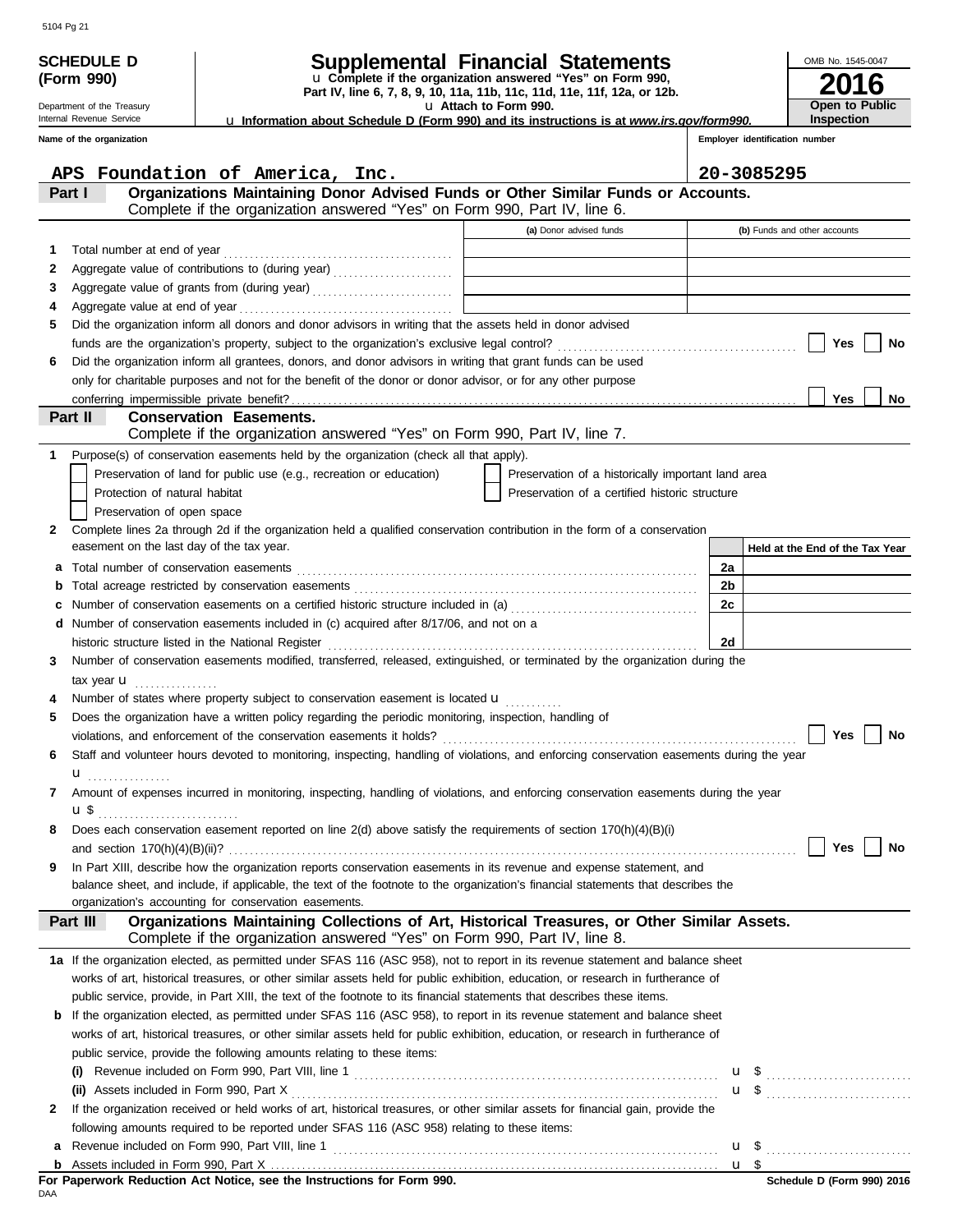|                                          | Schedule D (Form 990) 2016                                                                                                                                                   | APS Foundation of America, Inc. |                           |                         | 20-3085295      |                      |                     |     | Page 2          |
|------------------------------------------|------------------------------------------------------------------------------------------------------------------------------------------------------------------------------|---------------------------------|---------------------------|-------------------------|-----------------|----------------------|---------------------|-----|-----------------|
|                                          | Organizations Maintaining Collections of Art, Historical Treasures, or Other Similar Assets (continued)<br>Part III                                                          |                                 |                           |                         |                 |                      |                     |     |                 |
| 3                                        | Using the organization's acquisition, accession, and other records, check any of the following that are a significant use of its<br>collection items (check all that apply): |                                 |                           |                         |                 |                      |                     |     |                 |
| a                                        | Public exhibition                                                                                                                                                            | d                               | Loan or exchange programs |                         |                 |                      |                     |     |                 |
| b                                        | Scholarly research                                                                                                                                                           | е                               |                           |                         |                 |                      |                     |     |                 |
| Preservation for future generations<br>c |                                                                                                                                                                              |                                 |                           |                         |                 |                      |                     |     |                 |
|                                          | Provide a description of the organization's collections and explain how they further the organization's exempt purpose in Part                                               |                                 |                           |                         |                 |                      |                     |     |                 |
|                                          | XIII.                                                                                                                                                                        |                                 |                           |                         |                 |                      |                     |     |                 |
| 5                                        | During the year, did the organization solicit or receive donations of art, historical treasures, or other similar                                                            |                                 |                           |                         |                 |                      |                     |     |                 |
|                                          |                                                                                                                                                                              |                                 |                           |                         |                 |                      |                     |     | No              |
|                                          | Part IV<br><b>Escrow and Custodial Arrangements.</b>                                                                                                                         |                                 |                           |                         |                 |                      |                     |     |                 |
|                                          | Complete if the organization answered "Yes" on Form 990, Part IV, line 9, or reported an amount on Form                                                                      |                                 |                           |                         |                 |                      |                     |     |                 |
|                                          | 990, Part X, line 21.                                                                                                                                                        |                                 |                           |                         |                 |                      |                     |     |                 |
|                                          | 1a Is the organization an agent, trustee, custodian or other intermediary for contributions or other assets not                                                              |                                 |                           |                         |                 |                      |                     |     |                 |
|                                          |                                                                                                                                                                              |                                 |                           |                         |                 |                      | Yes                 |     | No              |
|                                          | b If "Yes," explain the arrangement in Part XIII and complete the following table:                                                                                           |                                 |                           |                         |                 |                      |                     |     |                 |
|                                          |                                                                                                                                                                              |                                 |                           |                         |                 |                      | Amount              |     |                 |
| C                                        |                                                                                                                                                                              |                                 |                           |                         |                 | 1c                   |                     |     |                 |
|                                          |                                                                                                                                                                              |                                 |                           |                         |                 | 1 <sub>d</sub>       |                     |     |                 |
|                                          |                                                                                                                                                                              |                                 |                           |                         |                 | 1e                   |                     |     |                 |
|                                          |                                                                                                                                                                              |                                 |                           |                         |                 | 1f                   |                     |     |                 |
|                                          | 2a Did the organization include an amount on Form 990, Part X, line 21, for escrow or custodial account liability?<br>2011                                                   |                                 |                           |                         |                 |                      | Yes                 |     | <b>No</b>       |
|                                          |                                                                                                                                                                              |                                 |                           |                         |                 |                      |                     |     |                 |
|                                          | <b>Endowment Funds.</b><br><b>Part V</b>                                                                                                                                     |                                 |                           |                         |                 |                      |                     |     |                 |
|                                          | Complete if the organization answered "Yes" on Form 990, Part IV, line 10.                                                                                                   |                                 |                           |                         |                 |                      |                     |     |                 |
|                                          |                                                                                                                                                                              | (a) Current year                | (b) Prior year            | (c) Two years back      |                 | (d) Three years back | (e) Four years back |     |                 |
|                                          | 1a Beginning of year balance                                                                                                                                                 |                                 |                           |                         |                 |                      |                     |     |                 |
|                                          |                                                                                                                                                                              |                                 |                           |                         |                 |                      |                     |     |                 |
|                                          | c Net investment earnings, gains, and                                                                                                                                        |                                 |                           |                         |                 |                      |                     |     |                 |
|                                          |                                                                                                                                                                              |                                 |                           |                         |                 |                      |                     |     |                 |
|                                          | d Grants or scholarships<br>e Other expenditures for facilities and                                                                                                          |                                 |                           |                         |                 |                      |                     |     |                 |
|                                          |                                                                                                                                                                              |                                 |                           |                         |                 |                      |                     |     |                 |
|                                          | f Administrative expenses                                                                                                                                                    |                                 |                           |                         |                 |                      |                     |     |                 |
|                                          | End of year balance                                                                                                                                                          |                                 |                           |                         |                 |                      |                     |     |                 |
|                                          | Provide the estimated percentage of the current year end balance (line 1g, column (a)) held as:                                                                              |                                 |                           |                         |                 |                      |                     |     |                 |
|                                          | a Board designated or quasi-endowment <b>u</b>                                                                                                                               |                                 |                           |                         |                 |                      |                     |     |                 |
|                                          | <b>b</b> Permanent endowment $\mathbf{u}$ %                                                                                                                                  |                                 |                           |                         |                 |                      |                     |     |                 |
| c                                        | Temporarily restricted endowment <b>u</b>                                                                                                                                    | %                               |                           |                         |                 |                      |                     |     |                 |
|                                          | The percentages on lines 2a, 2b, and 2c should equal 100%.                                                                                                                   |                                 |                           |                         |                 |                      |                     |     |                 |
|                                          | 3a Are there endowment funds not in the possession of the organization that are held and administered for the                                                                |                                 |                           |                         |                 |                      |                     |     |                 |
|                                          | organization by:                                                                                                                                                             |                                 |                           |                         |                 |                      |                     | Yes | No              |
|                                          |                                                                                                                                                                              |                                 |                           |                         |                 |                      | 3a(i)               |     |                 |
|                                          |                                                                                                                                                                              |                                 |                           |                         |                 |                      | 3a(ii)              |     |                 |
|                                          |                                                                                                                                                                              |                                 |                           |                         |                 |                      | 3b                  |     |                 |
|                                          | Describe in Part XIII the intended uses of the organization's endowment funds.                                                                                               |                                 |                           |                         |                 |                      |                     |     |                 |
|                                          | Land, Buildings, and Equipment.<br>Part VI                                                                                                                                   |                                 |                           |                         |                 |                      |                     |     |                 |
|                                          | Complete if the organization answered "Yes" on Form 990, Part IV, line 11a. See Form 990, Part X, line 10.                                                                   |                                 |                           |                         |                 |                      |                     |     |                 |
|                                          | Description of property                                                                                                                                                      | (a) Cost or other basis         |                           | (b) Cost or other basis | (c) Accumulated |                      | (d) Book value      |     |                 |
|                                          |                                                                                                                                                                              | (investment)                    |                           | (other)                 | depreciation    |                      |                     |     |                 |
|                                          |                                                                                                                                                                              |                                 |                           |                         |                 |                      |                     |     |                 |
| b                                        |                                                                                                                                                                              |                                 |                           |                         |                 |                      |                     |     |                 |
|                                          | c Leasehold improvements                                                                                                                                                     |                                 |                           |                         |                 |                      |                     |     |                 |
| d                                        |                                                                                                                                                                              |                                 |                           |                         |                 |                      |                     |     |                 |
|                                          | e Other                                                                                                                                                                      |                                 |                           | 2,059                   |                 | 2,046                |                     |     | 13              |
|                                          | Total. Add lines 1a through 1e. (Column (d) must equal Form 990, Part X, column (B), line 10c.)                                                                              |                                 |                           |                         |                 | u                    |                     |     | $\overline{13}$ |

**Schedule D (Form 990) 2016**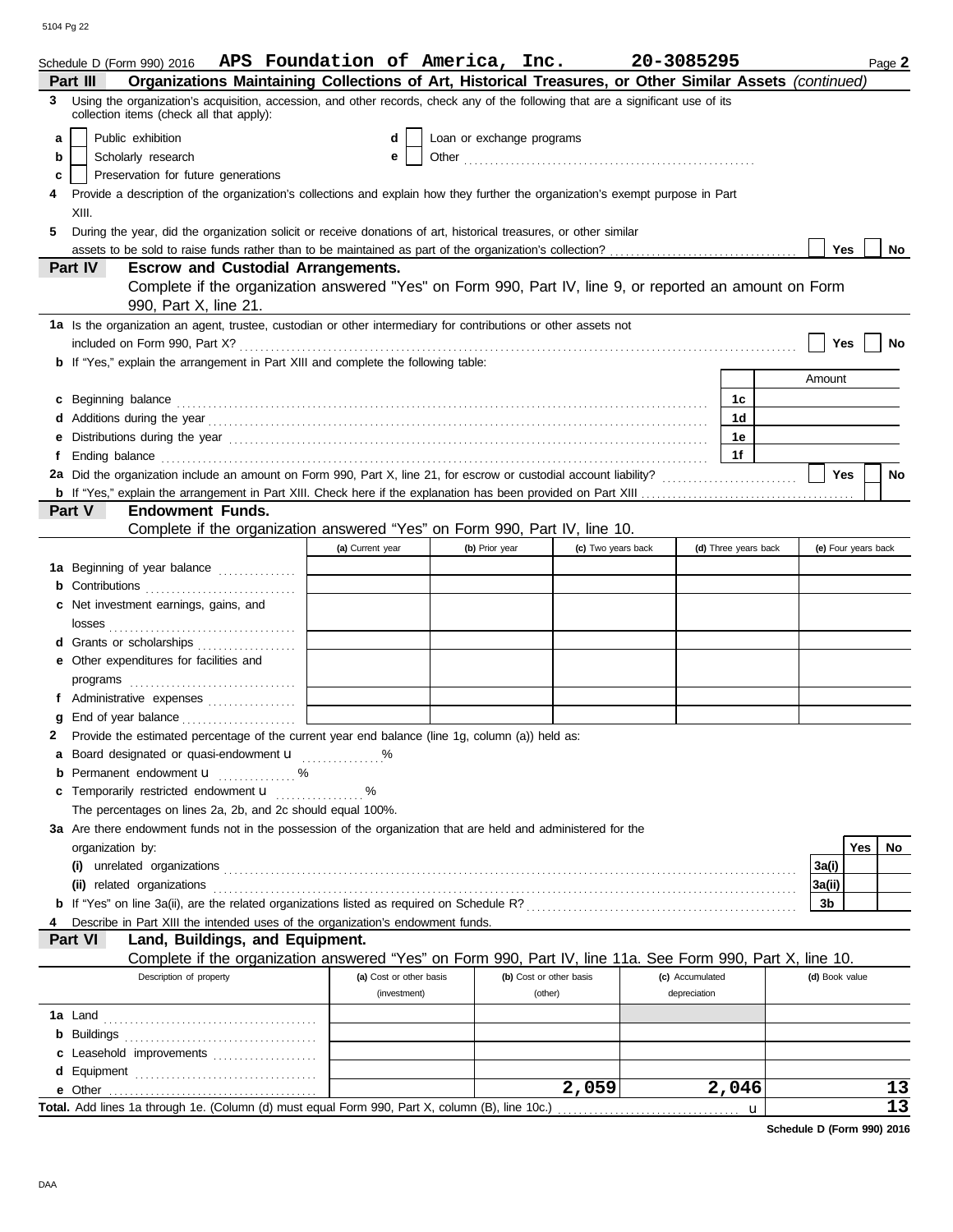DAA

 $(9)$ 

|                           | APS Foundation of America, Inc.<br>Schedule D (Form 990) 2016                                                        |                | 20-3085295                                                   | Page 3         |
|---------------------------|----------------------------------------------------------------------------------------------------------------------|----------------|--------------------------------------------------------------|----------------|
| Part VII                  | Investments-Other Securities.                                                                                        |                |                                                              |                |
|                           | Complete if the organization answered "Yes" on Form 990, Part IV, line 11b. See Form 990, Part X, line 12.           |                |                                                              |                |
|                           | (a) Description of security or category<br>(including name of security)                                              | (b) Book value | (c) Method of valuation:<br>Cost or end-of-year market value |                |
|                           |                                                                                                                      |                |                                                              |                |
| (1) Financial derivatives |                                                                                                                      |                |                                                              |                |
|                           | (2) Closely-held equity interests                                                                                    |                |                                                              |                |
| (3) Other                 |                                                                                                                      |                |                                                              |                |
| (A)                       |                                                                                                                      |                |                                                              |                |
| (B)                       |                                                                                                                      |                |                                                              |                |
| (C)                       |                                                                                                                      |                |                                                              |                |
| (D)<br>(E)                |                                                                                                                      |                |                                                              |                |
| (F)                       |                                                                                                                      |                |                                                              |                |
| (G)                       |                                                                                                                      |                |                                                              |                |
| (H)                       |                                                                                                                      |                |                                                              |                |
|                           | Total. (Column (b) must equal Form 990, Part X, col. (B) line 12.) u                                                 |                |                                                              |                |
| Part VIII                 | Investments-Program Related.                                                                                         |                |                                                              |                |
|                           | Complete if the organization answered "Yes" on Form 990, Part IV, line 11c. See Form 990, Part X, line 13.           |                |                                                              |                |
|                           | (a) Description of investment                                                                                        | (b) Book value | (c) Method of valuation:                                     |                |
|                           |                                                                                                                      |                | Cost or end-of-year market value                             |                |
| (1)                       |                                                                                                                      |                |                                                              |                |
| (2)                       |                                                                                                                      |                |                                                              |                |
| (3)                       |                                                                                                                      |                |                                                              |                |
| (4)                       |                                                                                                                      |                |                                                              |                |
| (5)                       |                                                                                                                      |                |                                                              |                |
| (6)                       |                                                                                                                      |                |                                                              |                |
| (7)                       |                                                                                                                      |                |                                                              |                |
| (8)                       |                                                                                                                      |                |                                                              |                |
| (9)                       |                                                                                                                      |                |                                                              |                |
|                           | Total. (Column (b) must equal Form 990, Part X, col. (B) line 13.) u                                                 |                |                                                              |                |
| Part IX                   | Other Assets.                                                                                                        |                |                                                              |                |
|                           | Complete if the organization answered "Yes" on Form 990, Part IV, line 11d. See Form 990, Part X, line 15.           |                |                                                              |                |
|                           | (a) Description                                                                                                      |                |                                                              | (b) Book value |
| (1)                       |                                                                                                                      |                |                                                              |                |
| (2)                       |                                                                                                                      |                |                                                              |                |
| (3)                       |                                                                                                                      |                |                                                              |                |
| (4)                       |                                                                                                                      |                |                                                              |                |
| (5)                       |                                                                                                                      |                |                                                              |                |
| (6)                       |                                                                                                                      |                |                                                              |                |
| (7)                       |                                                                                                                      |                |                                                              |                |
| (8)                       |                                                                                                                      |                |                                                              |                |
| (9)                       |                                                                                                                      |                |                                                              |                |
|                           | Total. (Column (b) must equal Form 990, Part X, col. (B) line 15.)                                                   |                | u                                                            |                |
| Part X                    | Other Liabilities.                                                                                                   |                |                                                              |                |
|                           | Complete if the organization answered "Yes" on Form 990, Part IV, line 11e or 11f. See Form 990, Part X,<br>line 25. |                |                                                              |                |
| 1.                        | (a) Description of liability                                                                                         | (b) Book value |                                                              |                |
| (1)                       | Federal income taxes                                                                                                 |                |                                                              |                |
| (2)                       |                                                                                                                      |                |                                                              |                |
| (3)                       |                                                                                                                      |                |                                                              |                |
| (4)                       |                                                                                                                      |                |                                                              |                |
| (5)                       |                                                                                                                      |                |                                                              |                |
| (6)                       |                                                                                                                      |                |                                                              |                |
| (7)                       |                                                                                                                      |                |                                                              |                |
| (8)                       |                                                                                                                      |                |                                                              |                |

Liability for uncertain tax positions. In Part XIII, provide the text of the footnote to the organization's financial statements that reports the **2. Total.** *(Column (b) must equal Form 990, Part X, col. (B) line 25.)* u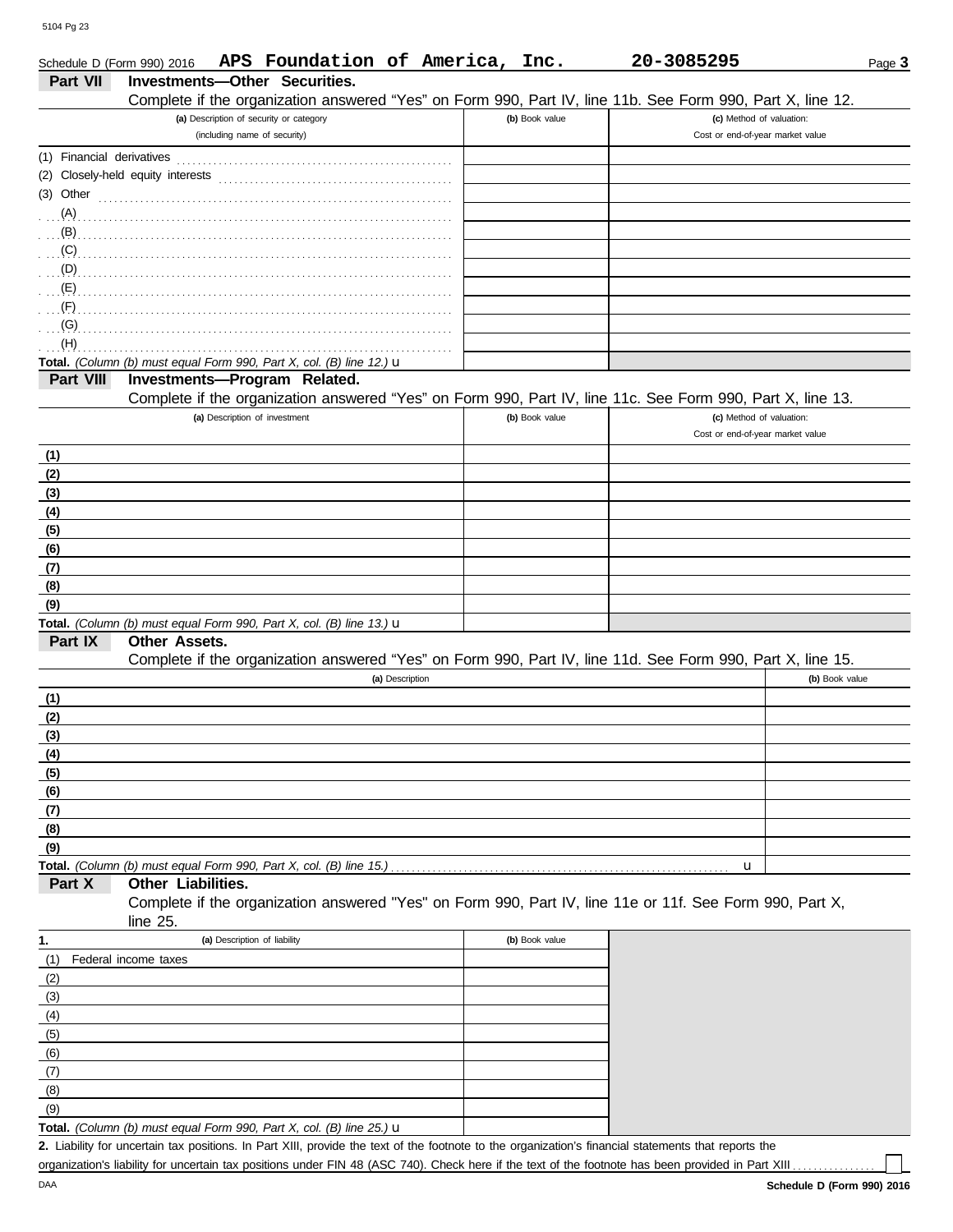|    | Schedule D (Form 990) 2016 APS Foundation of America, Inc.                                                                                                                                                                           |                | 20-3085295 | Page 4 |
|----|--------------------------------------------------------------------------------------------------------------------------------------------------------------------------------------------------------------------------------------|----------------|------------|--------|
|    | Reconciliation of Revenue per Audited Financial Statements With Revenue per Return.<br>Part XI                                                                                                                                       |                |            |        |
|    | Complete if the organization answered "Yes" on Form 990, Part IV, line 12a.                                                                                                                                                          |                |            |        |
| 1. |                                                                                                                                                                                                                                      |                | 1          |        |
| 2  | Amounts included on line 1 but not on Form 990, Part VIII, line 12:                                                                                                                                                                  |                |            |        |
| а  |                                                                                                                                                                                                                                      | 2a             |            |        |
| b  |                                                                                                                                                                                                                                      | 2 <sub>b</sub> |            |        |
| c  |                                                                                                                                                                                                                                      | 2c             |            |        |
| d  |                                                                                                                                                                                                                                      | 2d             |            |        |
| е  | Add lines 2a through 2d                                                                                                                                                                                                              |                | 2e         |        |
| З  |                                                                                                                                                                                                                                      |                | 3          |        |
| 4  | Amounts included on Form 990, Part VIII, line 12, but not on line 1:                                                                                                                                                                 |                |            |        |
| а  |                                                                                                                                                                                                                                      | 4a             |            |        |
| b  |                                                                                                                                                                                                                                      | 4b             |            |        |
| c  | Add lines 4a and 4b                                                                                                                                                                                                                  |                | 4c         |        |
| 5  |                                                                                                                                                                                                                                      |                | 5          |        |
|    | Reconciliation of Expenses per Audited Financial Statements With Expenses per Return.<br>Part XII                                                                                                                                    |                |            |        |
|    | Complete if the organization answered "Yes" on Form 990, Part IV, line 12a.                                                                                                                                                          |                |            |        |
| 1. | Total expenses and losses per audited financial statements                                                                                                                                                                           |                | 1          |        |
| 2  | Amounts included on line 1 but not on Form 990, Part IX, line 25:                                                                                                                                                                    |                |            |        |
| а  |                                                                                                                                                                                                                                      | 2a             |            |        |
| b  |                                                                                                                                                                                                                                      | 2 <sub>b</sub> |            |        |
| c  | Other losses                                                                                                                                                                                                                         | 2c             |            |        |
| d  |                                                                                                                                                                                                                                      | 2d             |            |        |
| е  | Add lines 2a through 2d <b>contained a contained a contained a contained a contained a contained a contained a contained a contained a contained a contained a contained a contained a contained a contained a contained a conta</b> |                | 2e         |        |
| З  |                                                                                                                                                                                                                                      |                | 3          |        |
| 4  | Amounts included on Form 990, Part IX, line 25, but not on line 1:                                                                                                                                                                   |                |            |        |
| а  |                                                                                                                                                                                                                                      | 4a             |            |        |
| b  |                                                                                                                                                                                                                                      | 4b             |            |        |
| c  | Add lines 4a and 4b                                                                                                                                                                                                                  |                | 4c         |        |
| 5  |                                                                                                                                                                                                                                      |                | 5          |        |
|    | Part XIII<br>Supplemental Information.                                                                                                                                                                                               |                |            |        |
|    | Provide the descriptions required for Part II, lines 3, 5, and 9; Part III, lines 1a and 4; Part IV, lines 1b and 2b; Part V, line 4; Part X, line                                                                                   |                |            |        |
|    | 2; Part XI, lines 2d and 4b; and Part XII, lines 2d and 4b. Also complete this part to provide any additional information.                                                                                                           |                |            |        |
|    |                                                                                                                                                                                                                                      |                |            |        |
|    |                                                                                                                                                                                                                                      |                |            |        |
|    |                                                                                                                                                                                                                                      |                |            |        |
|    |                                                                                                                                                                                                                                      |                |            |        |
|    |                                                                                                                                                                                                                                      |                |            |        |
|    |                                                                                                                                                                                                                                      |                |            |        |
|    |                                                                                                                                                                                                                                      |                |            |        |
|    |                                                                                                                                                                                                                                      |                |            |        |
|    |                                                                                                                                                                                                                                      |                |            |        |
|    |                                                                                                                                                                                                                                      |                |            |        |
|    |                                                                                                                                                                                                                                      |                |            |        |
|    |                                                                                                                                                                                                                                      |                |            |        |
|    |                                                                                                                                                                                                                                      |                |            |        |
|    |                                                                                                                                                                                                                                      |                |            |        |
|    |                                                                                                                                                                                                                                      |                |            |        |
|    |                                                                                                                                                                                                                                      |                |            |        |
|    |                                                                                                                                                                                                                                      |                |            |        |
|    |                                                                                                                                                                                                                                      |                |            |        |
|    |                                                                                                                                                                                                                                      |                |            |        |
|    |                                                                                                                                                                                                                                      |                |            |        |
|    |                                                                                                                                                                                                                                      |                |            |        |
|    |                                                                                                                                                                                                                                      |                |            |        |
|    |                                                                                                                                                                                                                                      |                |            |        |
|    |                                                                                                                                                                                                                                      |                |            |        |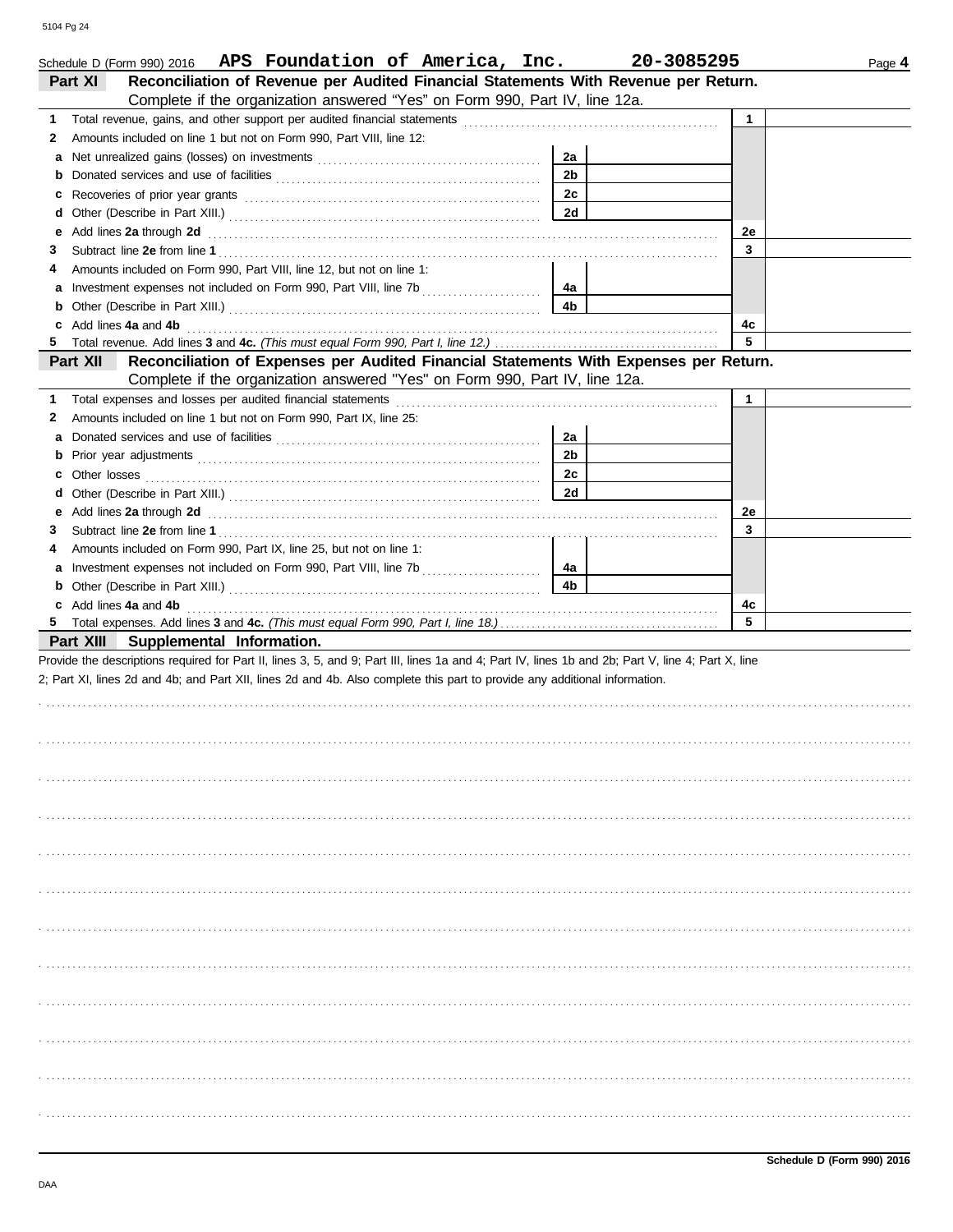|           | Schedule D (Form 990) 2016 | APS Foundation of America, Inc.      |  | 20-3085295 | Page 5 |
|-----------|----------------------------|--------------------------------------|--|------------|--------|
| Part XIII |                            | Supplemental Information (continued) |  |            |        |
|           |                            |                                      |  |            |        |
|           |                            |                                      |  |            |        |
|           |                            |                                      |  |            |        |
|           |                            |                                      |  |            |        |
|           |                            |                                      |  |            |        |
|           |                            |                                      |  |            |        |
|           |                            |                                      |  |            |        |
|           |                            |                                      |  |            |        |
|           |                            |                                      |  |            |        |
|           |                            |                                      |  |            |        |
|           |                            |                                      |  |            |        |
|           |                            |                                      |  |            |        |
|           |                            |                                      |  |            |        |
|           |                            |                                      |  |            |        |
|           |                            |                                      |  |            |        |
|           |                            |                                      |  |            |        |
|           |                            |                                      |  |            |        |
|           |                            |                                      |  |            |        |
|           |                            |                                      |  |            |        |
|           |                            |                                      |  |            |        |
|           |                            |                                      |  |            |        |
|           |                            |                                      |  |            |        |
|           |                            |                                      |  |            |        |
|           |                            |                                      |  |            |        |
|           |                            |                                      |  |            |        |
|           |                            |                                      |  |            |        |
|           |                            |                                      |  |            |        |
|           |                            |                                      |  |            |        |
|           |                            |                                      |  |            |        |
|           |                            |                                      |  |            |        |
|           |                            |                                      |  |            |        |
|           |                            |                                      |  |            |        |
|           |                            |                                      |  |            |        |
|           |                            |                                      |  |            |        |
|           |                            |                                      |  |            |        |
|           |                            |                                      |  |            |        |
|           |                            |                                      |  |            |        |